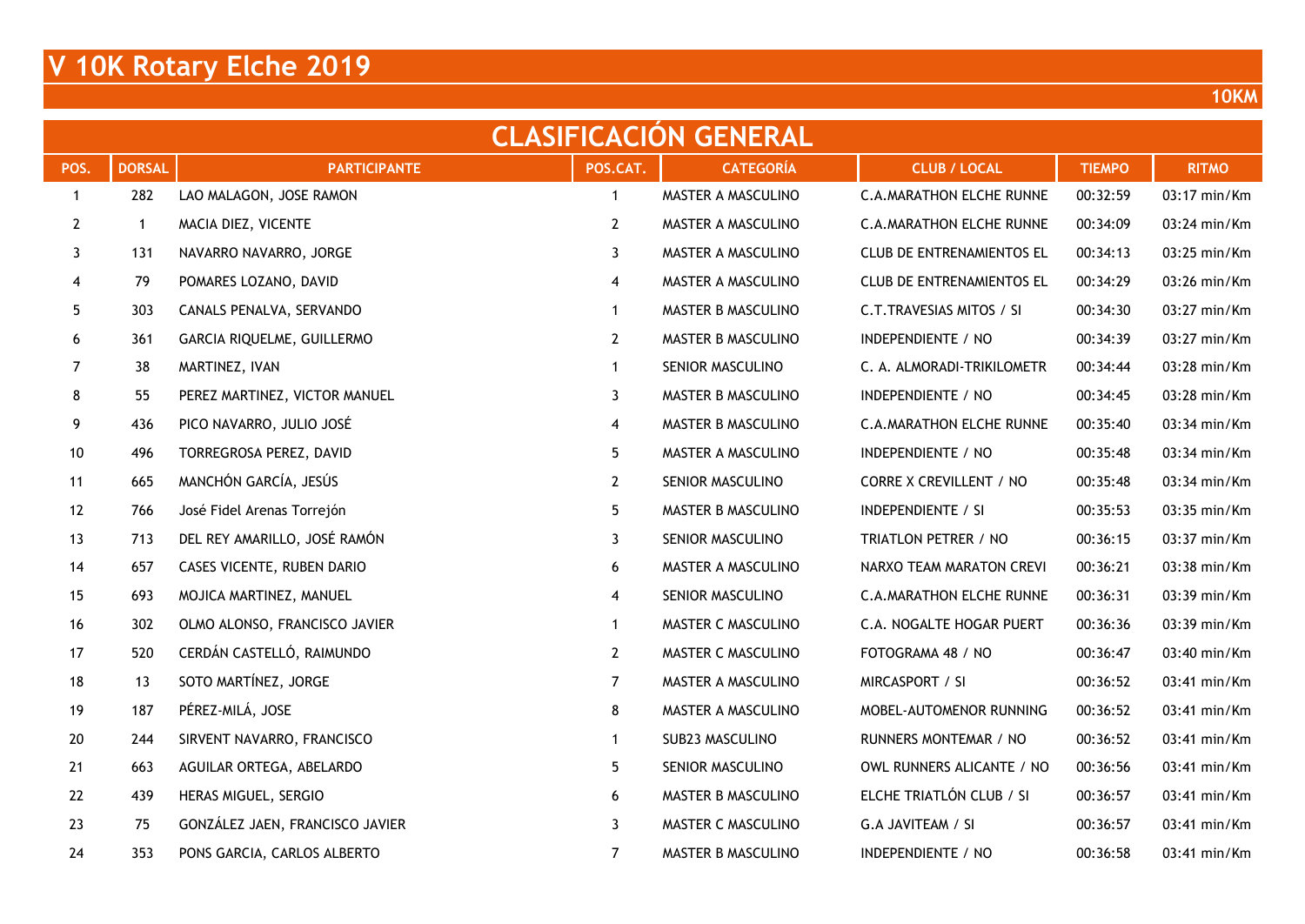| <b>CLASIFICACION GENERAL</b> |                |                                  |                 |                    |                                  |               |              |  |  |  |  |  |
|------------------------------|----------------|----------------------------------|-----------------|--------------------|----------------------------------|---------------|--------------|--|--|--|--|--|
| POS.                         | <b>DORSAL</b>  | <b>PARTICIPANTE</b>              | POS.CAT.        | <b>CATEGORÍA</b>   | <b>CLUB / LOCAL</b>              | <b>TIEMPO</b> | <b>RITMO</b> |  |  |  |  |  |
| 25                           | 823            | GONZALEZ LARIOS, ENRIQUE         | 8               | MASTER B MASCULINO | FONDISTAS YECLA / NO             | 00:37:01      | 03:42 min/Km |  |  |  |  |  |
| 26                           | 10             | DURA SARRIAS, MIGUEL ANGEL       | 9               | MASTER B MASCULINO | TRI ELCHE / SI                   | 00:37:06      | 03:42 min/Km |  |  |  |  |  |
| 27                           | 211            | TORMO PÉREZ, CARLOS              | 6               | SENIOR MASCULINO   | C.A. TEIXERETA / NO              | 00:37:11      | 03:43 min/Km |  |  |  |  |  |
| 28                           | 510            | AYAS SANCHEZ, ANTONIO            | 10              | MASTER B MASCULINO | C.T TIRO DE PICHON / SI          | 00:37:16      | 03:43 min/Km |  |  |  |  |  |
| 29                           | $\overline{7}$ | SANCHEZ. SORIANO, JOAQUIN        | $\mathbf{1}$    | MASTER D MASCULINO | <b>CLUB ATLETISMO CAPET PETR</b> | 00:37:17      | 03:43 min/Km |  |  |  |  |  |
| $30\,$                       | 352            | GOMEZ GALLARDO, SALVADOR         | 9               | MASTER A MASCULINO | RUNIAM / SI                      | 00:37:26      | 03:44 min/Km |  |  |  |  |  |
| 31                           | 134            | SANCHEZ CREMADES, DIMAS          | 11              | MASTER B MASCULINO | C.D.M. TRES HERMANAS ASPE        | 00:37:26      | 03:44 min/Km |  |  |  |  |  |
| 32                           | 745            | MARCO GAONA, FRANCISCO JOSÉ      | 10 <sup>°</sup> | MASTER A MASCULINO | MIRCA SPORT / SI                 | 00:37:28      | 03:44 min/Km |  |  |  |  |  |
| 33                           | 97             | MIRALLES MILLER, MANUEL          | 11              | MASTER A MASCULINO | C.T. TRAVESIASMITOS / SI         | 00:37:29      | 03:44 min/Km |  |  |  |  |  |
| 34                           | 420            | LÓPEZ NAVARRO, JOSE LUIS         | $\mathbf{2}$    | MASTER D MASCULINO | NIWALA RUNNING TEAM / NO         | 00:37:31      | 03:45 min/Km |  |  |  |  |  |
| 35                           | 467            | PATINO ANDREU, BRAULIO           | 4               | MASTER C MASCULINO | POLICÍA LOCAL ELCHE / SI         | 00:37:37      | 03:45 min/Km |  |  |  |  |  |
| 36                           | 411            | MAS HERNANDEZ, EDUARDO           | $\overline{7}$  | SENIOR MASCULINO   | MAS TRAINER / SI                 | 00:37:38      | 03:45 min/Km |  |  |  |  |  |
| 37                           | 109            | ABELLAN MARTINEZ, JUAN FRANCISCO | 5               | MASTER C MASCULINO | G.A JAVITEAM / SI                | 00:37:39      | 03:45 min/Km |  |  |  |  |  |
| 38                           | 234            | JUAN ALCANTARA, JOSE DOMINGO     | 8               | SENIOR MASCULINO   | C.T.TRAVESIAS MITOS / SI         | 00:37:53      | 03:47 min/Km |  |  |  |  |  |
| 39                           | 612            | MIRANDA MUÑOZ, ERNESTO           | 6               | MASTER C MASCULINO | <b>INDEPENDIENTE / SI</b>        | 00:37:55      | 03:47 min/Km |  |  |  |  |  |
| 40                           | 417            | MARCOS VALERO, FRAN              | 9               | SENIOR MASCULINO   | MAS TRAINER / SI                 | 00:38:04      | 03:48 min/Km |  |  |  |  |  |
| 41                           | 652            | PEREIRA FERREIRA, DOMINGO        | $\overline{7}$  | MASTER C MASCULINO | INDEPENDIENTE / NO               | 00:38:07      | 03:48 min/Km |  |  |  |  |  |
| 42                           | 322            | HERNANDEZ RUIZ, JOSE ANGEL       | 8               | MASTER C MASCULINO | INDEPENDIENTE / NO               | 00:38:14      | 03:49 min/Km |  |  |  |  |  |
| 43                           | 694            | BELKAID, ANASS                   | $\mathbf{1}$    | SUB20 MASCULINO    | INDEPENDIENTE / NO               | 00:38:26      | 03:50 min/Km |  |  |  |  |  |
| 44                           | 523            | MUÑOZ ROCHE, JUAN                | 10              | SENIOR MASCULINO   | INDEPENDIENTE / SI               | 00:38:29      | 03:50 min/Km |  |  |  |  |  |
| 45                           | 469            | DEL REY TECLES, ANTONIO          | 12              | MASTER B MASCULINO | INDEPENDIENTE / NO               | 00:38:36      | 03:51 min/Km |  |  |  |  |  |
| 46                           | 209            | ESCLAPEZ BURGOS, OSCAR           | 11              | SENIOR MASCULINO   | <b>CLUB KM@KM ELCHE / NO</b>     | 00:38:43      | 03:52 min/Km |  |  |  |  |  |
| 47                           | 409            | MARTÍNEZ VILLEGAS, JESÚS         | 12              | SENIOR MASCULINO   | BARZOLA RUNNING / NO             | 00:38:50      | 03:53 min/Km |  |  |  |  |  |
| 48                           | 191            | PAYÁ, DANIEL                     | 13              | MASTER B MASCULINO | CLUB ESTESO RUNNERS / SI         | 00:38:54      | 03:53 min/Km |  |  |  |  |  |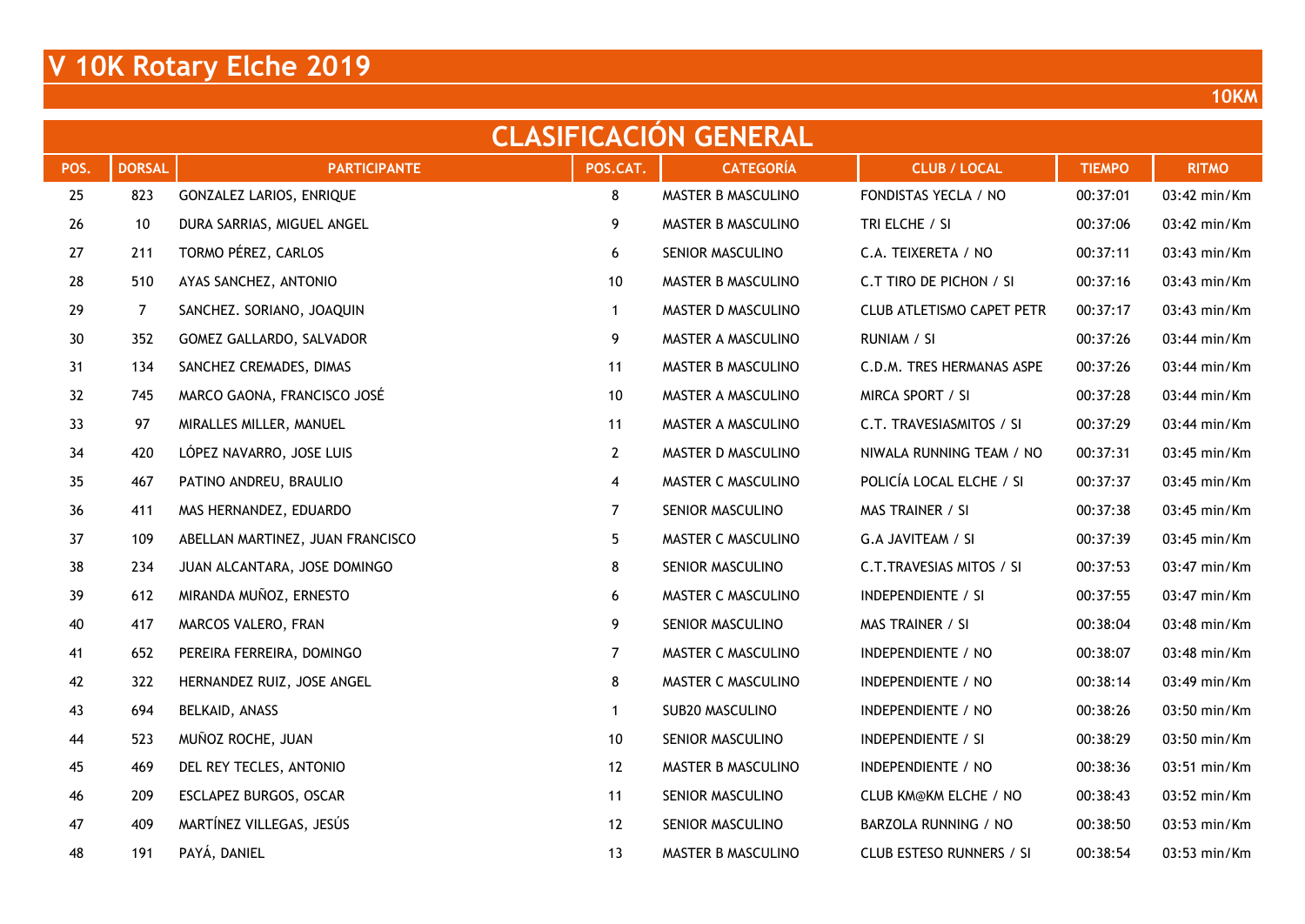| <b>CLASIFICACION GENERAL</b> |               |                                 |                 |                    |                                 |               |              |  |  |  |  |  |
|------------------------------|---------------|---------------------------------|-----------------|--------------------|---------------------------------|---------------|--------------|--|--|--|--|--|
| POS.                         | <b>DORSAL</b> | <b>PARTICIPANTE</b>             | POS.CAT.        | <b>CATEGORÍA</b>   | <b>CLUB / LOCAL</b>             | <b>TIEMPO</b> | <b>RITMO</b> |  |  |  |  |  |
| 49                           | 239           | CALERO MUÑOZ, JOSE ANTONIO      | 14              | MASTER B MASCULINO | INDEPENDIENTE / SI              | 00:38:58      | 03:53 min/Km |  |  |  |  |  |
| $50\,$                       | 840           | MARTINEZ ROMAN, JOSE            | 15              | MASTER B MASCULINO | INDEPENDIENTE / NO              | 00:39:02      | 03:54 min/Km |  |  |  |  |  |
| 51                           | 344           | GARCÍA QUINTANA, ANTONIO        | 16              | MASTER B MASCULINO | SOLUTTIA TRIATLÓN IBI / NO      | 00:39:02      | 03:54 min/Km |  |  |  |  |  |
| 52                           | 582           | SAEZ MARTÍNEZ, ÓSCAR            | 12              | MASTER A MASCULINO | <b>INDEPENDIENTE / SI</b>       | 00:39:04      | 03:54 min/Km |  |  |  |  |  |
| 53                           | 260           | MOLINA FERNÁNDEZ, DAVID         | 17              | MASTER B MASCULINO | RUNNERS MONTEMAR / NO           | 00:39:08      | 03:54 min/Km |  |  |  |  |  |
| 54                           | 747           | ROMO GARCIA, FRANCISCO JAVIER   | 13              | MASTER A MASCULINO | <b>INDEPENDIENTE / SI</b>       | 00:39:09      | 03:54 min/Km |  |  |  |  |  |
| 55                           | 382           | BOYER GOMEZ, JOSE LUIS          | 9               | MASTER C MASCULINO | C. A. ALMORADI-TRIKILOMETR      | 00:39:12      | 03:55 min/Km |  |  |  |  |  |
| 56                           | 314           | SANCHEZ MARTINEZ, CANDIDO       | $\mathbf{1}$    | MASTER E MASCULINO | INDEPENDIENTE / NO              | 00:39:12      | 03:55 min/Km |  |  |  |  |  |
| 57                           | 247           | GUERRERO BALLESTER, JESSICA     | $\mathbf{1}$    | SENIOR FEMENINO    | C.T. TRAVESIASMITOS / SI        | 00:39:16      | 03:55 min/Km |  |  |  |  |  |
| 58                           | 299           | GONZALEZ GANFORNINA, FRANCISCO  | 3               | MASTER D MASCULINO | SMURFIT KAPPA / NO              | 00:39:20      | 03:56 min/Km |  |  |  |  |  |
| 59                           | 534           | ESCLAPEZ PASCUAL, JAVIER        | 13              | SENIOR MASCULINO   | <b>C.A.MARATHON ELCHE RUNNE</b> | 00:39:23      | 03:56 min/Km |  |  |  |  |  |
| 60                           | 80            | MIRÓN RODRÍGUEZ, GUSTAVO ADOLFO | 18              | MASTER B MASCULINO | C.T. TRAVESIASMITOS / NO        | 00:39:24      | 03:56 min/Km |  |  |  |  |  |
| 61                           | 108           | CAMPOS CANDELA, DAVID           | 14              | MASTER A MASCULINO | G.A JAVITEAM / SI               | 00:39:29      | 03:56 min/Km |  |  |  |  |  |
| 62                           | 240           | MIGUEL CLARES, RAUL             | 15              | MASTER A MASCULINO | INDEPENDIENTE / SI              | 00:39:32      | 03:57 min/Km |  |  |  |  |  |
| 63                           | 774           | BLASCO SOLER, ANTONIO           | 16              | MASTER A MASCULINO | C.A. LA NUCIA / NO              | 00:39:36      | 03:57 min/Km |  |  |  |  |  |
| 64                           | 645           | CRUZ TERRÓN, ANTONIO JESÚS      | $2\overline{ }$ | SUB23 MASCULINO    | RUNIAM / NO                     | 00:39:38      | 03:57 min/Km |  |  |  |  |  |
| 65                           | 121           | HERVAS MARTIN, SANDRA           | $\mathbf{1}$    | MASTER B FEMENINO  | KM21 ELCHE / SI                 | 00:39:39      | 03:57 min/Km |  |  |  |  |  |
| 66                           | 731           | PRIETO VILLARROYA, RAFAEL       | 19              | MASTER B MASCULINO | <b>INDEPENDIENTE / SI</b>       | 00:39:43      | 03:58 min/Km |  |  |  |  |  |
| 67                           | 102           | RESCALVO LÓPEZ, JUAN JESÚS      | 10              | MASTER C MASCULINO | <b>INDEPENDIENTE / SI</b>       | 00:39:43      | 03:58 min/Km |  |  |  |  |  |
| 68                           | 392           | CAMPOS SOLER, ANTONIO           | 20              | MASTER B MASCULINO | <b>INDEPENDIENTE / SI</b>       | 00:39:44      | 03:58 min/Km |  |  |  |  |  |
| 69                           | 155           | TORRES, ANDRÉS                  | 17              | MASTER A MASCULINO | RUNIAM / NO                     | 00:39:44      | 03:58 min/Km |  |  |  |  |  |
| 70                           | 41            | SOLER CHICLANO, MANUEL          | $\mathbf{1}$    | MASTER F MASCULINO | G.A JAVITEAM / SI               | 00:39:45      | 03:58 min/Km |  |  |  |  |  |
| 71                           | 43            | SANCHEZ MONTESINOS, SIMON       | 14              | SENIOR MASCULINO   | MAS TRAINER / SI                | 00:39:46      | 03:58 min/Km |  |  |  |  |  |
| 72                           | 636           | MORCILLO GARCÍA, MARTÍN ALBERTO | 21              | MASTER B MASCULINO | TRIELX / SI                     | 00:39:48      | 03:58 min/Km |  |  |  |  |  |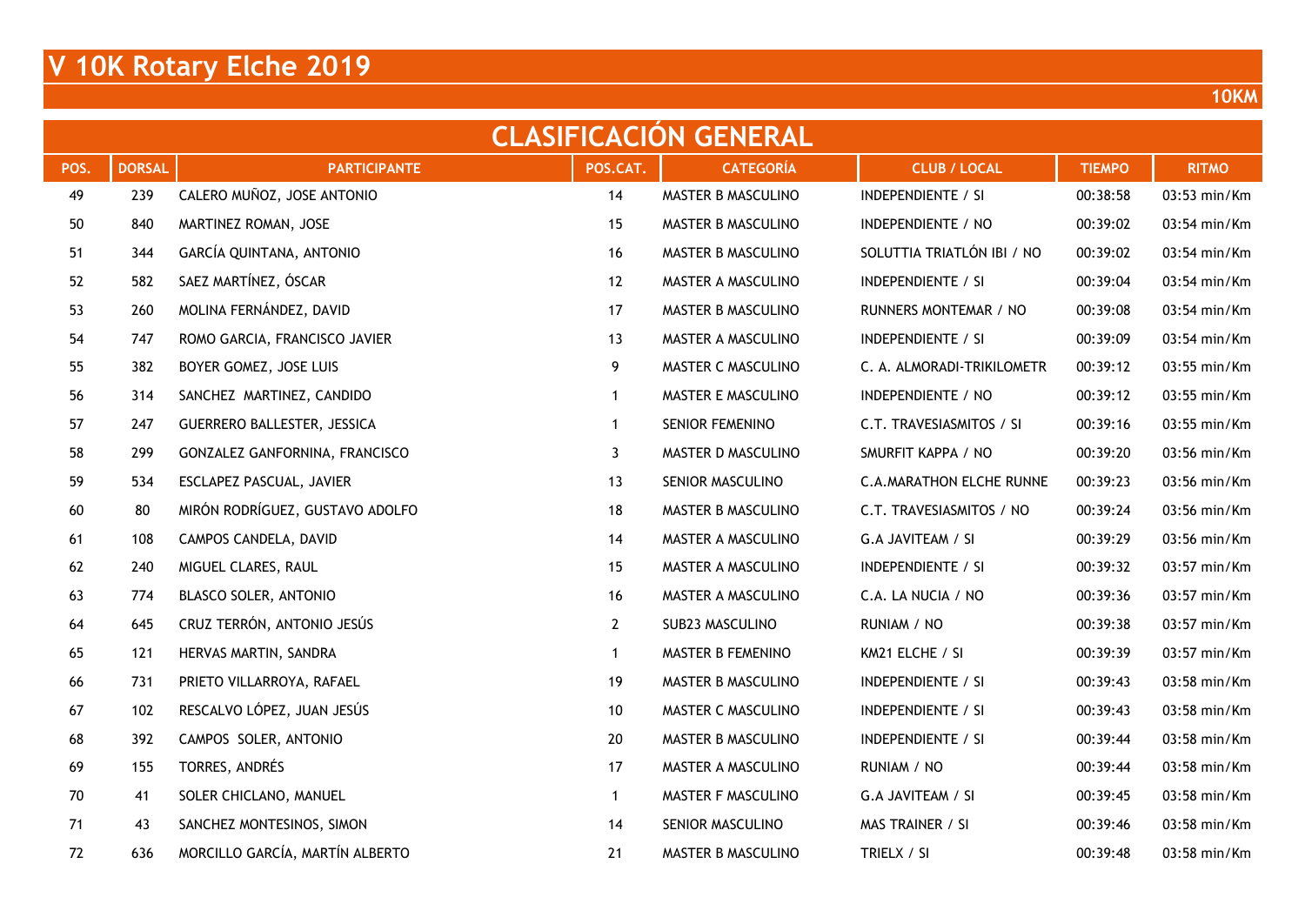|      | <b>CLASIFICACION GENERAL</b> |                                |                         |                    |                                  |               |              |  |  |  |  |  |  |
|------|------------------------------|--------------------------------|-------------------------|--------------------|----------------------------------|---------------|--------------|--|--|--|--|--|--|
| POS. | <b>DORSAL</b>                | <b>PARTICIPANTE</b>            | POS.CAT.                | <b>CATEGORÍA</b>   | <b>CLUB / LOCAL</b>              | <b>TIEMPO</b> | <b>RITMO</b> |  |  |  |  |  |  |
| 73   | 346                          | GIL, LUCAS                     | 15                      | SENIOR MASCULINO   | CLUB CLASES DE POCHE / NO        | 00:39:48      | 03:58 min/Km |  |  |  |  |  |  |
| 74   | 653                          | GARCÍA SÁNCHEZ, EDUARDO        | 22                      | MASTER B MASCULINO | <b>CLUB TRIATLON TRIELX / SI</b> | 00:39:50      | 03:59 min/Km |  |  |  |  |  |  |
| 75   | 536                          | ARIAS MOLINA, JOSE ANGEL       | 23                      | MASTER B MASCULINO | C.T. TRAVESIAS MITOS / SI        | 00:39:51      | 03:59 min/Km |  |  |  |  |  |  |
| 76   | 481                          | PÉREZ IBÁÑEZ, FRANCISCO JOSÉ   | $\overline{\mathbf{4}}$ | MASTER D MASCULINO | TRIELX / SI                      | 00:39:52      | 03:59 min/Km |  |  |  |  |  |  |
| 77   | 514                          | GOMEZ GARCIA, SAMUEL           | 18                      | MASTER A MASCULINO | INDEPENDIENTE / NO               | 00:39:54      | 03:59 min/Km |  |  |  |  |  |  |
| 78   | 263                          | <b>GERRERO CAMPOS, GABRIEL</b> | 19                      | MASTER A MASCULINO | G.A JAVITEAM / SI                | 00:39:54      | 03:59 min/Km |  |  |  |  |  |  |
| 79   | 292                          | ROMÁN LÓPEZ, PASCUAL           | 24                      | MASTER B MASCULINO | C.T. TRAVESIASMITOS / SI         | 00:39:56      | 03:59 min/Km |  |  |  |  |  |  |
| 80   | 195                          | CLEMENT SANSANO, SANTIAGO      | 20                      | MASTER A MASCULINO | INDEPENDIENTE / SI               | 00:40:02      | 04:00 min/Km |  |  |  |  |  |  |
| 81   | 435                          | MARTINEZ BLASCO, GONZALO       | 16                      | SENIOR MASCULINO   | RAFAL RUNNING / NO               | 00:40:02      | 04:00 min/Km |  |  |  |  |  |  |
| 82   | 343                          | PARODI RICO, PACO              | 25                      | MASTER B MASCULINO | MIRCASPORT / NO                  | 00:40:05      | 04:00 min/Km |  |  |  |  |  |  |
| 83   | 141                          | LATORRE LOZANO, FRANCISCO      | 26                      | MASTER B MASCULINO | LA208 TRIATLON CLUB / SI         | 00:40:05      | 04:00 min/Km |  |  |  |  |  |  |
| 84   | 834                          | MOLINA DURA, ANTONIO           | 3                       | SUB23 MASCULINO    | TRILEGENDS SANTA POLA / N        | 00:40:08      | 04:00 min/Km |  |  |  |  |  |  |
| 85   | 593                          | GUERRERO ROMÁN, ALVARO         | 11                      | MASTER C MASCULINO | C.T TIRO DE PICHON / SI          | 00:40:12      | 04:01 min/Km |  |  |  |  |  |  |
| 86   | 25                           | ROMÁN MARTÍNEZ, JORDI          | 21                      | MASTER A MASCULINO | <b>INDEPENDIENTE / SI</b>        | 00:40:15      | 04:01 min/Km |  |  |  |  |  |  |
| 87   | 275                          | TORREGROSA IRLES, ANDRÉS       | 17                      | SENIOR MASCULINO   | MAS TRAINER / SI                 | 00:40:15      | 04:01 min/Km |  |  |  |  |  |  |
| 88   | 699                          | HERNÁNDEZ MARÍN, GABRIEL       | 18                      | SENIOR MASCULINO   | MAS TRAINER / SI                 | 00:40:16      | 04:01 min/Km |  |  |  |  |  |  |
| 89   | 62                           | CANALS BLASCO, ANDRES JAVIER   | 5                       | MASTER D MASCULINO | INDEPENDIENTE / SI               | 00:40:21      | 04:02 min/Km |  |  |  |  |  |  |
| 90   | 378                          | LÓPEZ RUIZ, MANUEL             | 27                      | MASTER B MASCULINO | CA DE ALBATERA / NO              | 00:40:23      | 04:02 min/Km |  |  |  |  |  |  |
| 91   | 175                          | SOBRINO MULERO, ALFREDO        | 22                      | MASTER A MASCULINO | <b>CLUB DE ENTRENAMIENTOS EL</b> | 00:40:26      | 04:02 min/Km |  |  |  |  |  |  |
| 92   | 393                          | COMPANY, JORGE                 | 28                      | MASTER B MASCULINO | LA208 TRIATLON CLUB / SI         | 00:40:28      | 04:02 min/Km |  |  |  |  |  |  |
| 93   | 709                          | TORRES, HECTOR RICARDO         | 12                      | MASTER C MASCULINO | DEPA RUNNER / NO                 | 00:40:34      | 04:03 min/Km |  |  |  |  |  |  |
| 94   | 17                           | GUERRERO ROMÁN, JOAQUIN        | 6                       | MASTER D MASCULINO | CLUB TRIATLÓN TIRO DE PICH       | 00:40:36      | 04:03 min/Km |  |  |  |  |  |  |
| 95   | 337                          | SELBY, GEMMA ANN               | $\mathbf{1}$            | MASTER A FEMENINO  | C A EL FARO / NO                 | 00:40:38      | 04:03 min/Km |  |  |  |  |  |  |
| 96   | 418                          | DELGADO HERNÁNDEZ, CECILIO     | 19                      | SENIOR MASCULINO   | <b>INDEPENDIENTE / SI</b>        | 00:40:39      | 04:03 min/Km |  |  |  |  |  |  |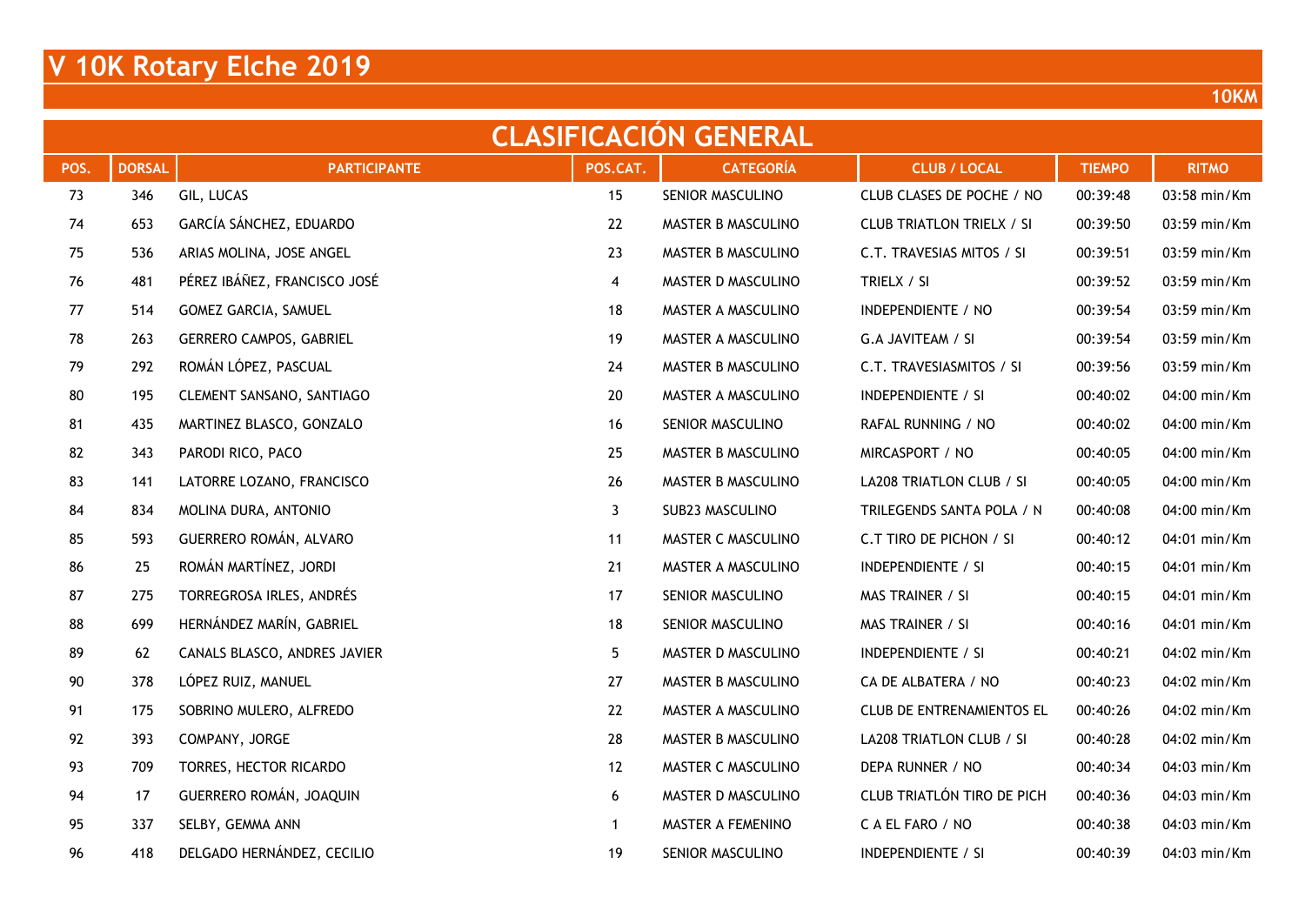| <b>CLASIFICACION GENERAL</b> |               |                             |                |                    |                                  |               |              |  |  |  |  |  |
|------------------------------|---------------|-----------------------------|----------------|--------------------|----------------------------------|---------------|--------------|--|--|--|--|--|
| POS.                         | <b>DORSAL</b> | <b>PARTICIPANTE</b>         | POS.CAT.       | <b>CATEGORÍA</b>   | <b>CLUB / LOCAL</b>              | <b>TIEMPO</b> | <b>RITMO</b> |  |  |  |  |  |
| 97                           | 181           | RUIZ MARTÍNEZ, JOSÉ ANTONIO | 13             | MASTER C MASCULINO | <b>CLUB KM@KM ELCHE / SI</b>     | 00:40:47      | 04:04 min/Km |  |  |  |  |  |
| 98                           | 120           | SANCHEZ ROMERO, JOSE LUIS   | 14             | MASTER C MASCULINO | <b>INDEPENDIENTE / SI</b>        | 00:40:48      | 04:04 min/Km |  |  |  |  |  |
| 99                           | 22            | VICENTE, FRAN               | 23             | MASTER A MASCULINO | <b>INDEPENDIENTE / SI</b>        | 00:40:49      | 04:04 min/Km |  |  |  |  |  |
| 100                          | 115           | SANTOS ONTENIENTE, ANTONIO  | 15             | MASTER C MASCULINO | G.A JAVITEAM / SI                | 00:40:50      | 04:05 min/Km |  |  |  |  |  |
| 101                          | 26            | DURA GUILABERT, SALVADOR    | $2^{\circ}$    | MASTER E MASCULINO | <b>INDEPENDIENTE / SI</b>        | 00:40:53      | 04:05 min/Km |  |  |  |  |  |
| 102                          | 509           | CARRASCO RAMÍREZ, MANUEL    | 16             | MASTER C MASCULINO | ULTRAFONS ALACANT / NO           | 00:40:58      | 04:05 min/Km |  |  |  |  |  |
| 103                          | 336           | GOMEZ DIAZ, RODRIGO         | 24             | MASTER A MASCULINO | RUNNERS AND BROTHERS / SI        | 00:40:58      | 04:05 min/Km |  |  |  |  |  |
| 104                          | 642           | CARBONELL CALPENA, JAVIER   | 20             | SENIOR MASCULINO   | CLUB ATLÉTICO NOVELDA CAR        | 00:40:59      | 04:05 min/Km |  |  |  |  |  |
| 105                          | 580           | TORRES GARCIA, SERGIO       | 21             | SENIOR MASCULINO   | TRIATLÓ SANTA EULARIA / NO       | 00:41:00      | 04:06 min/Km |  |  |  |  |  |
| 106                          | 602           | MAS LOPEZ, OSCAR ANTONIO    | 25             | MASTER A MASCULINO | <b>CORRE X CREVILLENT / NO</b>   | 00:41:03      | 04:06 min/Km |  |  |  |  |  |
| 107                          | 217           | GARCIA PARDO, MIGUEL ANGEL  | 29             | MASTER B MASCULINO | G.A JAVITEAM / SI                | 00:41:04      | 04:06 min/Km |  |  |  |  |  |
| 108                          | 241           | CUENCA VERDÚ, JESÚS         | 26             | MASTER A MASCULINO | KILOMÉTRICOX / NO                | 00:41:05      | 04:06 min/Km |  |  |  |  |  |
| 109                          | 319           | VÄÄNÄNEN, JARMO             | $\overline{7}$ | MASTER D MASCULINO | RAUHALAHTI ROAD RUNNERS /        | 00:41:07      | 04:06 min/Km |  |  |  |  |  |
| 110                          | 527           | AMAT MARRON, MARIO          | $\mathbf{2}$   | SUB20 MASCULINO    | RUNNERS MONTEMAR / NO            | 00:41:09      | 04:06 min/Km |  |  |  |  |  |
| 111                          | 656           | MANCHON COQUILLAT, CARLOS   | 17             | MASTER C MASCULINO | <b>INDEPENDIENTE / SI</b>        | 00:41:10      | 04:07 min/Km |  |  |  |  |  |
| 112                          | 245           | BLANCO, DAMIÁN              | 8              | MASTER D MASCULINO | MIRCA SPORT / SI                 | 00:41:10      | 04:07 min/Km |  |  |  |  |  |
| 113                          | 19            | GARCIA CAMPELLO, DANIEL     | 27             | MASTER A MASCULINO | <b>CLUB KM@KM ELCHE / SI</b>     | 00:41:12      | 04:07 min/Km |  |  |  |  |  |
| 114                          | 476           | BERTRÁN TRAITÉ, JAVIER      | 9              | MASTER D MASCULINO | INDEPENDIENTE / NO               | 00:41:15      | 04:07 min/Km |  |  |  |  |  |
| 115                          | 702           | PÉREZ ALCÁZAR, LUIS         | 4              | SUB23 MASCULINO    | <b>INDEPENDIENTE / SI</b>        | 00:41:16      | 04:07 min/Km |  |  |  |  |  |
| 116                          | 329           | MAS MAS, ANTONIO LUIS       | 18             | MASTER C MASCULINO | C. A. MARATÓN CREVILLENT /       | 00:41:17      | 04:07 min/Km |  |  |  |  |  |
| 117                          | 44            | MARTINEZ CUERVO, SERGIO     | 30             | MASTER B MASCULINO | TRIKI TRA TRIATLON / SI          | 00:41:17      | 04:07 min/Km |  |  |  |  |  |
| 118                          | 630           | GOMEZ VALERO, PEDRO ADRIAN  | 31             | MASTER B MASCULINO | <b>CLUB TRILEGENDS SANTA POL</b> | 00:41:20      | 04:08 min/Km |  |  |  |  |  |
| 119                          | 284           | RODRIGUEZ, EMILIO           | 10             | MASTER D MASCULINO | <b>INDEPENDIENTE / SI</b>        | 00:41:29      | 04:08 min/Km |  |  |  |  |  |
| 120                          | 684           | SALVADOR COMINO, GERARDO    | 28             | MASTER A MASCULINO | <b>INDEPENDIENTE / SI</b>        | 00:41:30      | 04:09 min/Km |  |  |  |  |  |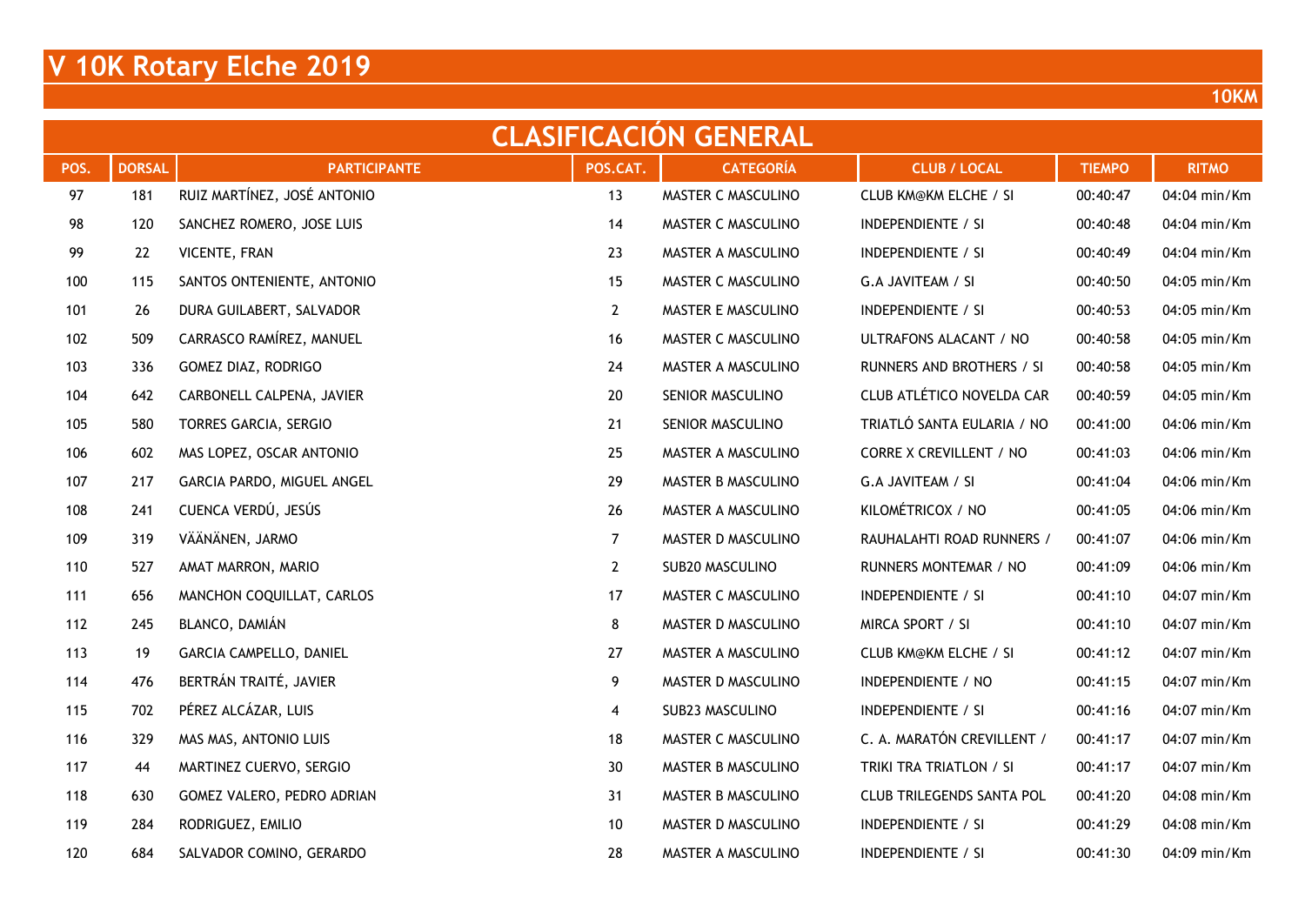|      | <b>CLASIFICACION GENERAL</b> |                                 |              |                    |                                 |               |                        |  |  |  |  |  |  |
|------|------------------------------|---------------------------------|--------------|--------------------|---------------------------------|---------------|------------------------|--|--|--|--|--|--|
| POS. | <b>DORSAL</b>                | <b>PARTICIPANTE</b>             | POS.CAT.     | <b>CATEGORÍA</b>   | <b>CLUB / LOCAL</b>             | <b>TIEMPO</b> | <b>RITMO</b>           |  |  |  |  |  |  |
| 121  | 20                           | BELDA CUADRADO, JOSE MANUEL     | 19           | MASTER C MASCULINO | MIRCASPORT / SI                 | 00:41:30      | 04:09 min/Km           |  |  |  |  |  |  |
| 122  | 460                          | SANCHEZ MONTESINOS, NACHO       | 32           | MASTER B MASCULINO | C.T. TRAVESIAS MITOS / SI       | 00:41:31      | 04:09 min/Km           |  |  |  |  |  |  |
| 123  | 737                          | SANCHEZ SANTOS, AGUSTIN         | 11           | MASTER D MASCULINO | MIRCA SPORT / SI                | 00:41:34      | 04:09 min/Km           |  |  |  |  |  |  |
| 124  | 462                          | HIDALGO SÁNCHEZ, JESUS          | 20           | MASTER C MASCULINO | INDEPENDIENTE / SI              | 00:41:35      | 04:09 min/Km           |  |  |  |  |  |  |
| 125  | 180                          | MARTINEZ MARTIN, VICENTE        | 33           | MASTER B MASCULINO | CLUB KM@KM ELCHE / SI           | 00:41:36      | 04:09 min/Km           |  |  |  |  |  |  |
| 126  | 73                           | GOMIS MUNERA, ANTONIO GABRIEL   | 29           | MASTER A MASCULINO | G.A JAVITEAM / SI               | 00:41:39      | 04:09 min/Km           |  |  |  |  |  |  |
| 127  | 622                          | CABRERA QUIRANT, ALBERTO        | 30           | MASTER A MASCULINO | C.T.TRAVESIAS MITOS / SI        | 00:41:40      | 04:10 min/Km           |  |  |  |  |  |  |
| 128  | 210                          | SANCHEZ ALONSO, VICENTE         | 34           | MASTER B MASCULINO | <b>CLUB ESTESO RUNNERS / SI</b> | 00:41:47      | 04:10 min/Km           |  |  |  |  |  |  |
| 129  | 283                          | RABASCO PEREZ, JODE MIGUEL      | 3            | MASTER E MASCULINO | INDEPENDIENTE / NO              | 00:41:52      | 04:11 min/Km           |  |  |  |  |  |  |
| 130  | 35                           | SEMPERE FERRER, RICARDO         | $\mathbf{2}$ | MASTER F MASCULINO | C.A. KM 21 ELCHE / SI           | 00:41:52      | 04:11 min/Km           |  |  |  |  |  |  |
| 131  | 101                          | HERRERA MARÍN, JAVIER           | 31           | MASTER A MASCULINO | RUNNINGTOTHESTAR / NO           | 00:41:54      | 04:11 min/Km           |  |  |  |  |  |  |
| 132  | 368                          | GARCÍA DE DIONISIO BELDA, JORGE | 35           | MASTER B MASCULINO | CLUB ATLETISMO SAX / NO         | 00:41:56      | 04:11 min/Km           |  |  |  |  |  |  |
| 133  | 714                          | ARENAS GONZALEZ, FRANCISCO      | 12           | MASTER D MASCULINO | C.A. TRAGAMILLAS / NO           | 00:41:59      | 04:11 min/Km           |  |  |  |  |  |  |
| 134  | 825                          | CANDELA QUILES, DIEGO FRANCISO  | 36           | MASTER B MASCULINO | INDEPENDIENTE / NO              | 00:42:03      | 04:12 min/Km           |  |  |  |  |  |  |
| 135  | 159                          | ESCLAPEZ GARCIA, ADRIÁN         | 22           | SENIOR MASCULINO   | <b>CLUB KM@KM ELCHE / SI</b>    | 00:42:04      | 04:12 min/Km           |  |  |  |  |  |  |
| 136  | 617                          | REQUENA ROMERO, JAVIER          | 32           | MASTER A MASCULINO | CLUB ATLETISMO SAX / NO         | 00:42:05      | 04:12 min/Km           |  |  |  |  |  |  |
| 137  | 729                          | TORRECILLA SARDON, IGNACIO      | 4            | MASTER E MASCULINO | INDEPENDIENTE / SI              | 00:42:06      | 04:12 min/Km           |  |  |  |  |  |  |
| 138  | 646                          | MAESTRE BERMUDEZ, ROBERTO       | 23           | SENIOR MASCULINO   | ELCHE TRIATLÓN CLUB / SI        | 00:42:07      | 04:12 min/Km           |  |  |  |  |  |  |
| 139  | 658                          | MACIA VICENTE, FRANCISCO        | 13           | MASTER D MASCULINO | <b>INDEPENDIENTE / SI</b>       | 00:42:07      | 04:12 min/Km           |  |  |  |  |  |  |
| 140  | 135                          | ALACID CLEMENT, LUIS            | 24           | SENIOR MASCULINO   | <b>INDEPENDIENTE / SI</b>       | 00:42:07      | 04:12 min/Km           |  |  |  |  |  |  |
| 141  | 508                          | ITURBE MOYA, ERNESTO            | 14           | MASTER D MASCULINO | C.T TIRO DE PICHON / SI         | 00:42:09      | 04:12 min/Km           |  |  |  |  |  |  |
| 142  | 710                          | VICENT CAMBRA, JUAN             | 33           | MASTER A MASCULINO | INDEPENDIENTE / NO              | 00:42:09      | 04:12 min/Km           |  |  |  |  |  |  |
| 143  | 157                          | IBARRA, JAIME ANT.              | 21           | MASTER C MASCULINO | CLUB ESTESO RUNNERS / SI        | 00:42:13      | 04:13 min/Km           |  |  |  |  |  |  |
| 144  | 171                          | ANTON RIZO, JUAN ANTONIO        | 15           | MASTER D MASCULINO | CLUB ESTESO RUNNERS / SI        | 00:42:13      | $04:13 \text{ min/Km}$ |  |  |  |  |  |  |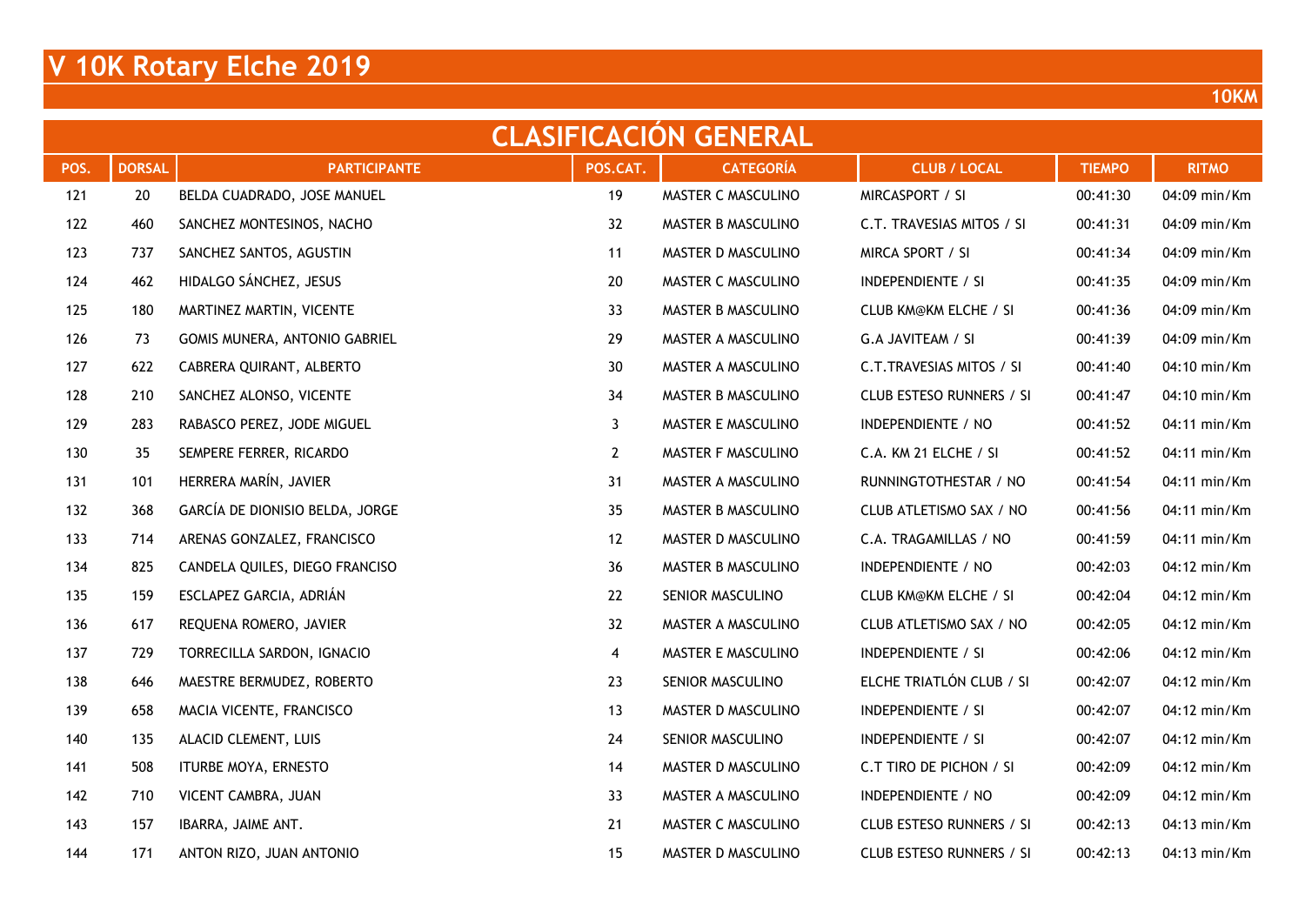|      | <b>CLASIFICACION GENERAL</b> |                                 |              |                    |                                  |               |              |  |  |  |  |  |  |
|------|------------------------------|---------------------------------|--------------|--------------------|----------------------------------|---------------|--------------|--|--|--|--|--|--|
| POS. | <b>DORSAL</b>                | <b>PARTICIPANTE</b>             | POS.CAT.     | <b>CATEGORÍA</b>   | <b>CLUB / LOCAL</b>              | <b>TIEMPO</b> | <b>RITMO</b> |  |  |  |  |  |  |
| 145  | 705                          | CAMPELLO FUENTES, GASPAR        | $\mathbf{3}$ | MASTER F MASCULINO | CLUB ATLETISMO SANTA POLA        | 00:42:15      | 04:13 min/Km |  |  |  |  |  |  |
| 146  | 186                          | ALBALADEJO ORTUÑO, JOSE MANUEL  | 5            | MASTER E MASCULINO | <b>CLUB KM@KM ELCHE / SI</b>     | 00:42:22      | 04:14 min/Km |  |  |  |  |  |  |
| 147  | 350                          | ESPINOSA QUILES, JAIME          | 34           | MASTER A MASCULINO | <b>INDEPENDIENTE / SI</b>        | 00:42:24      | 04:14 min/Km |  |  |  |  |  |  |
| 148  | 831                          | O'NEIL, ROBERT                  | 25           | SENIOR MASCULINO   | VALE RUNNERS / NO                | 00:42:24      | 04:14 min/Km |  |  |  |  |  |  |
| 149  | 98                           | ALBEROLA PASTOR, JOSÉ RAMÓN     | 35           | MASTER A MASCULINO | INDEPENDIENTE / SI               | 00:42:26      | 04:14 min/Km |  |  |  |  |  |  |
| 150  | 640                          | RUIZ DE LA CUESTA BRAVO, ÁLVARO | 22           | MASTER C MASCULINO | <b>INDEPENDIENTE / SI</b>        | 00:42:28      | 04:14 min/Km |  |  |  |  |  |  |
| 151  | 65                           | QUINTANILLA SÁEZ, ANGEL         | 23           | MASTER C MASCULINO | C.A CAMISETAS ECONOMICAS E       | 00:42:29      | 04:14 min/Km |  |  |  |  |  |  |
| 152  | 803                          | GARCIA, FRANCISCO               | 37           | MASTER B MASCULINO | INDEPENDIENTE / SI               | 00:42:30      | 04:15 min/Km |  |  |  |  |  |  |
| 153  | 42                           | AMAT GALIANO, ARTURO            | 16           | MASTER D MASCULINO | <b>CLUB ATLETISMO CAPET PETR</b> | 00:42:38      | 04:15 min/Km |  |  |  |  |  |  |
| 154  | 232                          | GARCIA RUFIAS, DANIEL           | 5            | SUB23 MASCULINO    | G.A JAVITEAM / SI                | 00:42:39      | 04:15 min/Km |  |  |  |  |  |  |
| 155  | 662                          | FERNÁNDEZ RODRÍGUEZ, SERGIO     | 36           | MASTER A MASCULINO | C.A.T. HORADADA / NO             | 00:42:43      | 04:16 min/Km |  |  |  |  |  |  |
| 156  | 177                          | MORELL GARCIA, JOSE ANTONIO     | 17           | MASTER D MASCULINO | <b>CLUB ESTESO RUNNERS / SI</b>  | 00:42:44      | 04:16 min/Km |  |  |  |  |  |  |
| 157  | 716                          | MIRA NAVARRO, ANTONIO LUIS      | 37           | MASTER A MASCULINO | CA ANGEL / NO                    | 00:42:44      | 04:16 min/Km |  |  |  |  |  |  |
| 158  | 707                          | NAVARRO ARCAS, ABEL             | 38           | MASTER B MASCULINO | INDEPENDIENTE / NO               | 00:42:45      | 04:16 min/Km |  |  |  |  |  |  |
| 159  | 333                          | BAZAN MARTINEZ, JAVI            | 39           | MASTER B MASCULINO | TRIELCHE / SI                    | 00:42:45      | 04:16 min/Km |  |  |  |  |  |  |
| 160  | 139                          | VICENTE BAÑOS, JOSE ANTONIO     | 6            | MASTER E MASCULINO | <b>INDEPENDIENTE / SI</b>        | 00:42:47      | 04:16 min/Km |  |  |  |  |  |  |
| 161  | 331                          | SANTIAGO IGLESIAS, JOSE MARIA   | 24           | MASTER C MASCULINO | MASKERUNNERS T.C. / NO           | 00:42:51      | 04:17 min/Km |  |  |  |  |  |  |
| 162  | 416                          | <b>BOUILLARD, FRANÇOIS</b>      | 18           | MASTER D MASCULINO | INDEPENDIENTE / SI               | 00:42:52      | 04:17 min/Km |  |  |  |  |  |  |
| 163  | 18                           | MIRA TRIVES, DANIEL             | 40           | MASTER B MASCULINO | MIRCASPORT / SI                  | 00:42:53      | 04:17 min/Km |  |  |  |  |  |  |
| 164  | 719                          | LLOPIS, FCO. IGNACIO (PACHI)    | 41           | MASTER B MASCULINO | INDEPENDIENTE / NO               | 00:42:53      | 04:17 min/Km |  |  |  |  |  |  |
| 165  | 251                          | LOPEZ GRAU, ANDRES              | 42           | MASTER B MASCULINO | CLUB URBAN RUNNERS / NO          | 00:42:54      | 04:17 min/Km |  |  |  |  |  |  |
| 166  | 272                          | VIDAL MOLTO, PABLO              | 26           | SENIOR MASCULINO   | MAS TRAINER / SI                 | 00:42:55      | 04:17 min/Km |  |  |  |  |  |  |
| 167  | 375                          | LUCASMARTINEZ, DAVID            | 43           | MASTER B MASCULINO | G. A. JAVITEAM / SI              | 00:42:59      | 04:17 min/Km |  |  |  |  |  |  |
| 168  | 116                          | LEAL MARTIN, FRANCISCO JAVIER   | 25           | MASTER C MASCULINO | G.A JAVITEAM / SI                | 00:43:00      | 04:18 min/Km |  |  |  |  |  |  |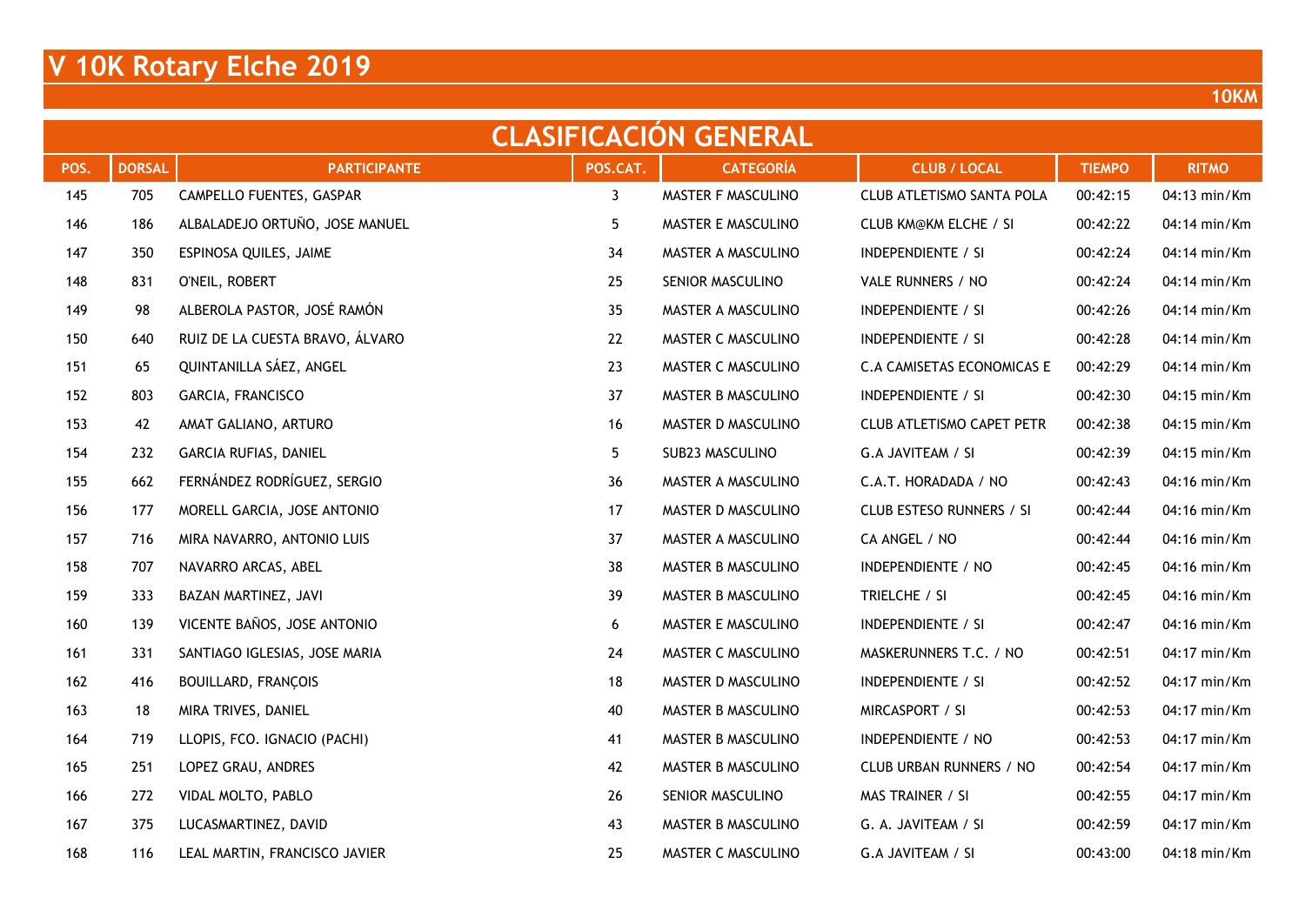| <b>CLASIFICACION GENERAL</b> |               |                               |                |                    |                              |               |              |  |  |  |  |
|------------------------------|---------------|-------------------------------|----------------|--------------------|------------------------------|---------------|--------------|--|--|--|--|
| POS.                         | <b>DORSAL</b> | <b>PARTICIPANTE</b>           | POS.CAT.       | <b>CATEGORÍA</b>   | <b>CLUB / LOCAL</b>          | <b>TIEMPO</b> | <b>RITMO</b> |  |  |  |  |
| 169                          | 826           | GONZALEZ, TOMAS               | 26             | MASTER C MASCULINO | INDEPENDIENTE / SI           | 00:43:03      | 04:18 min/Km |  |  |  |  |
| 170                          | 398           | RODRIGUEZ MORCILLO, FRANCISCA | $\mathbf{1}$   | MASTER D FEMENINO  | <b>CLUB KM@KM ELCHE / SI</b> | 00:43:07      | 04:18 min/Km |  |  |  |  |
| 171                          | 316           | GARCIA SEBASTIAN, ANTONIO     | 27             | MASTER C MASCULINO | <b>INDEPENDIENTE / SI</b>    | 00:43:08      | 04:18 min/Km |  |  |  |  |
| 172                          | 564           | PASTOR PASTOR, OSCAR          | 6              | SUB23 MASCULINO    | CLUB CICLISCA SAN VICENTE /  | 00:43:14      | 04:19 min/Km |  |  |  |  |
| 173                          | 413           | MOLINA TORRES, DARWIN         | 28             | MASTER C MASCULINO | CAT HORADADA / NO            | 00:43:15      | 04:19 min/Km |  |  |  |  |
| 174                          | 99            | HIDALGO QUILES, MARIA JOSE    | $\mathbf{2}$   | MASTER D FEMENINO  | C.A. KM 21 ELCHE / SI        | 00:43:15      | 04:19 min/Km |  |  |  |  |
| 175                          | 809           | RUIZ JUAN, SERGIO             | 44             | MASTER B MASCULINO | KM@KM / SI                   | 00:43:21      | 04:20 min/Km |  |  |  |  |
| 176                          | 647           | CANDELA, MANU                 | $\overline{7}$ | SUB23 MASCULINO    | CLUB ATLETISME SANT JOAN /   | 00:43:24      | 04:20 min/Km |  |  |  |  |
| 177                          | 351           | ZAPATA LAFUENTE, RAMÓN        | 45             | MASTER B MASCULINO | C.A TORREVIEJA / NO          | 00:43:26      | 04:20 min/Km |  |  |  |  |
| 178                          | 214           | PEREZ CONESA, ALEXANDER       | 38             | MASTER A MASCULINO | C.A.BENIJOFAR / NO           | 00:43:29      | 04:20 min/Km |  |  |  |  |
| 179                          | 635           | CORREAS LUQUE, RAÚL           | 46             | MASTER B MASCULINO | <b>CLUB KM@KM ELCHE / SI</b> | 00:43:29      | 04:20 min/Km |  |  |  |  |
| 180                          | 192           | GÓMEZ MARÍN, RAMÓN ANTONIO    | 39             | MASTER A MASCULINO | CLUB ESTESO RUNNERS / NO     | 00:43:29      | 04:20 min/Km |  |  |  |  |
| 181                          | 380           | PÉREZ MACIÁ, DAVID            | 8              | SUB23 MASCULINO    | <b>INDEPENDIENTE / SI</b>    | 00:43:32      | 04:21 min/Km |  |  |  |  |
| 182                          | 723           | MATEO CARRION, MIGUEL         | 19             | MASTER D MASCULINO | INDEPENDIENTE / SI           | 00:43:36      | 04:21 min/Km |  |  |  |  |
| 183                          | 624           | FERNANDEZ CORTES, PEDRO       | 20             | MASTER D MASCULINO | <b>INDEPENDIENTE / SI</b>    | 00:43:36      | 04:21 min/Km |  |  |  |  |
| 184                          | 27            | DURA GUILABERT, MARIGER       | $\mathbf{1}$   | MASTER C FEMENINO  | <b>INDEPENDIENTE / SI</b>    | 00:43:36      | 04:21 min/Km |  |  |  |  |
| 185                          | 76            | BLASCO RIVERA, MANOLO         | 29             | MASTER C MASCULINO | G.A JAVITEAM / SI            | 00:43:37      | 04:21 min/Km |  |  |  |  |
| 186                          | 581           | POMARES MARTÍNEZ, IVÁN        | 27             | SENIOR MASCULINO   | INDEPENDIENTE / NO           | 00:43:37      | 04:21 min/Km |  |  |  |  |
| 187                          | 638           | MARTINEZ SERRANO, LAMBERTO    | 30             | MASTER C MASCULINO | <b>INDEPENDIENTE / SI</b>    | 00:43:38      | 04:21 min/Km |  |  |  |  |
| 188                          | 507           | GOMEZ GUILLEN, DAVID          | 28             | SENIOR MASCULINO   | <b>INDEPENDIENTE / SI</b>    | 00:43:38      | 04:21 min/Km |  |  |  |  |
| 189                          | 437           | LÓPEZ PLATAS, CARLOS          | 47             | MASTER B MASCULINO | INDEPENDIENTE / NO           | 00:43:42      | 04:22 min/Km |  |  |  |  |
| 190                          | 651           | IÑESTA PALOMARES, MARI CARMEN | $\mathbf{2}$   | MASTER B FEMENINO  | PASICO A PASICO ORIHUELA /   | 00:43:43      | 04:22 min/Km |  |  |  |  |
| 191                          | 749           | RODRIGUEZ BORDERA ÓSCAR       | 29             | SENIOR MASCULINO   | <b>COSMORUNNING / SI</b>     | 00:43:45      | 04:22 min/Km |  |  |  |  |
| 192                          | 265           | RAMOS RINCON, JOSE MANUEL     | $\overline{7}$ | MASTER E MASCULINO | INDEPENDIENTE / NO           | 00:43:45      | 04:22 min/Km |  |  |  |  |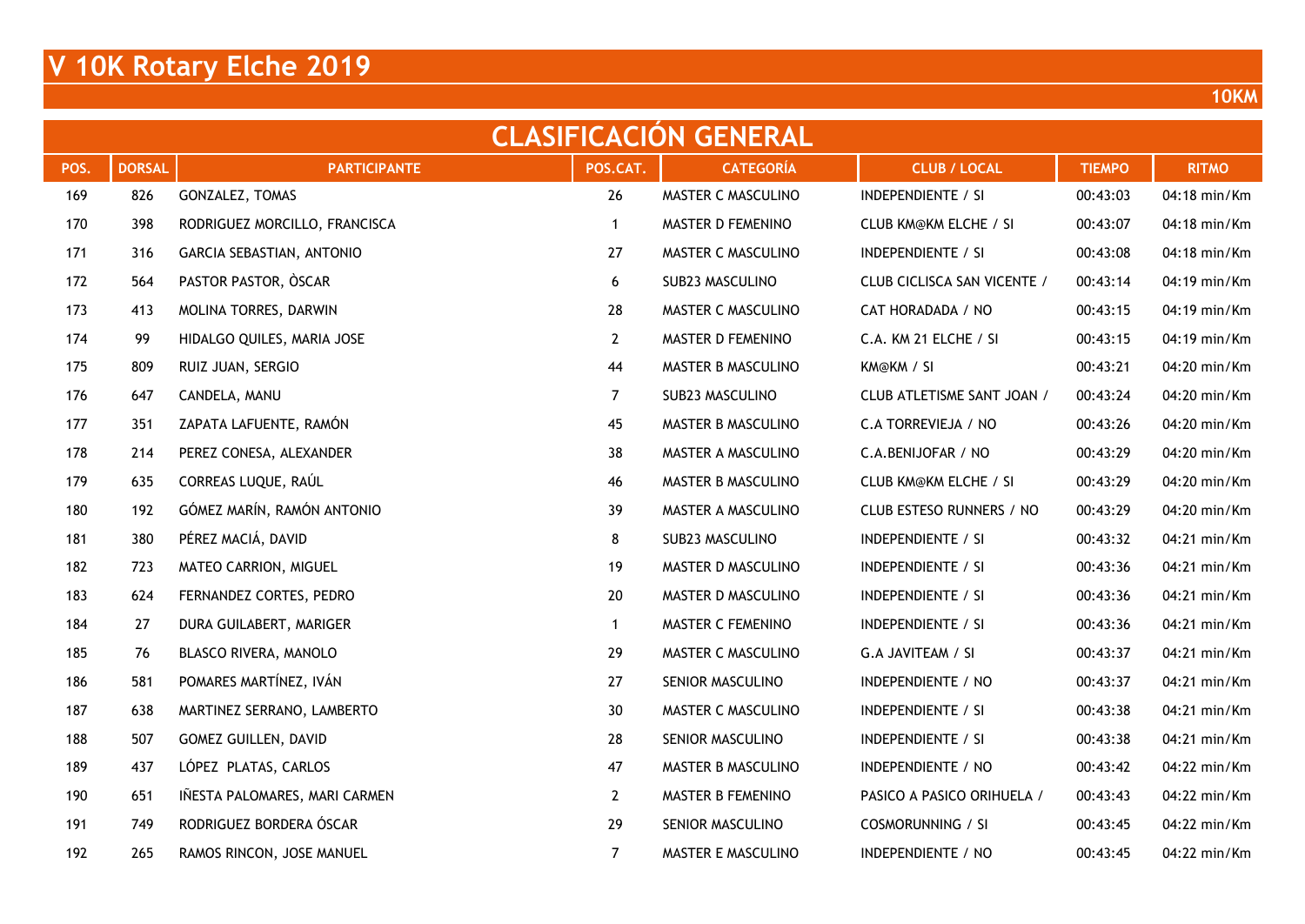| <b>CLASIFICACION GENERAL</b> |               |                                    |                |                    |                                   |               |              |  |  |  |  |
|------------------------------|---------------|------------------------------------|----------------|--------------------|-----------------------------------|---------------|--------------|--|--|--|--|
| POS.                         | <b>DORSAL</b> | <b>PARTICIPANTE</b>                | POS.CAT.       | <b>CATEGORÍA</b>   | <b>CLUB / LOCAL</b>               | <b>TIEMPO</b> | <b>RITMO</b> |  |  |  |  |
| 193                          | 604           | SORIANO MIRON, JOSE RAMON          | 31             | MASTER C MASCULINO | VALERUNNERS / NO                  | 00:43:56      | 04:23 min/Km |  |  |  |  |
| 194                          | 506           | <b>GOMEZ GUILLEN, CRISTIAN</b>     | 30             | SENIOR MASCULINO   | INDEPENDIENTE / SI                | 00:43:58      | 04:23 min/Km |  |  |  |  |
| 195                          | 547           | FRUCTUOSO NONDEDEU, MANUEL ALBERTO | 8              | MASTER E MASCULINO | CLUB ATLETISMO SANTA POLA         | 00:44:01      | 04:24 min/Km |  |  |  |  |
| 196                          | 487           | ZAPATA LOPEZ, JOSE VALE            | 40             | MASTER A MASCULINO | VALERUNNERS / SI                  | 00:44:05      | 04:24 min/Km |  |  |  |  |
| 197                          | 484           | BENEYTO GONZÁLEZ, NOEMÍ            | $\mathbf{2}$   | SENIOR FEMENINO    | VALERUNNERS / NO                  | 00:44:05      | 04:24 min/Km |  |  |  |  |
| 198                          | 308           | PEREA LIFANTE, NORBERTO            | 48             | MASTER B MASCULINO | <b>INDEPENDIENTE / SI</b>         | 00:44:06      | 04:24 min/Km |  |  |  |  |
| 199                          | 105           | MOLINA HERNÁNDEZ, ANTONIO          | 41             | MASTER A MASCULINO | RUNNINGTOTHESTAR / NO             | 00:44:09      | 04:24 min/Km |  |  |  |  |
| 200                          | 544           | BAÑÓN GUILLÉN, JUAN CARLOS         | 31             | SENIOR MASCULINO   | INDEPENDIENTE / NO                | 00:44:11      | 04:25 min/Km |  |  |  |  |
| 201                          | 524           | ORTEGA MONTABEZ, ANTONIO           | 32             | SENIOR MASCULINO   | INDEPENDIENTE / NO                | 00:44:13      | 04:25 min/Km |  |  |  |  |
| 202                          | 325           | VALCÁRCEL DÍAZ, RAÚL               | 33             | SENIOR MASCULINO   | CLUB CLASES DE POCHE / NO         | 00:44:14      | 04:25 min/Km |  |  |  |  |
| 203                          | 579           | MIRAS LLEDÓ, MARCOS                | 49             | MASTER B MASCULINO | INDEPENDIENTE / SI                | 00:44:14      | 04:25 min/Km |  |  |  |  |
| 204                          | 495           | PUCHE MARTÍNEZ, FCO JOSÉ           | 50             | MASTER B MASCULINO | INDEPENDIENTE / NO                | 00:44:15      | 04:25 min/Km |  |  |  |  |
| 205                          | 70            | VEGA HORTELANO, DANI               | 34             | SENIOR MASCULINO   | <b>INDEPENDIENTE / SI</b>         | 00:44:15      | 04:25 min/Km |  |  |  |  |
| 206                          | 594           | MAINEZ, MARIA                      | $\overline{2}$ | MASTER C FEMENINO  | BIKILA ELCHE / NO                 | 00:44:16      | 04:25 min/Km |  |  |  |  |
| 207                          | 126           | CREMADES ERADES, VICTOR            | 32             | MASTER C MASCULINO | <b>GRUPO INDIS ATLETISMO VINA</b> | 00:44:19      | 04:25 min/Km |  |  |  |  |
| 208                          | 554           | RUIZ MARTINEZ, ISMAEL              | 42             | MASTER A MASCULINO | <b>INDEPENDIENTE / SI</b>         | 00:44:21      | 04:26 min/Km |  |  |  |  |
| 209                          | 281           | SANZ ALBALADEJO, JOSE              | 35             | SENIOR MASCULINO   | C. A. ALMORADI-TRIKILOMETR        | 00:44:21      | 04:26 min/Km |  |  |  |  |
| 210                          | 208           | CASTRO MESAS, JUAN PEDRO           | 51             | MASTER B MASCULINO | <b>INDEPENDIENTE / SI</b>         | 00:44:21      | 04:26 min/Km |  |  |  |  |
| 211                          | 628           | NAVARRO, HERVÉ                     | 43             | MASTER A MASCULINO | INDEPENDIENTE / SI                | 00:44:24      | 04:26 min/Km |  |  |  |  |
| 212                          | 31            | JIMÉNEZ PÉREZ, EZEQUIEL            | 44             | MASTER A MASCULINO | INDEPENDIENTE / SI                | 00:44:24      | 04:26 min/Km |  |  |  |  |
| 213                          | 384           | POVEDA LOPEZ, ANTONIO              | 33             | MASTER C MASCULINO | INDEPENDIENTE / NO                | 00:44:29      | 04:26 min/Km |  |  |  |  |
| 214                          | 257           | CANDELA ARQUES, DAVID              | 52             | MASTER B MASCULINO | <b>INDEPENDIENTE / SI</b>         | 00:44:34      | 04:27 min/Km |  |  |  |  |
| 215                          | 256           | AGUILAR VILLAR, ANTONIO            | 45             | MASTER A MASCULINO | INDEPENDIENTE / NO                | 00:44:36      | 04:27 min/Km |  |  |  |  |
| 216                          | 264           | RICO LIFANTE, VICENTE              | 4              | MASTER F MASCULINO | INDEPENDIENTE / NO                | 00:44:38      | 04:27 min/Km |  |  |  |  |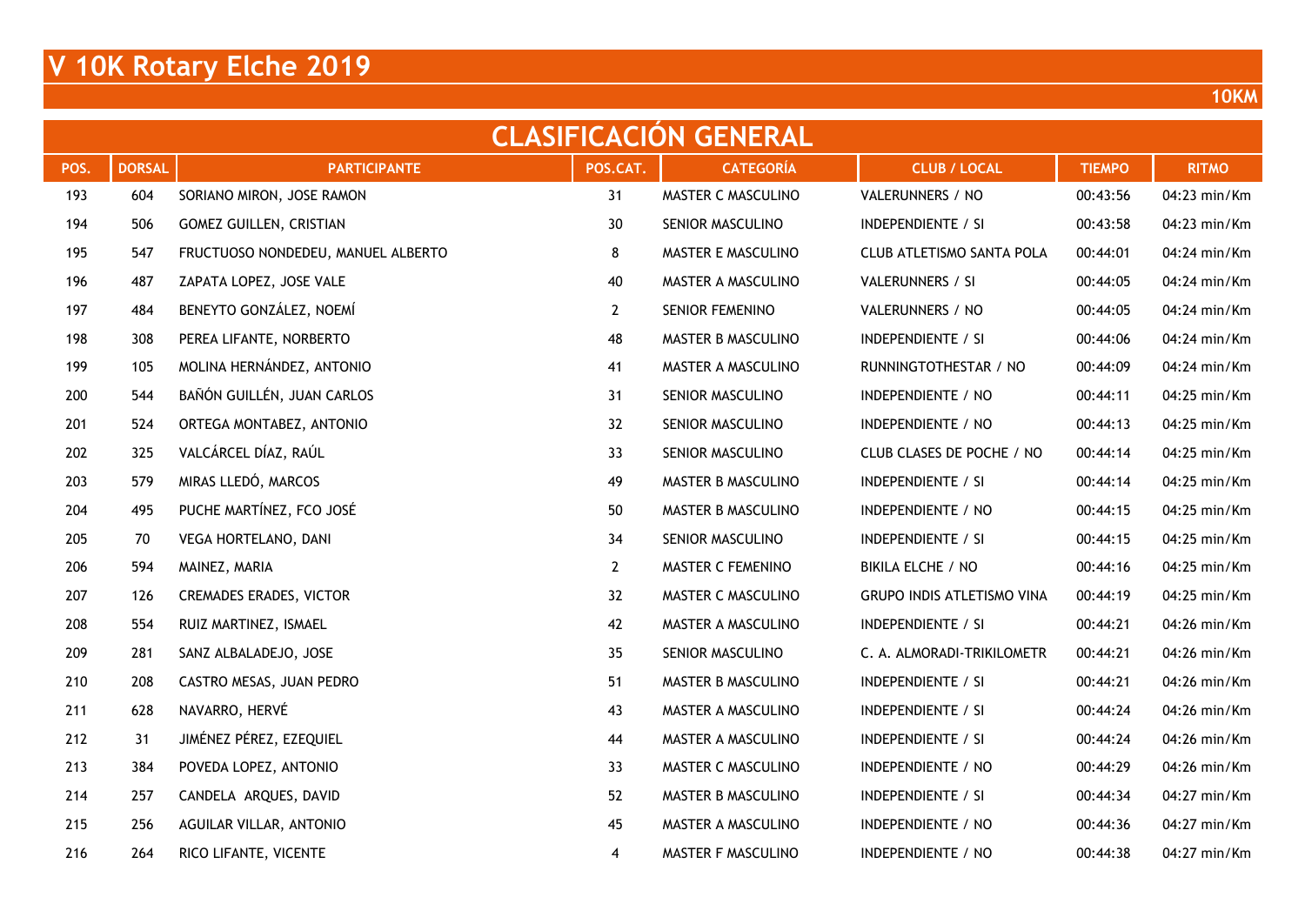|      | <b>CLASIFICACION GENERAL</b> |                                 |          |                    |                              |               |              |  |  |  |  |  |  |
|------|------------------------------|---------------------------------|----------|--------------------|------------------------------|---------------|--------------|--|--|--|--|--|--|
| POS. | <b>DORSAL</b>                | <b>PARTICIPANTE</b>             | POS.CAT. | <b>CATEGORÍA</b>   | <b>CLUB / LOCAL</b>          | <b>TIEMPO</b> | <b>RITMO</b> |  |  |  |  |  |  |
| 217  | 452                          | TORRES SOLER, ANDRÉS            | 46       | MASTER A MASCULINO | MAS TRAINER / SI             | 00:44:39      | 04:27 min/Km |  |  |  |  |  |  |
| 218  | 655                          | ESPINOSA QUILES, JAVIER         | 47       | MASTER A MASCULINO | <b>INDEPENDIENTE / SI</b>    | 00:44:43      | 04:28 min/Km |  |  |  |  |  |  |
| 219  | 28                           | TORIJANO GUTIERREZ, DANIEL      | 53       | MASTER B MASCULINO | INDEPENDIENTE / SI           | 00:44:46      | 04:28 min/Km |  |  |  |  |  |  |
| 220  | 54                           | ALONSO DIAZ, JOSE               | 21       | MASTER D MASCULINO | G.A JAVITEAM / NO            | 00:44:47      | 04:28 min/Km |  |  |  |  |  |  |
| 221  | 8                            | HIDALGO CASTAÑO, JUAN CARLOS    | 34       | MASTER C MASCULINO | C.A. KM 21 ELCHE / SI        | 00:44:47      | 04:28 min/Km |  |  |  |  |  |  |
| 222  | 280                          | GUEVARA RUIZ, DANIEL            | 36       | SENIOR MASCULINO   | G. A. JAVITEAM / SI          | 00:44:48      | 04:28 min/Km |  |  |  |  |  |  |
| 223  | 179                          | QUEREDA GÓMEZ, ENRIQUE BENJAMIN | 54       | MASTER B MASCULINO | <b>ILLICE RUNNERS / SI</b>   | 00:44:50      | 04:29 min/Km |  |  |  |  |  |  |
| 224  | 480                          | GEA ROS, JUAN MANUEL            | 48       | MASTER A MASCULINO | INDEPENDIENTE / NO           | 00:44:55      | 04:29 min/Km |  |  |  |  |  |  |
| 225  | 334                          | HONKANEN, REIJO                 | 5        | MASTER F MASCULINO | INDEPENDIENTE / NO           | 00:44:56      | 04:29 min/Km |  |  |  |  |  |  |
| 226  | 833                          | BELTRAN PACHON, ROBERTO         | 49       | MASTER A MASCULINO | INDEPENDIENTE / NO           | 00:44:57      | 04:29 min/Km |  |  |  |  |  |  |
| 227  | 340                          | DURÁ CANDELA, FRANCISCO         | 37       | SENIOR MASCULINO   | MAS TRAINER / SI             | 00:44:58      | 04:29 min/Km |  |  |  |  |  |  |
| 228  | 724                          | RUANO PLAZA, ANTONIO            | 50       | MASTER A MASCULINO | INDEPENDIENTE / NO           | 00:44:58      | 04:29 min/Km |  |  |  |  |  |  |
| 229  | 776                          | RUBIRA GILABERT, JAVIER         | 55       | MASTER B MASCULINO | <b>INDEPENDIENTE / SI</b>    | 00:45:00      | 04:30 min/Km |  |  |  |  |  |  |
| 230  | 128                          | TORRES COVES, JOSE              | 3        | SUB20 MASCULINO    | INDEPENDIENTE / SI           | 00:45:01      | 04:30 min/Km |  |  |  |  |  |  |
| 231  | 87                           | LORENTE ANIORTE, JOSE MIGUEL    | 38       | SENIOR MASCULINO   | CLUB ATLETISMO TORREVIEJA    | 00:45:02      | 04:30 min/Km |  |  |  |  |  |  |
| 232  | 458                          | FRANCO ROJO, JUAN JOSE          | 51       | MASTER A MASCULINO | CLUB URBAN RUNNERS / NO      | 00:45:04      | 04:30 min/Km |  |  |  |  |  |  |
| 233  | 273                          | GARCIA DOMENECH, MAR            | 3        | MASTER B FEMENINO  | G.A. JAVITEAM / SI           | 00:45:07      | 04:30 min/Km |  |  |  |  |  |  |
| 234  | 153                          | BENEYTO ESPINAR, JOSE LUIS      | 56       | MASTER B MASCULINO | TRACK & FIELD SPORT TEAM /   | 00:45:07      | 04:30 min/Km |  |  |  |  |  |  |
| 235  | 583                          | ESCRIBANO MARIN, FRAN           | 52       | MASTER A MASCULINO | <b>INDEPENDIENTE / SI</b>    | 00:45:08      | 04:30 min/Km |  |  |  |  |  |  |
| 236  | 743                          | PAREDES BOTELLA, JESUS          | 39       | SENIOR MASCULINO   | LOS ZUMBA@S / SI             | 00:45:08      | 04:30 min/Km |  |  |  |  |  |  |
| 237  | 286                          | SANCHEZ MARTINEZ, VICTOR JOSE   | 53       | MASTER A MASCULINO | INDEPENDIENTE / NO           | 00:45:09      | 04:30 min/Km |  |  |  |  |  |  |
| 238  | 190                          | ROSON ORTEGA, DAVID             | 54       | MASTER A MASCULINO | <b>CLUB KM@KM ELCHE / SI</b> | 00:45:10      | 04:31 min/Km |  |  |  |  |  |  |
| 239  | 505                          | DÍEZ SATOCA, JESÚS              | 57       | MASTER B MASCULINO | <b>INDEPENDIENTE / SI</b>    | 00:45:10      | 04:31 min/Km |  |  |  |  |  |  |
| 240  | 185                          | ESCLAPEZ GARCÍA, SAMUEL         | 40       | SENIOR MASCULINO   | <b>CLUB KM@KM ELCHE / SI</b> | 00:45:13      | 04:31 min/Km |  |  |  |  |  |  |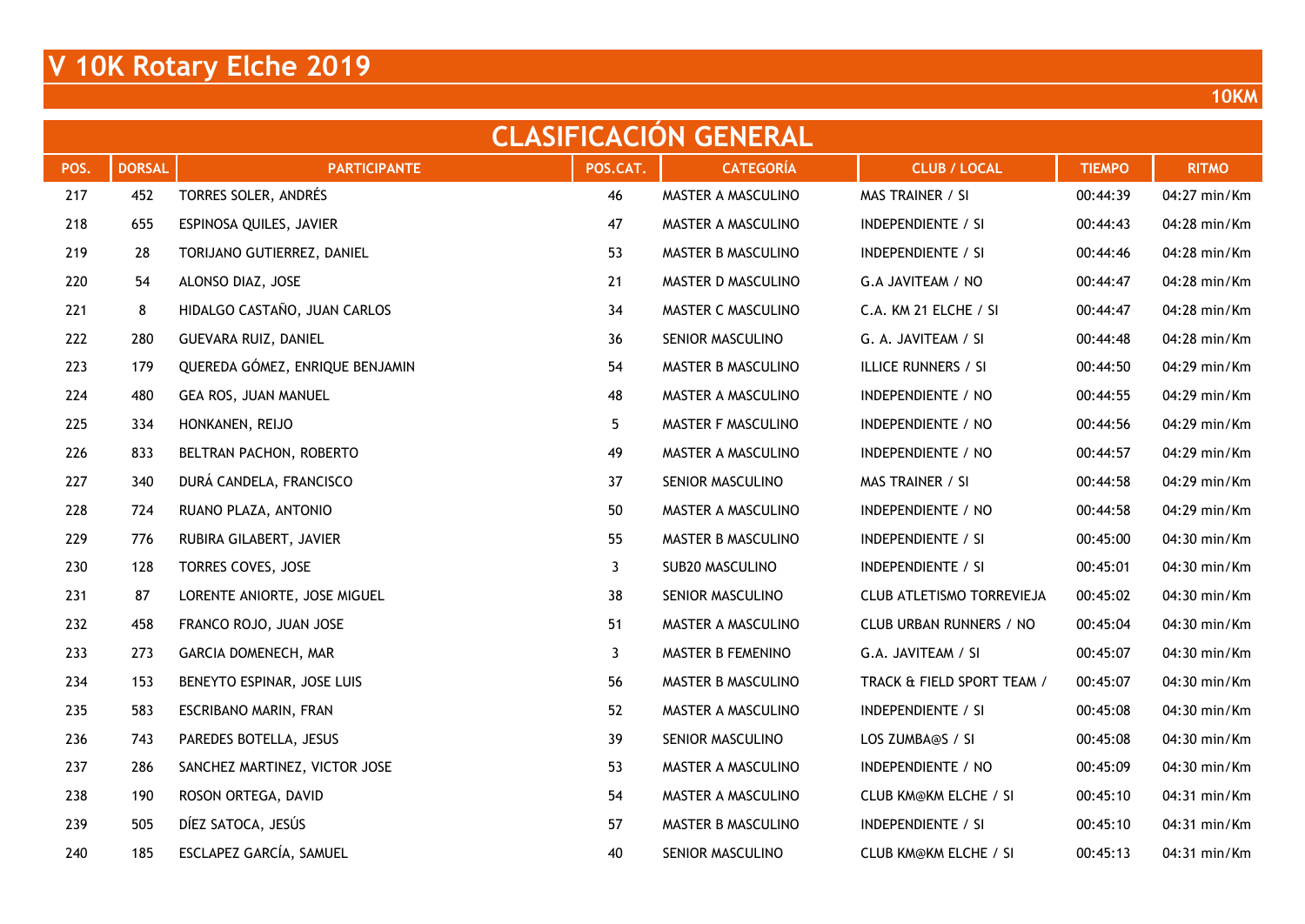|      | <b>CLASIFICACION GENERAL</b> |                                 |              |                    |                              |               |              |  |  |  |  |  |
|------|------------------------------|---------------------------------|--------------|--------------------|------------------------------|---------------|--------------|--|--|--|--|--|
| POS. | <b>DORSAL</b>                | <b>PARTICIPANTE</b>             | POS.CAT.     | <b>CATEGORÍA</b>   | <b>CLUB / LOCAL</b>          | <b>TIEMPO</b> | <b>RITMO</b> |  |  |  |  |  |
| 241  | 227                          | DURAN HERNANDEZ, ABEL           | 58           | MASTER B MASCULINO | BIKILA-ELCHE-KORRIDOR / SI   | 00:45:15      | 04:31 min/Km |  |  |  |  |  |
| 242  | 236                          | GARRIDO LANGA, LOLI             | 4            | MASTER B FEMENINO  | BIKILA ELCHE / NO            | 00:45:15      | 04:31 min/Km |  |  |  |  |  |
| 243  | 237                          | SANSANO MARTINEZ, JOSE MANUEL   | 35           | MASTER C MASCULINO | BIKILA ELCHE / SI            | 00:45:15      | 04:31 min/Km |  |  |  |  |  |
| 244  | 633                          | PENALVA CALATAYUD, JOSÉ MARÍA   | 59           | MASTER B MASCULINO | INDEPENDIENTE / SI           | 00:45:15      | 04:31 min/Km |  |  |  |  |  |
| 245  | 557                          | GARCIA TOVAR, CRISTIAN          | 55           | MASTER A MASCULINO | <b>CLUB KM@KM ELCHE / SI</b> | 00:45:17      | 04:31 min/Km |  |  |  |  |  |
| 246  | 464                          | <b>BLACHE, PHILIPPE</b>         | 22           | MASTER D MASCULINO | INDEPENDIENTE / NO           | 00:45:17      | 04:31 min/Km |  |  |  |  |  |
| 247  | 577                          | BLASCO DURA, TOMAS JAVIER       | 36           | MASTER C MASCULINO | PANXUTS RUNNING ASPRELLA     | 00:45:17      | 04:31 min/Km |  |  |  |  |  |
| 248  | 603                          | NAVARRO BAEZA, ANTONIO          | 6            | MASTER F MASCULINO | INDEPENDIENTE / NO           | 00:45:19      | 04:31 min/Km |  |  |  |  |  |
| 249  | 725                          | SOLA ORTEGA, OBDULIA            | $\mathbf{2}$ | MASTER A FEMENINO  | CLUB URBAN RUNNERS / NO      | 00:45:21      | 04:32 min/Km |  |  |  |  |  |
| 250  | 332                          | RUIZ, ELISABETH                 | 3            | SENIOR FEMENINO    | ELCHE TRIATLÓN CLUB / SI     | 00:45:26      | 04:32 min/Km |  |  |  |  |  |
| 251  | 528                          | PEIRÓ HERRERO, JUAN JOSÉ        | 60           | MASTER B MASCULINO | INDEPENDIENTE / SI           | 00:45:27      | 04:32 min/Km |  |  |  |  |  |
| 252  | 290                          | SARMIENTO ALONSO, MARIBEL       | 5            | MASTER B FEMENINO  | ELCHE TRIATLÓN CLUB / SI     | 00:45:27      | 04:32 min/Km |  |  |  |  |  |
| 253  | 585                          | AGUILAR LÓPEZ, CHARO            | 3            | MASTER D FEMENINO  | C.A. KM 21 ELCHE / SI        | 00:45:30      | 04:33 min/Km |  |  |  |  |  |
| 254  | 451                          | POVEDA CASADO, JUAN ANTONIO     | 9            | MASTER E MASCULINO | C.A CABLEWORLD NOVELDA /     | 00:45:31      | 04:33 min/Km |  |  |  |  |  |
| 255  | 182                          | CAÑIZARES VICENTE, RUBÉN        | 56           | MASTER A MASCULINO | CLUB ESTESO RUNNERS / SI     | 00:45:32      | 04:33 min/Km |  |  |  |  |  |
| 256  | 261                          | SERRANO MACHUCA, JOSE FRANCISCO | 37           | MASTER C MASCULINO | MIRCA SPORT / SI             | 00:45:33      | 04:33 min/Km |  |  |  |  |  |
| 257  | 414                          | CANO MARTINEZ, JOSE             | 61           | MASTER B MASCULINO | INDEPENDIENTE / NO           | 00:45:33      | 04:33 min/Km |  |  |  |  |  |
| 258  | 39                           | GIL CALLEJO, PEDRO              | 41           | SENIOR MASCULINO   | CORRECAMINOS CARBAJOSA -     | 00:45:33      | 04:33 min/Km |  |  |  |  |  |
| 259  | 64                           | PUCHE TALAVERA, MARISA          | 3            | MASTER C FEMENINO  | INDEPENDIENTE / NO           | 00:45:36      | 04:33 min/Km |  |  |  |  |  |
| 260  | 246                          | SEOANE HERREROS, PAZ            | 4            | MASTER C FEMENINO  | CLUB URBAN RUNNERS / NO      | 00:45:38      | 04:33 min/Km |  |  |  |  |  |
| 261  | 36                           | GONZALEZ RODRIGUEZ, JESUS       | 10           | MASTER E MASCULINO | INDEPENDIENTE / SI           | 00:45:38      | 04:33 min/Km |  |  |  |  |  |
| 262  | 287                          | FERRANDEZ SERRANO, ENRIQUE      | 57           | MASTER A MASCULINO | <b>INDEPENDIENTE / SI</b>    | 00:45:43      | 04:34 min/Km |  |  |  |  |  |
| 263  | 415                          | JOVER BOTELLA, JUAN ÁNGEL       | 38           | MASTER C MASCULINO | VALERUNNERS2 / NO            | 00:45:43      | 04:34 min/Km |  |  |  |  |  |
| 264  | 511                          | BOLADO SAN MARTIN, FRANCISCO    | 62           | MASTER B MASCULINO | VALERUNNERS / NO             | 00:45:43      | 04:34 min/Km |  |  |  |  |  |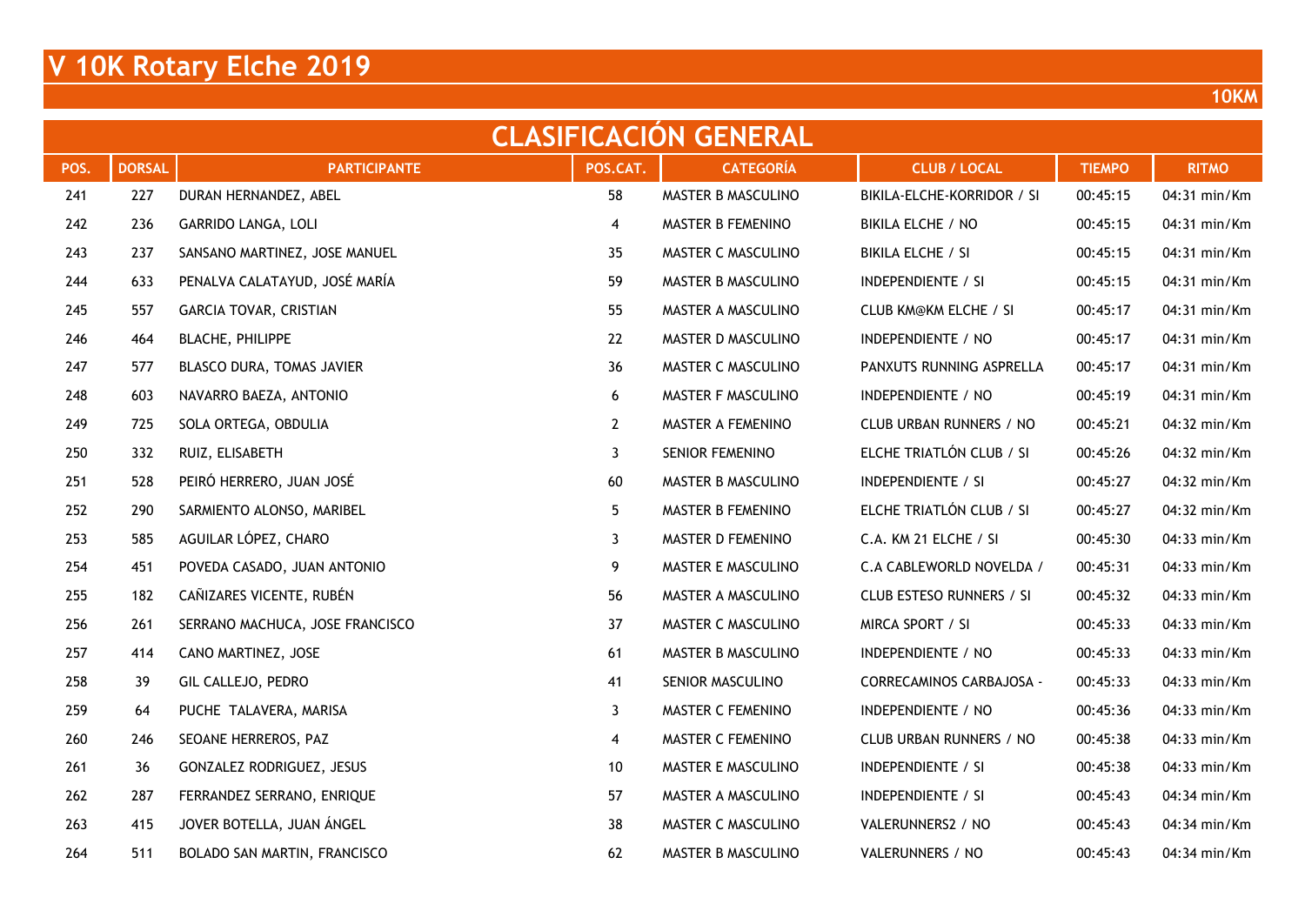|      | <b>CLASIFICACION GENERAL</b> |                                |              |                    |                              |               |              |  |  |  |  |  |  |
|------|------------------------------|--------------------------------|--------------|--------------------|------------------------------|---------------|--------------|--|--|--|--|--|--|
| POS. | <b>DORSAL</b>                | <b>PARTICIPANTE</b>            | POS.CAT.     | <b>CATEGORÍA</b>   | <b>CLUB / LOCAL</b>          | <b>TIEMPO</b> | <b>RITMO</b> |  |  |  |  |  |  |
| 265  | 673                          | GARCIA SANSANO, ABRAHAM        | 42           | SENIOR MASCULINO   | MIRCA SPORT / SI             | 00:45:47      | 04:34 min/Km |  |  |  |  |  |  |
| 266  | 127                          | GARCIA RIQUELME, ANDRES        | 7            | MASTER F MASCULINO | <b>INDEPENDIENTE / SI</b>    | 00:45:47      | 04:34 min/Km |  |  |  |  |  |  |
| 267  | 291                          | GARCIA SANSANO, JORGE          | 58           | MASTER A MASCULINO | MIRCA SPORT / SI             | 00:45:47      | 04:34 min/Km |  |  |  |  |  |  |
| 268  | 542                          | LARA OLIVARES, FRAN            | 43           | SENIOR MASCULINO   | CLUB ESTESO RUNNERS / NO     | 00:45:50      | 04:35 min/Km |  |  |  |  |  |  |
| 269  | 167                          | CARRASCO GUILLEN, PATRÍCIA     | 4            | SENIOR FEMENINO    | INDEPENDIENTE / SI           | 00:45:56      | 04:35 min/Km |  |  |  |  |  |  |
| 270  | 183                          | CARRASCO GUILLÉN, ALEJANDRO    | 59           | MASTER A MASCULINO | <b>INDEPENDIENTE / SI</b>    | 00:45:56      | 04:35 min/Km |  |  |  |  |  |  |
| 271  | 666                          | GOMEZ VAZQUEZ, ANTONIO         | 39           | MASTER C MASCULINO | BICHA RUNNERS BALAZOTE /     | 00:45:57      | 04:35 min/Km |  |  |  |  |  |  |
| 272  | 468                          | DE WULF, NORBERTO              | $\mathbf{1}$ | MASTER H MASCULINO | INDEPENDIENTE / NO           | 00:45:58      | 04:35 min/Km |  |  |  |  |  |  |
| 273  | 394                          | ASENSIO PARRA, RAMON           | 40           | MASTER C MASCULINO | CLUB ATLETISMO EL FAROL /    | 00:46:00      | 04:36 min/Km |  |  |  |  |  |  |
| 274  | 130                          | FERRANDEZ ROMAN, ARTUR         | 8            | MASTER F MASCULINO | INDEPENDIENTE / SI           | 00:46:04      | 04:36 min/Km |  |  |  |  |  |  |
| 275  | 225                          | ABELLAN SOLER, CECILIA         | 6            | MASTER B FEMENINO  | INDEPENDIENTE / SI           | 00:46:07      | 04:36 min/Km |  |  |  |  |  |  |
| 276  | 818                          | SAAVEDRA ZANETTA, SEBASTIÁN    | 60           | MASTER A MASCULINO | <b>INDEPENDIENTE / SI</b>    | 00:46:10      | 04:37 min/Km |  |  |  |  |  |  |
| 277  | 832                          | SAAVEDRA, JUAN PABLO           | 63           | MASTER B MASCULINO | TIRO PICHON / SI             | 00:46:12      | 04:37 min/Km |  |  |  |  |  |  |
| 278  | 569                          | NAVARRO AMOROS, LUIS MIGUEL    | 41           | MASTER C MASCULINO | POLICÍA LOCAL ELCHE / SI     | 00:46:19      | 04:37 min/Km |  |  |  |  |  |  |
| 279  | 559                          | LOPEZ PEREZ, FEDERICO          | 11           | MASTER E MASCULINO | <b>CLUB KM@KM ELCHE / SI</b> | 00:46:19      | 04:37 min/Km |  |  |  |  |  |  |
| 280  | 512                          | SERRANO GONZALEZ, ROSANA       | 5            | MASTER C FEMENINO  | VALERUNNERS / NO             | 00:46:21      | 04:38 min/Km |  |  |  |  |  |  |
| 281  | 297                          | CARRAZONI, DIEGO               | 23           | MASTER D MASCULINO | MIRCA SPORT / SI             | 00:46:23      | 04:38 min/Km |  |  |  |  |  |  |
| 282  | 151                          | GERRERO CAMPOS, FRANCISCO JOSÉ | 61           | MASTER A MASCULINO | G.A JAVITEAM / SI            | 00:46:25      | 04:38 min/Km |  |  |  |  |  |  |
| 283  | 486                          | MARTÍNEZ AZNAR, VICENTE        | 24           | MASTER D MASCULINO | INDEPENDIENTE / NO           | 00:46:26      | 04:38 min/Km |  |  |  |  |  |  |
| 284  | 777                          | CASTILLO DIAZ, DANIEL          | 62           | MASTER A MASCULINO | ESTESO / SI                  | 00:46:26      | 04:38 min/Km |  |  |  |  |  |  |
| 285  | 383                          | RODRIGUEZ ANDREU, GUSTAVO      | 42           | MASTER C MASCULINO | INDEPENDIENTE / NO           | 00:46:28      | 04:38 min/Km |  |  |  |  |  |  |
| 286  | 300                          | CABALLERO CASTELLANO, ISABEL   | 4            | MASTER D FEMENINO  | INDEPENDIENTE / NO           | 00:46:29      | 04:38 min/Km |  |  |  |  |  |  |
| 287  | 388                          | ROMERO GUERRERO, ANTONIO       | 63           | MASTER A MASCULINO | <b>RUNNER FAMILY / SI</b>    | 00:46:32      | 04:39 min/Km |  |  |  |  |  |  |
| 288  | 815                          | MORA BORDONADO, SANTI          | 64           | MASTER A MASCULINO | <b>INDEPENDIENTE / SI</b>    | 00:46:32      | 04:39 min/Km |  |  |  |  |  |  |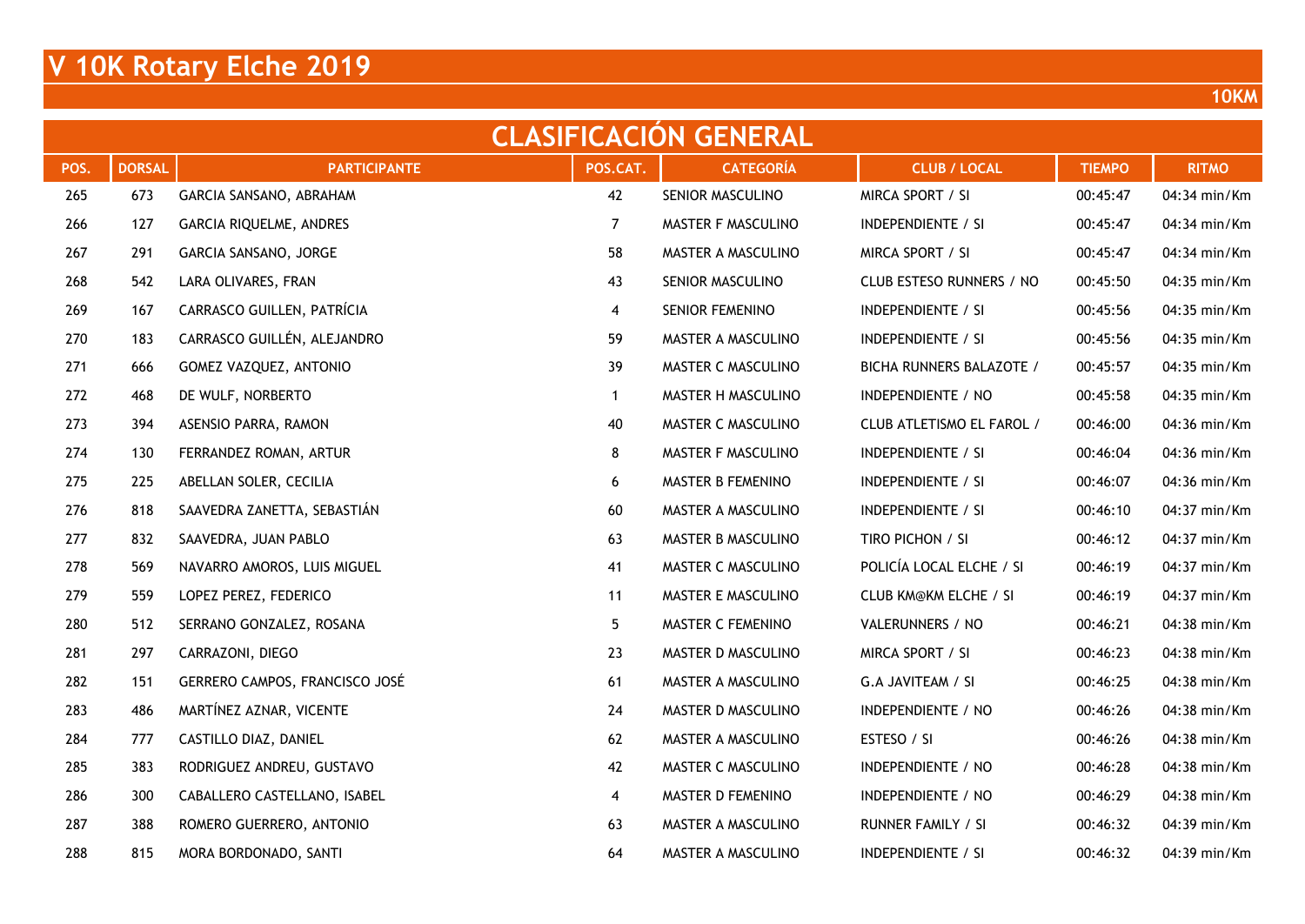|      | <b>CLASIFICACIÓN GENERAL</b> |                                    |              |                    |                           |               |              |  |  |  |  |  |  |
|------|------------------------------|------------------------------------|--------------|--------------------|---------------------------|---------------|--------------|--|--|--|--|--|--|
| POS. | <b>DORSAL</b>                | <b>PARTICIPANTE</b>                | POS.CAT.     | <b>CATEGORÍA</b>   | <b>CLUB / LOCAL</b>       | <b>TIEMPO</b> | <b>RITMO</b> |  |  |  |  |  |  |
| 289  | 566                          | PASTOR PASTOR, AITOR               | 4            | SUB20 MASCULINO    | CD ADESAVI TRIATLON / NO  | 00:46:34      | 04:39 min/Km |  |  |  |  |  |  |
| 290  | 574                          | ALFARO MACIA, IVAN                 | 44           | SENIOR MASCULINO   | <b>INDEPENDIENTE / SI</b> | 00:46:36      | 04:39 min/Km |  |  |  |  |  |  |
| 291  | 146                          | SORIANO FERNANDEZ, PABLO           | 43           | MASTER C MASCULINO | G.A JAVITEAM / SI         | 00:46:36      | 04:39 min/Km |  |  |  |  |  |  |
| 292  | 830                          | PEREZ BELMONTE, IVAN               | 45           | SENIOR MASCULINO   | C.A. BENIDORM / NO        | 00:46:37      | 04:39 min/Km |  |  |  |  |  |  |
| 293  | 194                          | GLEZ. ESCUDERO, JESUS R.           | 25           | MASTER D MASCULINO | INDEPENDIENTE / NO        | 00:46:40      | 04:40 min/Km |  |  |  |  |  |  |
| 294  | 178                          | ALVAREZ ESPIN, ANTONIO             | $\mathbf{1}$ | MASTER G MASCULINO | POLICIA LOCAL ELCHE / SI  | 00:46:45      | 04:40 min/Km |  |  |  |  |  |  |
| 295  | 16                           | RUIZ MARTÍNEZ, JAIME               | 65           | MASTER A MASCULINO | <b>INDEPENDIENTE / SI</b> | 00:46:51      | 04:41 min/Km |  |  |  |  |  |  |
| 296  | 442                          | MARCO SERRANO, DAVID               | 64           | MASTER B MASCULINO | INDEPENDIENTE / SI        | 00:46:52      | 04:41 min/Km |  |  |  |  |  |  |
| 297  | 235                          | VIVES PIÑERA, SALVADOR             | 44           | MASTER C MASCULINO | <b>INDEPENDIENTE / SI</b> | 00:46:52      | 04:41 min/Km |  |  |  |  |  |  |
| 298  | 596                          | CUENCA LAHESA, DANIEL JOAQUIN      | 45           | MASTER C MASCULINO | INDEPENDIENTE / NO        | 00:46:53      | 04:41 min/Km |  |  |  |  |  |  |
| 299  | 45                           | RUIZ MARTINEZ, JUAN JOSE           | 66           | MASTER A MASCULINO | INDEPENDIENTE / NO        | 00:46:57      | 04:41 min/Km |  |  |  |  |  |  |
| 300  | 312                          | <b>CLEMENTE LOPEZ, ROBERTO</b>     | 65           | MASTER B MASCULINO | INDEPENDIENTE / NO        | 00:47:00      | 04:42 min/Km |  |  |  |  |  |  |
| 301  | 587                          | TENZA GARCIA, FRAN                 | 67           | MASTER A MASCULINO | INDEPENDIENTE / NO        | 00:47:00      | 04:42 min/Km |  |  |  |  |  |  |
| 302  | 78                           | MOLINA HUERTAS, ALVARO             | 66           | MASTER B MASCULINO | G.A JAVITEAM / SI         | 00:47:01      | 04:42 min/Km |  |  |  |  |  |  |
| 303  | 279                          | CAMPOS GARCIA, JUAN MARIA          | 46           | SENIOR MASCULINO   | G.A. JAVITEAM / SI        | 00:47:01      | 04:42 min/Km |  |  |  |  |  |  |
| 304  | 85                           | CABEZAS TORIBIO, EMILIO            | 9            | MASTER F MASCULINO | CLUD DE ATLETISMO TORREVI | 00:47:04      | 04:42 min/Km |  |  |  |  |  |  |
| 305  | 83                           | QUINTERO MADRIGAL, YEFERSSON ARLEY | 47           | SENIOR MASCULINO   | CLUD DE ATLETISMO TORREVI | 00:47:06      | 04:42 min/Km |  |  |  |  |  |  |
| 306  | 421                          | MARTÍNEZ ANDREU, CARLOS            | 9            | SUB23 MASCULINO    | INDEPENDIENTE / NO        | 00:47:06      | 04:42 min/Km |  |  |  |  |  |  |
| 307  | 479                          | MONTERO RODRÍGUEZ, JOSÉ FERNANDO   | 10           | MASTER F MASCULINO | MARATHON CARTAGENA / NO   | 00:47:10      | 04:43 min/Km |  |  |  |  |  |  |
| 308  | 391                          | ORTIGOSA CABALLERO, ANTONIO        | 26           | MASTER D MASCULINO | INDEPENDIENTE / NO        | 00:47:10      | 04:43 min/Km |  |  |  |  |  |  |
| 309  | 390                          | <b>ESTEVE TORRES, SALVADOR</b>     | 27           | MASTER D MASCULINO | INDEPENDIENTE / NO        | 00:47:11      | 04:43 min/Km |  |  |  |  |  |  |
| 310  | 170                          | MARTIN DE LA SIERRA, JORGE         | 46           | MASTER C MASCULINO | MIRCASPORT / SI           | 00:47:12      | 04:43 min/Km |  |  |  |  |  |  |
| 311  | 722                          | MONTALVO MOLINA, JUAN MANUEL       | 67           | MASTER B MASCULINO | <b>INDEPENDIENTE / SI</b> | 00:47:20      | 04:44 min/Km |  |  |  |  |  |  |
| 312  | 525                          | AMAT PUIG, MARIO                   | 47           | MASTER C MASCULINO | RUNNERS MONTEMAR / NO     | 00:47:20      | 04:44 min/Km |  |  |  |  |  |  |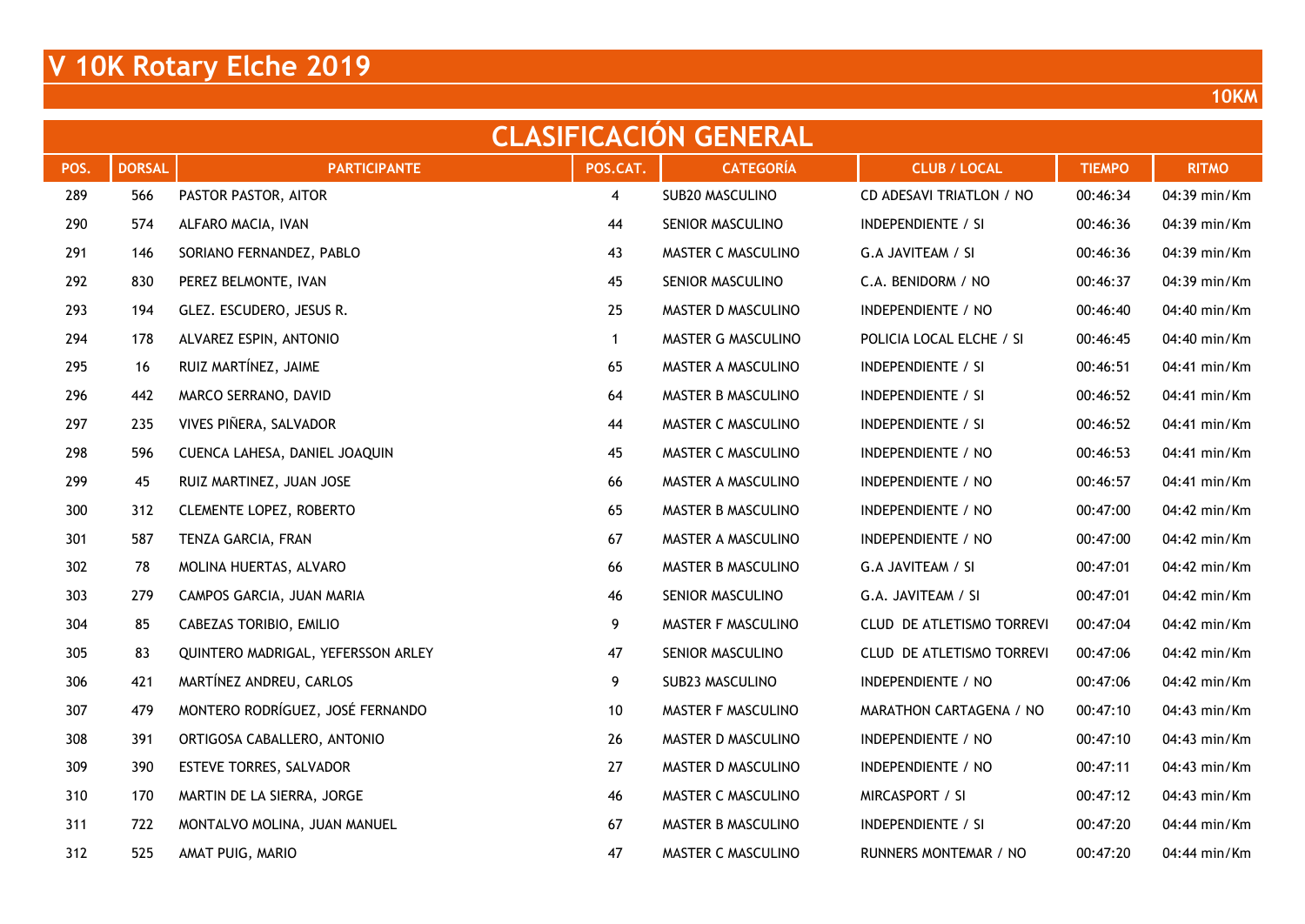|      | <b>CLASIFICACION GENERAL</b> |                                 |          |                    |                           |               |              |  |  |  |  |  |  |
|------|------------------------------|---------------------------------|----------|--------------------|---------------------------|---------------|--------------|--|--|--|--|--|--|
| POS. | <b>DORSAL</b>                | <b>PARTICIPANTE</b>             | POS.CAT. | <b>CATEGORÍA</b>   | <b>CLUB / LOCAL</b>       | <b>TIEMPO</b> | <b>RITMO</b> |  |  |  |  |  |  |
| 313  | 81                           | PAYA CAYUELAS, GUILLERMO        | 68       | MASTER A MASCULINO | RUNIAM / NO               | 00:47:21      | 04:44 min/Km |  |  |  |  |  |  |
| 314  | 759                          | ORTEGA GUILLEN, IVAN            | 69       | MASTER A MASCULINO | <b>INDEPENDIENTE / SI</b> | 00:47:23      | 04:44 min/Km |  |  |  |  |  |  |
| 315  | 176                          | PARRES REINA, MARIA             | 6        | MASTER C FEMENINO  | CLUB ESTESO RUNNERS / SI  | 00:47:23      | 04:44 min/Km |  |  |  |  |  |  |
| 316  | 32                           | TRIVES SANCHEZ, MANUEL          | 48       | MASTER C MASCULINO | <b>INDEPENDIENTE / SI</b> | 00:47:24      | 04:44 min/Km |  |  |  |  |  |  |
| 317  | 9                            | GÓMEZ DÍAZ, ÁLVARO              | 70       | MASTER A MASCULINO | RUNNERS & BROTHERS / SI   | 00:47:28      | 04:44 min/Km |  |  |  |  |  |  |
| 318  | 408                          | MORENO MIGUEL, JOSE ANTONIO     | 48       | SENIOR MASCULINO   | INDEPENDIENTE / NO        | 00:47:29      | 04:44 min/Km |  |  |  |  |  |  |
| 319  | 711                          | MUÑOZ, JULIA                    | 5        | SENIOR FEMENINO    | INDEPENDIENTE / NO        | 00:47:31      | 04:45 min/Km |  |  |  |  |  |  |
| 320  | 701                          | DIAZ VALDIVIEZO, JJHONY ANTONIO | 49       | MASTER C MASCULINO | INDEPENDIENTE / NO        | 00:47:32      | 04:45 min/Km |  |  |  |  |  |  |
| 321  | 605                          | GONZALEZ LOZANO, MANUEL JUAN    | 28       | MASTER D MASCULINO | OWL RUNNERS ALICANTE / NO | 00:47:33      | 04:45 min/Km |  |  |  |  |  |  |
| 322  | 532                          | GARCÍA PELEGRÍN, CAYETANO       | 49       | SENIOR MASCULINO   | INDEPENDIENTE / NO        | 00:47:36      | 04:45 min/Km |  |  |  |  |  |  |
| 323  | 762                          | Vera Sánchez, Rosa              | 7        | MASTER B FEMENINO  | Esteso Runners / SI       | 00:47:38      | 04:45 min/Km |  |  |  |  |  |  |
| 324  | 763                          | Coves Martínez, Elías           | 68       | MASTER B MASCULINO | Esteso Runners / SI       | 00:47:38      | 04:45 min/Km |  |  |  |  |  |  |
| 325  | 571                          | SEVILLA MAS, VICENTE            | 71       | MASTER A MASCULINO | INDEPENDIENTE / NO        | 00:47:42      | 04:46 min/Km |  |  |  |  |  |  |
| 326  | 94                           | MARTINEZ EGEA, JOSE ENRIQUE     | 12       | MASTER E MASCULINO | INDEPENDIENTE / NO        | 00:47:46      | 04:46 min/Km |  |  |  |  |  |  |
| 327  | 610                          | VERA CIFUENTES, ANTONIO JOSÉ    | 29       | MASTER D MASCULINO | ILLICE RUNNERS / NO       | 00:47:48      | 04:46 min/Km |  |  |  |  |  |  |
| 328  | 733                          | AMORÓS PÉREZ, MANUEL DAVID      | 50       | SENIOR MASCULINO   | INDEPENDIENTE / NO        | 00:47:50      | 04:47 min/Km |  |  |  |  |  |  |
| 329  | 457                          | SAEZ VIDAL, JOSE RAMON          | 50       | MASTER C MASCULINO | C.T. TRAVESIAS MITOS / NO | 00:47:54      | 04:47 min/Km |  |  |  |  |  |  |
| 330  | 136                          | CANO SÁNCHEZ, DAVID             | 72       | MASTER A MASCULINO | <b>INDEPENDIENTE / SI</b> | 00:48:08      | 04:48 min/Km |  |  |  |  |  |  |
| 331  | 61                           | PASTOR SORIANO, JESÚS           | 51       | MASTER C MASCULINO | INDEPENDIENTE / NO        | 00:48:11      | 04:49 min/Km |  |  |  |  |  |  |
| 332  | 720                          | SANTAMARIA SUAREZ, OSCAR        | 69       | MASTER B MASCULINO | INDEPENDIENTE / NO        | 00:48:13      | 04:49 min/Km |  |  |  |  |  |  |
| 333  | 423                          | BROTONS HERNANDEZ, ALBERTO      | 52       | MASTER C MASCULINO | <b>INDEPENDIENTE / SI</b> | 00:48:17      | 04:49 min/Km |  |  |  |  |  |  |
| 334  | 456                          | CABALLERO AMOROS, MANUEL        | 53       | MASTER C MASCULINO | MAS TRAINER / SI          | 00:48:23      | 04:50 min/Km |  |  |  |  |  |  |
| 335  | 172                          | BOTELLA PEREZ, ANGEL MANUEL     | 70       | MASTER B MASCULINO | INDEPENDIENTE / NO        | 00:48:24      | 04:50 min/Km |  |  |  |  |  |  |
| 336  | 422                          | MULERO GARCIA, MARIAN           | 5        | MASTER D FEMENINO  | OWL RUNNERS ALICANTE / NO | 00:48:25      | 04:50 min/Km |  |  |  |  |  |  |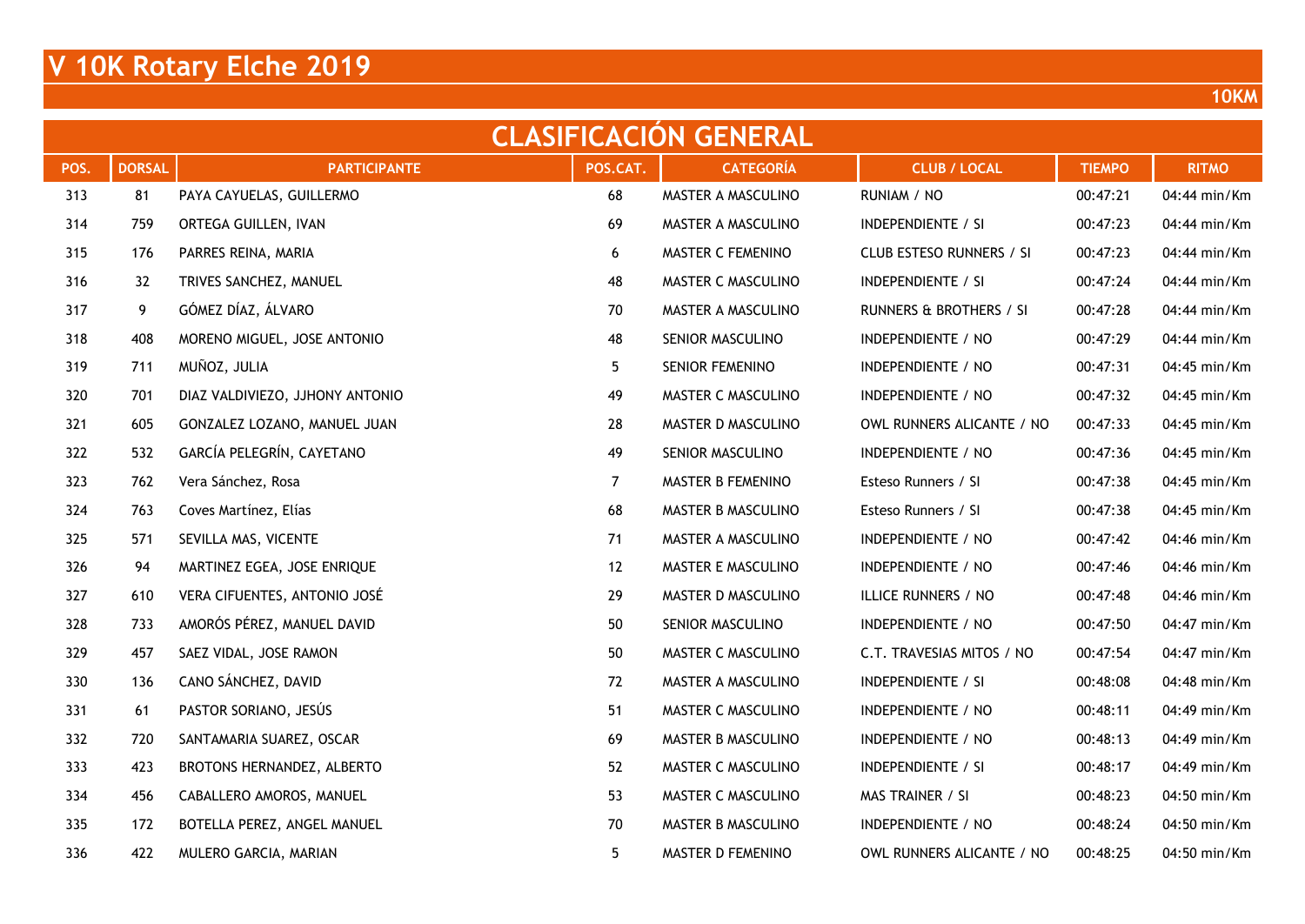|      | <b>CLASIFICACION GENERAL</b> |                                   |          |                        |                            |               |              |  |  |  |  |  |  |
|------|------------------------------|-----------------------------------|----------|------------------------|----------------------------|---------------|--------------|--|--|--|--|--|--|
| POS. | <b>DORSAL</b>                | <b>PARTICIPANTE</b>               | POS.CAT. | <b>CATEGORÍA</b>       | <b>CLUB / LOCAL</b>        | <b>TIEMPO</b> | <b>RITMO</b> |  |  |  |  |  |  |
| 337  | 440                          | MIRALLES MARTÍN, HUGO             | 51       | SENIOR MASCULINO       | INDEPENDIENTE / NO         | 00:48:25      | 04:50 min/Km |  |  |  |  |  |  |
| 338  | 706                          | MAS ROSA, JOSÉ RAMÓN              | 52       | SENIOR MASCULINO       | <b>INDEPENDIENTE / SI</b>  | 00:48:26      | 04:50 min/Km |  |  |  |  |  |  |
| 339  | 50                           | PAJARES IGLESIAS, IVAN            | 73       | MASTER A MASCULINO     | INDEPENDIENTE / NO         | 00:48:27      | 04:50 min/Km |  |  |  |  |  |  |
| 340  | 360                          | RUVIRA GUILABERT, MARIA DEL PRADO | 8        | MASTER B FEMENINO      | INDEPENDIENTE / SI         | 00:48:31      | 04:51 min/Km |  |  |  |  |  |  |
| 341  | 438                          | GARCÍA PRATS, ÁLVARO              | 53       | SENIOR MASCULINO       | INDEPENDIENTE / NO         | 00:48:32      | 04:51 min/Km |  |  |  |  |  |  |
| 342  | 667                          | VAZQUEZ PASCUAL, VÍCTOR           | 54       | SENIOR MASCULINO       | INDEPENDIENTE / SI         | 00:48:32      | 04:51 min/Km |  |  |  |  |  |  |
| 343  | 443                          | MUÑOZ, JERÓNIMO                   | 71       | MASTER B MASCULINO     | NATURA SPORT ELCHE / SI    | 00:48:34      | 04:51 min/Km |  |  |  |  |  |  |
| 344  | 631                          | SANCHEZ, JUAN                     | 55       | SENIOR MASCULINO       | <b>INDEPENDIENTE / SI</b>  | 00:48:37      | 04:51 min/Km |  |  |  |  |  |  |
| 345  | 688                          | FERRANDIZ BELTRA, JOSE ANTONIO    | 30       | MASTER D MASCULINO     | INDEPENDIENTE / NO         | 00:48:41      | 04:52 min/Km |  |  |  |  |  |  |
| 346  | 682                          | SOMMER, VERONIKA                  | 6        | <b>SENIOR FEMENINO</b> | INDEPENDIENTE / SI         | 00:48:44      | 04:52 min/Km |  |  |  |  |  |  |
| 347  | 221                          | MORENO LOPEZ, CRISTIAN            | 56       | SENIOR MASCULINO       | INDEPENDIENTE / NO         | 00:48:44      | 04:52 min/Km |  |  |  |  |  |  |
| 348  | 400                          | ALBALADEJO BELTRAN, GLORIA        | 3        | MASTER A FEMENINO      | RUNIAM / SI                | 00:48:44      | 04:52 min/Km |  |  |  |  |  |  |
| 349  | 138                          | SEGARRA VALERO, PASCUAL           | 54       | MASTER C MASCULINO     | CLUB TRIATLÓN TIRO DE PICH | 00:48:46      | 04:52 min/Km |  |  |  |  |  |  |
| 350  | 517                          | LOPEZ MARTINEZ, F° MANUEL         | 72       | MASTER B MASCULINO     | INDEPENDIENTE / SI         | 00:48:48      | 04:52 min/Km |  |  |  |  |  |  |
| 351  | 558                          | MACHADO BRAVO, ANTONIO            | 55       | MASTER C MASCULINO     | INDEPENDIENTE / NO         | 00:48:54      | 04:53 min/Km |  |  |  |  |  |  |
| 352  | 491                          | ARRONIS SAMPER, DIEGO             | 31       | MASTER D MASCULINO     | INDEPENDIENTE / SI         | 00:48:56      | 04:53 min/Km |  |  |  |  |  |  |
| 353  | 397                          | BALLESTER ZAPLANA, JOSE ANGEL     | 57       | SENIOR MASCULINO       | INDEPENDIENTE / NO         | 00:48:57      | 04:53 min/Km |  |  |  |  |  |  |
| 354  | 140                          | PEREZ MARTINEZ, FRANCISCO         | 56       | MASTER C MASCULINO     | C.T. TRAVESIASMITOS / SI   | 00:48:58      | 04:53 min/Km |  |  |  |  |  |  |
| 355  | 118                          | BELTRÁN ÁLVAREZ, CARME            | 6        | MASTER D FEMENINO      | C.A CABLEWORLD NOVELDA /   | 00:48:59      | 04:53 min/Km |  |  |  |  |  |  |
| 356  | 426                          | CORBÍ PÉREZ, MARIA CARMEN         | 9        | MASTER B FEMENINO      | APER ALCOI / NO            | 00:49:03      | 04:54 min/Km |  |  |  |  |  |  |
| 357  | 521                          | GÓMEZ ORTUÑO, JAVIER              | 58       | SENIOR MASCULINO       | FORUS RUNNERS / SI         | 00:49:04      | 04:54 min/Km |  |  |  |  |  |  |
| 358  | 586                          | ORUE MARTINEZ, ALEXANDER          | 59       | SENIOR MASCULINO       | INDEPENDIENTE / SI         | 00:49:04      | 04:54 min/Km |  |  |  |  |  |  |
| 359  | 48                           | HURTADO MORA, RAQUEL              | 7        | SENIOR FEMENINO        | A 300W ELCHE TCP / SI      | 00:49:04      | 04:54 min/Km |  |  |  |  |  |  |
| 360  | 672                          | SERRANO MUÑOZ, LETICIA            | 8        | <b>SENIOR FEMENINO</b> | POLA ON FIRE / NO          | 00:49:05      | 04:54 min/Km |  |  |  |  |  |  |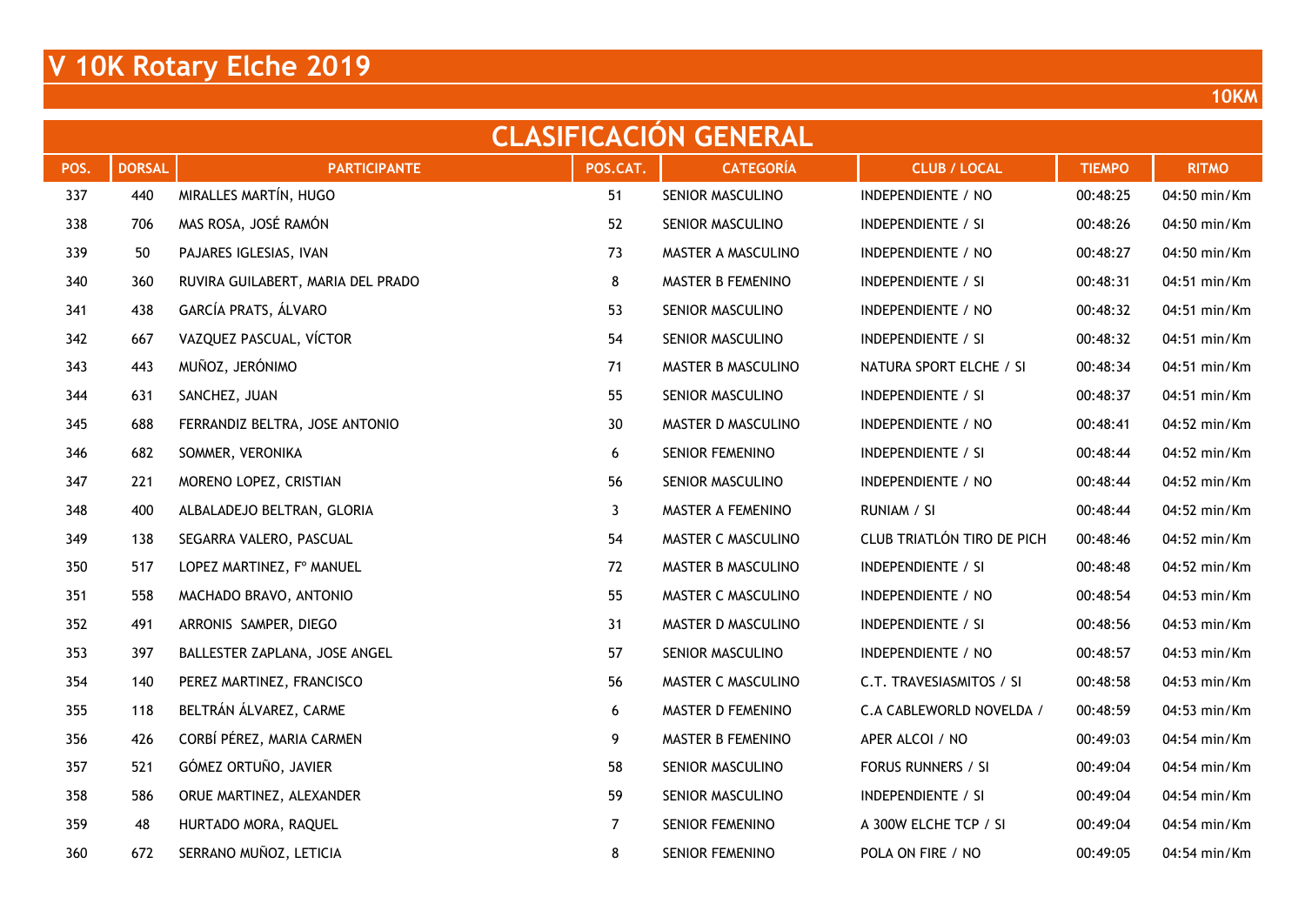| <b>CLASIFICACION GENERAL</b> |               |                                     |              |                    |                            |               |              |  |  |  |  |  |
|------------------------------|---------------|-------------------------------------|--------------|--------------------|----------------------------|---------------|--------------|--|--|--|--|--|
| POS.                         | <b>DORSAL</b> | <b>PARTICIPANTE</b>                 | POS.CAT.     | <b>CATEGORÍA</b>   | <b>CLUB / LOCAL</b>        | <b>TIEMPO</b> | <b>RITMO</b> |  |  |  |  |  |
| 361                          | 775           | GARCIA CAMPELLO, FERNANDO           | 73           | MASTER B MASCULINO | INDEPENDIENTE / SI         | 00:49:12      | 04:55 min/Km |  |  |  |  |  |
| 362                          | 728           | VALLS MARTÍN, IVÁN                  | 60           | SENIOR MASCULINO   | INDEPENDIENTE / NO         | 00:49:16      | 04:55 min/Km |  |  |  |  |  |
| 363                          | 402           | GOMEZ GALLARDO, FRANCISCO           | 32           | MASTER D MASCULINO | INDEPENDIENTE / NO         | 00:49:19      | 04:55 min/Km |  |  |  |  |  |
| 364                          | 371           | MARTINEZ ORTEGA, MARÍA DEL MAR      | 4            | MASTER A FEMENINO  | INDEPENDIENTE / SI         | 00:49:22      | 04:56 min/Km |  |  |  |  |  |
| 365                          | 515           | DÍEZ PÉREZ, RAÚL                    | 61           | SENIOR MASCULINO   | C.T. TRAVESIAS MITOS / SI  | 00:49:27      | 04:56 min/Km |  |  |  |  |  |
| 366                          | 230           | CORCHETE MARTÍNEZ, LOLES            | 10           | MASTER B FEMENINO  | CLUB ATLETISMO TORREVIEJA  | 00:49:27      | 04:56 min/Km |  |  |  |  |  |
| 367                          | 250           | MARCOS ARNEDO, JOSE ANTONIO         | 33           | MASTER D MASCULINO | C.A CAMISETAS ECONOMICAS E | 00:49:31      | 04:57 min/Km |  |  |  |  |  |
| 368                          | 572           | BARRAJON CATALAN, ENRIQUE           | 74           | MASTER B MASCULINO | INDEPENDIENTE / SI         | 00:49:33      | 04:57 min/Km |  |  |  |  |  |
| 369                          | 199           | <b>CORREAS JUAN, LUIS</b>           | 62           | SENIOR MASCULINO   | INDEPENDIENTE / NO         | 00:49:35      | 04:57 min/Km |  |  |  |  |  |
| 370                          | 188           | CASES BATLLES, CARLOS               | 74           | MASTER A MASCULINO | FRITANGAS RUNNERS / SI     | 00:49:35      | 04:57 min/Km |  |  |  |  |  |
| 370                          | 427           | ESPADAS ARIAS, RAQUEL               | 5            | MASTER A FEMENINO  | CLUB ATLETISME CASTALLA /  | 00:49:35      | 04:57 min/Km |  |  |  |  |  |
| 372                          | 712           | BLEDA MARTÍNEZ, JUAN MIGUEL         | $\mathbf{2}$ | MASTER H MASCULINO | INDEPENDIENTE / SI         | 00:49:36      | 04:57 min/Km |  |  |  |  |  |
| 373                          | 568           | FERNÁNDEZ OLARRA, NAIARA            | 11           | MASTER B FEMENINO  | OWL RUNNERS ALICANTE / NO  | 00:49:37      | 04:57 min/Km |  |  |  |  |  |
| 374                          | 537           | CASTEJON DE LA ENCINA, JOSE ANTONIO | 34           | MASTER D MASCULINO | OWL RUNNERS ALICANTE / NO  | 00:49:37      | 04:57 min/Km |  |  |  |  |  |
| 375                          | 444           | MARTINEZ ZAFRA, PEDRO               | 75           | MASTER B MASCULINO | INDEPENDIENTE / SI         | 00:49:38      | 04:57 min/Km |  |  |  |  |  |
| 376                          | 447           | ARENAS TORREJON, SEGUNDO            | 63           | SENIOR MASCULINO   | XDB TEAM / NO              | 00:49:38      | 04:57 min/Km |  |  |  |  |  |
| 377                          | 306           | FUENTES XALVO, EDUARDO JOSÉ         | 64           | SENIOR MASCULINO   | INDEPENDIENTE / NO         | 00:49:38      | 04:57 min/Km |  |  |  |  |  |
| 378                          | 450           | GUILABERT MACIÁ, JERO               | 76           | MASTER B MASCULINO | <b>INDEPENDIENTE / SI</b>  | 00:49:41      | 04:58 min/Km |  |  |  |  |  |
| 379                          | 399           | PASTOR GARCIA, CARLOS               | 77           | MASTER B MASCULINO | VALERUNNERS / NO           | 00:49:41      | 04:58 min/Km |  |  |  |  |  |
| 380                          | 148           | VICENTE VELA, DIEGO                 | 65           | SENIOR MASCULINO   | INDEPENDIENTE / SI         | 00:49:42      | 04:58 min/Km |  |  |  |  |  |
| 381                          | 37            | BERNABÉU, RAFAEL                    | 35           | MASTER D MASCULINO | INDEPENDIENTE / SI         | 00:49:44      | 04:58 min/Km |  |  |  |  |  |
| 382                          | 446           | BERNABEU VILLENA, RAFAEL            | 5            | SUB20 MASCULINO    | ROTARY CLUB ILLICE / SI    | 00:49:45      | 04:58 min/Km |  |  |  |  |  |
| 383                          | 649           | SANCHEZ MONCHO, MARIA TERESA        | 7            | MASTER C FEMENINO  | CLUB ATLETISMO EL FARO / N | 00:49:47      | 04:58 min/Km |  |  |  |  |  |
| 384                          | 623           | ANGUITA AGUILAR, RAMON              | 13           | MASTER E MASCULINO | INDEPENDIENTE / NO         | 00:49:49      | 04:58 min/Km |  |  |  |  |  |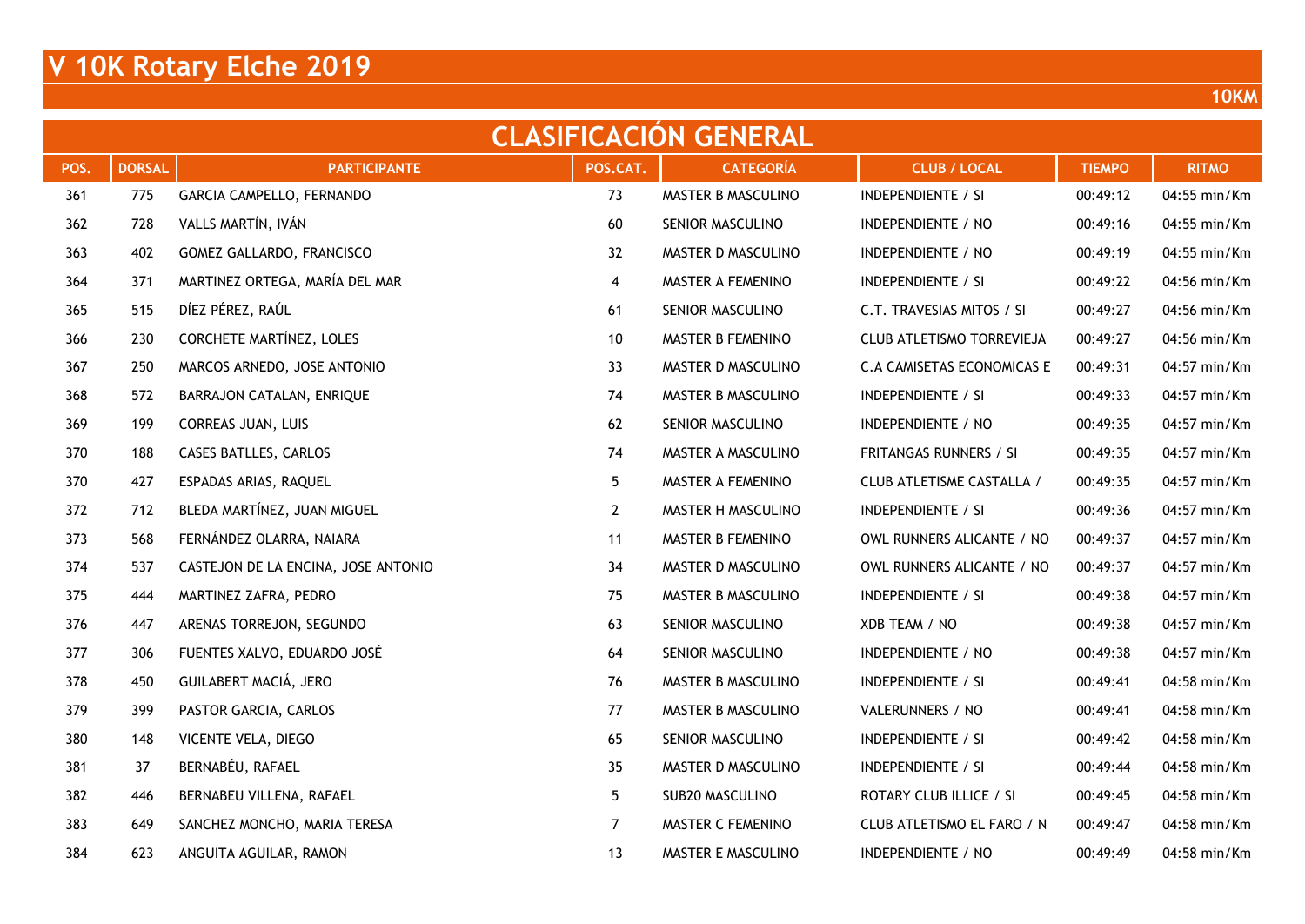|      | <b>CLASIFICACION GENERAL</b> |                                          |          |                    |                                     |               |              |  |  |  |  |  |  |
|------|------------------------------|------------------------------------------|----------|--------------------|-------------------------------------|---------------|--------------|--|--|--|--|--|--|
| POS. | <b>DORSAL</b>                | <b>PARTICIPANTE</b>                      | POS.CAT. | <b>CATEGORÍA</b>   | <b>CLUB / LOCAL</b>                 | <b>TIEMPO</b> | <b>RITMO</b> |  |  |  |  |  |  |
| 385  | 67                           | PATIÑO ANDREU, VÍCTOR                    | 66       | SENIOR MASCULINO   | POLICÍA LOCAL ELCHE / NO            | 00:49:51      | 04:59 min/Km |  |  |  |  |  |  |
| 386  | 51                           | NAVARRO MARTINEZ, MARÍA ENCARNACIÓN      | 12       | MASTER B FEMENINO  | <b>CLUB TRILEGENDS SANTA POL</b>    | 00:49:52      | 04:59 min/Km |  |  |  |  |  |  |
| 387  | 529                          | MONTIEL MIRA, VICTORIANO MANUEL          | 57       | MASTER C MASCULINO | INDEPENDIENTE / NO                  | 00:49:53      | 04:59 min/Km |  |  |  |  |  |  |
| 388  | 461                          | MARTÍNEZ REIG, JESÚS                     | 78       | MASTER B MASCULINO | <b>CLUB ILICITANO TRIATLON / SI</b> | 00:49:55      | 04:59 min/Km |  |  |  |  |  |  |
| 389  | 315                          | BLANES MARTÍNEZ, JOSE MANUEL             | 13       | MASTER B FEMENINO  | <b>CLUB ILICITANO TRIATLON / SI</b> | 00:49:56      | 04:59 min/Km |  |  |  |  |  |  |
| 390  | 367                          | TENZA RUIZ, DANIEL JESÚS                 | 67       | SENIOR MASCULINO   | CLUB CLASES DE POCHE / NO           | 00:49:56      | 04:59 min/Km |  |  |  |  |  |  |
| 391  | 49                           | GONZÁLEZ-CORROTO RODRIGUEZ, MIGUEL ÁNGEL | 36       | MASTER D MASCULINO | CLUB TRILEGENDS SANTA POL           | 00:49:59      | 04:59 min/Km |  |  |  |  |  |  |
| 392  | 219                          | VICENTE QUILES, PEDRO                    | 58       | MASTER C MASCULINO | <b>INDEPENDIENTE / SI</b>           | 00:49:59      | 04:59 min/Km |  |  |  |  |  |  |
| 393  | 727                          | PEREZ CORBI, ANTONIO                     | 11       | MASTER F MASCULINO | INDEPENDIENTE / NO                  | 00:50:03      | 05:00 min/Km |  |  |  |  |  |  |
| 394  | 243                          | SIRVENT BELANDO, FRANCISCO               | 12       | MASTER F MASCULINO | RUNNERS MONTEMAR / NO               | 00:50:08      | 05:00 min/Km |  |  |  |  |  |  |
| 395  | 95                           | QUESADA HERVÁS, EDUARDO                  | 79       | MASTER B MASCULINO | <b>INDEPENDIENTE / SI</b>           | 00:50:09      | 05:00 min/Km |  |  |  |  |  |  |
| 396  | 147                          | VICENTE VELA, DAVID                      | 68       | SENIOR MASCULINO   | MASTRAINER / SI                     | 00:50:11      | 05:01 min/Km |  |  |  |  |  |  |
| 397  | 114                          | CARTAGENA HERNANDEZ, ANGEL               | 69       | SENIOR MASCULINO   | <b>INDEPENDIENTE / SI</b>           | 00:50:12      | 05:01 min/Km |  |  |  |  |  |  |
| 398  | 778                          | MARTINEZ CALLEJA, JAVIER                 | 70       | SENIOR MASCULINO   | MAS TRAINER / SI                    | 00:50:14      | 05:01 min/Km |  |  |  |  |  |  |
| 399  | 675                          | JUAN SOTO, ALEJANDRO                     | 80       | MASTER B MASCULINO | <b>INDEPENDIENTE / SI</b>           | 00:50:15      | 05:01 min/Km |  |  |  |  |  |  |
| 400  | 489                          | MARQUIJANO BRUNEL, TAMARA                | 14       | MASTER B FEMENINO  | VALERUNNERS / NO                    | 00:50:20      | 05:02 min/Km |  |  |  |  |  |  |
| 401  | 107                          | OLIVERA, MARÍA BELÉN                     | 9        | SENIOR FEMENINO    | <b>INDEPENDIENTE / SI</b>           | 00:50:24      | 05:02 min/Km |  |  |  |  |  |  |
| 402  | 366                          | ROMERO VAZQUEZ, JOSE FRANCISCO           | 37       | MASTER D MASCULINO | RUNNERS MONTEMAR / NO               | 00:50:28      | 05:02 min/Km |  |  |  |  |  |  |
| 403  | 406                          | ANDREU COLOMA, MIGUEL                    | 71       | SENIOR MASCULINO   | CTB / NO                            | 00:50:29      | 05:02 min/Km |  |  |  |  |  |  |
| 404  | 253                          | SAMPER GARCIA, JAVIER                    | 81       | MASTER B MASCULINO | CLUB ESTESO RUNNERS / NO            | 00:50:36      | 05:03 min/Km |  |  |  |  |  |  |
| 405  | 531                          | GONZALEZ GUILLEN, DAVID                  | 59       | MASTER C MASCULINO | NATURA SPORT ELCHE / SI             | 00:50:48      | 05:04 min/Km |  |  |  |  |  |  |
| 406  | 822                          | LOZANO GARCIA, ISMAEL                    | 75       | MASTER A MASCULINO | <b>INDEPENDIENTE / SI</b>           | 00:50:52      | 05:05 min/Km |  |  |  |  |  |  |
| 407  | 843                          | JOSE DAVID LOPEZ                         | 82       | MASTER B MASCULINO | INDEPENDIENTE / NO                  | 00:50:55      | 05:05 min/Km |  |  |  |  |  |  |
| 408  | 293                          | NAVALON VALERO, PASCUAL                  | 72       | SENIOR MASCULINO   | <b>INDEPENDIENTE / SI</b>           | 00:51:02      | 05:06 min/Km |  |  |  |  |  |  |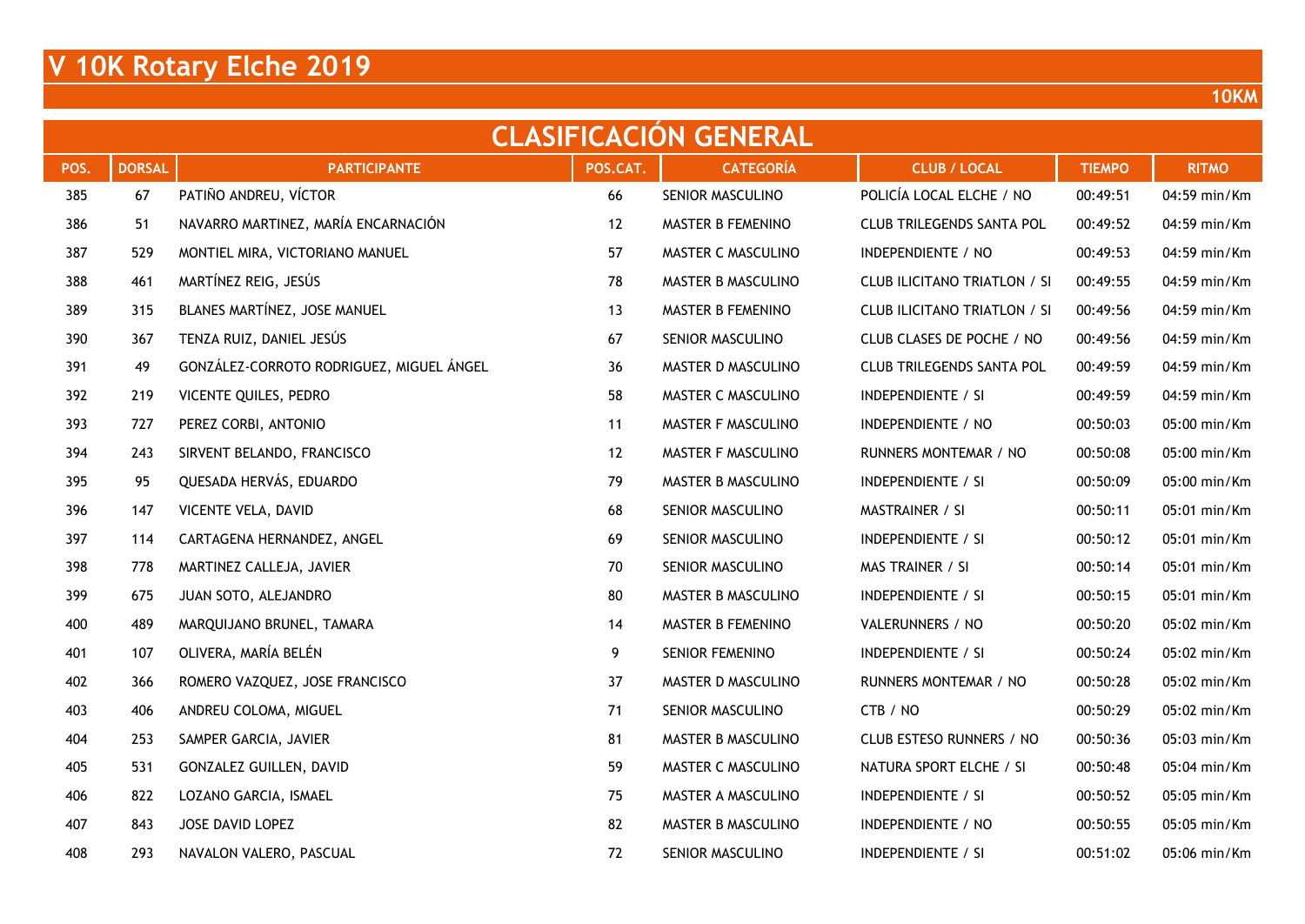|      | <b>CLASIFICACION GENERAL</b> |                               |                |                        |                                   |               |              |  |  |  |  |  |  |
|------|------------------------------|-------------------------------|----------------|------------------------|-----------------------------------|---------------|--------------|--|--|--|--|--|--|
| POS. | <b>DORSAL</b>                | <b>PARTICIPANTE</b>           | POS.CAT.       | <b>CATEGORÍA</b>       | <b>CLUB / LOCAL</b>               | <b>TIEMPO</b> | <b>RITMO</b> |  |  |  |  |  |  |
| 409  | 252                          | CLEMENTE RUIZ, JOSÉ BLAS      | 60             | MASTER C MASCULINO     | CLUB ESTESO RUNNERS / NO          | 00:51:03      | 05:06 min/Km |  |  |  |  |  |  |
| 410  | 641                          | SABUCO GARCIA, MANUEL         | 83             | MASTER B MASCULINO     | POLICÍA LOCAL ELCHE / SI          | 00:51:05      | 05:06 min/Km |  |  |  |  |  |  |
| 411  | 589                          | MEDINA SEMPERE, JOSE MANUEL   | 84             | MASTER B MASCULINO     | <b>INDEPENDIENTE / SI</b>         | 00:51:06      | 05:06 min/Km |  |  |  |  |  |  |
| 412  | 149                          | VELA JAEN, RUBEN              | 73             | SENIOR MASCULINO       | <b>INDEPENDIENTE / SI</b>         | 00:51:07      | 05:06 min/Km |  |  |  |  |  |  |
| 413  | 820                          | LAFUENTE ALONSO, FRANCISCO    | 85             | MASTER B MASCULINO     | <b>INDEPENDIENTE / SI</b>         | 00:51:07      | 05:06 min/Km |  |  |  |  |  |  |
| 414  | 381                          | GÓMEZ NAVARRO, MARÍA          | 10             | <b>SENIOR FEMENINO</b> | RUNNERS MONTEMAR / NO             | 00:51:08      | 05:06 min/Km |  |  |  |  |  |  |
| 415  | 63                           | PASTOR ANTÓN, CARMELO         | 74             | SENIOR MASCULINO       | <b>INDEPENDIENTE / SI</b>         | 00:51:08      | 05:06 min/Km |  |  |  |  |  |  |
| 416  | 401                          | ALBENTOSA FERRER, JOSE MANUEL | 38             | MASTER D MASCULINO     | RUNNERS MONTEMAR / NO             | 00:51:09      | 05:06 min/Km |  |  |  |  |  |  |
| 417  | 498                          | CORONEL CARREÑO, MARIOLA      | 15             | MASTER B FEMENINO      | <b>INDEPENDIENTE / SI</b>         | 00:51:15      | 05:07 min/Km |  |  |  |  |  |  |
| 418  | 677                          | AVILES MARTINEZ, JOSE LUIS    | 61             | MASTER C MASCULINO     | MAS TRAINER / SI                  | 00:51:22      | 05:08 min/Km |  |  |  |  |  |  |
| 419  | 575                          | ESCLAPEZ BLASCO, VICENTE      | 62             | MASTER C MASCULINO     | PANXUTS RUNNING ASPRELLA          | 00:51:25      | 05:08 min/Km |  |  |  |  |  |  |
| 420  | 349                          | BRIÑAS MARTIN, ESTRELLA       | 16             | MASTER B FEMENINO      | <b>INDEPENDIENTE / SI</b>         | 00:51:35      | 05:09 min/Km |  |  |  |  |  |  |
| 421  | 218                          | GIRONA RODRIGUEZ, JAIME       | 3              | MASTER H MASCULINO     | <b>INDEPENDIENTE / SI</b>         | 00:51:40      | 05:10 min/Km |  |  |  |  |  |  |
| 422  | 222                          | VILLAGORDO LOPEZ, OSCAR       | 86             | MASTER B MASCULINO     | INDEPENDIENTE / NO                | 00:51:40      | 05:10 min/Km |  |  |  |  |  |  |
| 423  | 428                          | AGULLÓ RUIZ, ALMUDENA         | 8              | MASTER C FEMENINO      | APER ALCOI / NO                   | 00:51:41      | 05:10 min/Km |  |  |  |  |  |  |
| 424  | 597                          | SÁNCHEZ MORENO, ALFONSO       | 39             | MASTER D MASCULINO     | RUNNERS MONTEMAR / NO             | 00:51:47      | 05:10 min/Km |  |  |  |  |  |  |
| 425  | 573                          | BAIGES LLORACH, ANSELMO       | 63             | MASTER C MASCULINO     | INDEPENDIENTE / SI                | 00:51:47      | 05:10 min/Km |  |  |  |  |  |  |
| 426  | 742                          | KATTANI, WILMER               | 76             | MASTER A MASCULINO     | INDEPENDIENTE / NO                | 00:51:47      | 05:10 min/Km |  |  |  |  |  |  |
| 427  | 773                          | HERNANDEZ CABRERA, VICENTE    | 64             | MASTER C MASCULINO     | INDEPENDIENTE / SI                | 00:51:47      | 05:10 min/Km |  |  |  |  |  |  |
| 428  | 46                           | ALONSO FERRANDEZ, SANTIAGO    | 77             | MASTER A MASCULINO     | MAS TRAINER / SI                  | 00:51:54      | 05:11 min/Km |  |  |  |  |  |  |
| 429  | 748                          | BUITRÓN HERNÁNDEZ, EVA MARÍA  | $\overline{7}$ | MASTER D FEMENINO      | C. A. PUERTO TORREVIEJA / N       | 00:51:55      | 05:11 min/Km |  |  |  |  |  |  |
| 430  | 686                          | NAVARRETE CHORRO, VICTOR M.   | 75             | SENIOR MASCULINO       | INDEPENDIENTE / SI                | 00:51:55      | 05:11 min/Km |  |  |  |  |  |  |
| 431  | 607                          | JIMÉNEZ AMOROS, ANA ISABEL    | 17             | MASTER B FEMENINO      | INDEPENDIENTE / NO                | 00:52:01      | 05:12 min/Km |  |  |  |  |  |  |
| 432  | 321                          | GONZÁLEZ IVARS, MIQUEL        | 87             | MASTER B MASCULINO     | <b>CLUB ATLETISME GINESTAR BE</b> | 00:52:01      | 05:12 min/Km |  |  |  |  |  |  |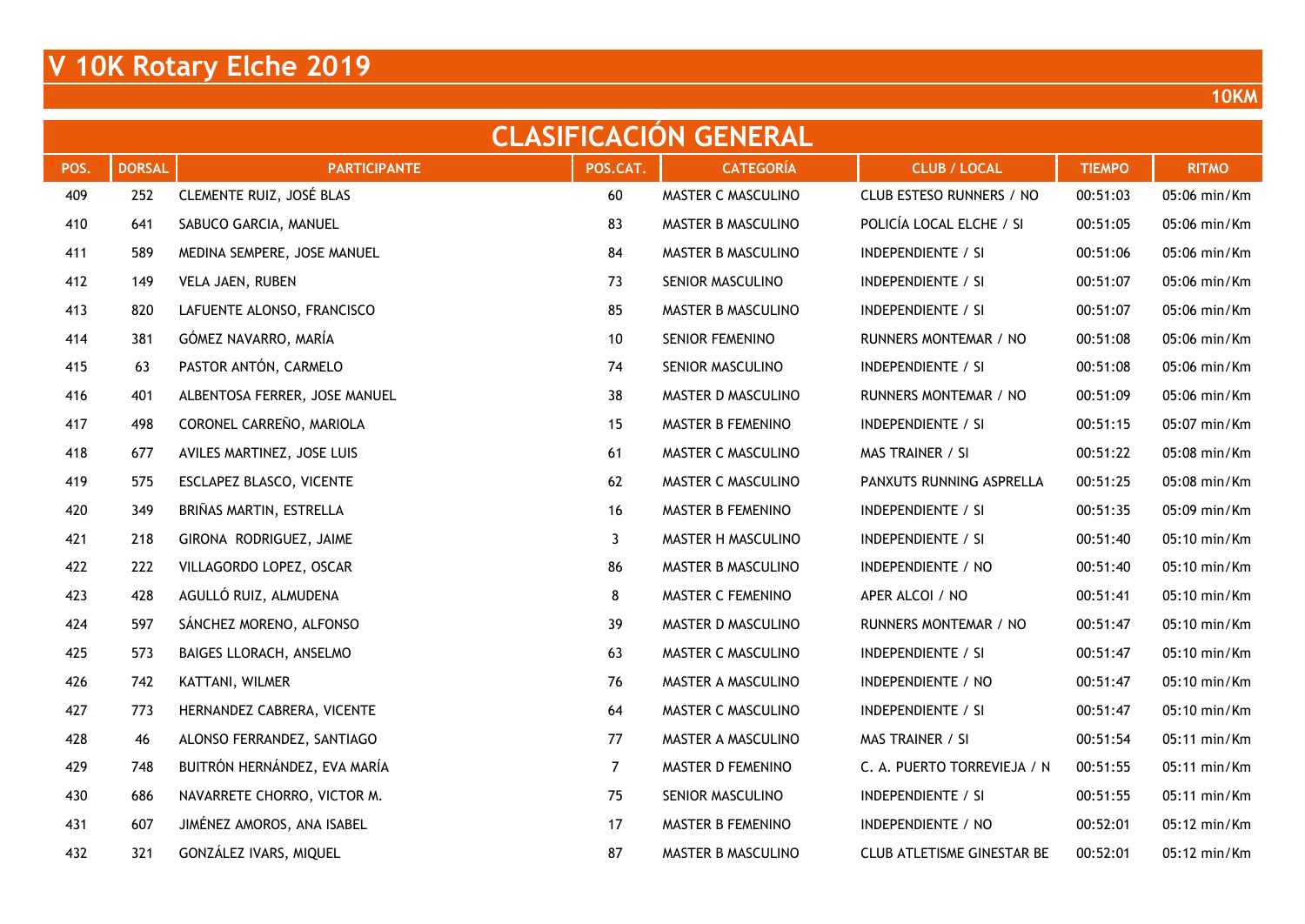|      | <b>CLASIFICACION GENERAL</b> |                                  |                |                        |                                 |               |                        |  |  |  |  |  |  |
|------|------------------------------|----------------------------------|----------------|------------------------|---------------------------------|---------------|------------------------|--|--|--|--|--|--|
| POS. | <b>DORSAL</b>                | <b>PARTICIPANTE</b>              | POS.CAT.       | <b>CATEGORÍA</b>       | <b>CLUB / LOCAL</b>             | <b>TIEMPO</b> | <b>RITMO</b>           |  |  |  |  |  |  |
| 433  | 841                          | GONZALEZ SERNA, CARLOS           | 40             | MASTER D MASCULINO     | INDEPENDIENTE / SI              | 00:52:03      | 05:12 min/Km           |  |  |  |  |  |  |
| 434  | 835                          | MUÑOZ BELDA, LUIS                | 76             | SENIOR MASCULINO       | <b>INDEPENDIENTE / SI</b>       | 00:52:04      | 05:12 min/Km           |  |  |  |  |  |  |
| 435  | 668                          | BARRAGAN JIMENEZ, JOSE MANUEL    | 78             | MASTER A MASCULINO     | <b>INDEPENDIENTE / SI</b>       | 00:52:09      | 05:12 min/Km           |  |  |  |  |  |  |
| 436  | 21                           | SERRANO ESPINOSA, MANUEL         | 14             | MASTER E MASCULINO     | CLUB ATLÉTICO NOVELDA CAR       | 00:52:11      | 05:13 min/Km           |  |  |  |  |  |  |
| 437  | 671                          | RUBIO JIMENEZ, SERGIO            | 79             | MASTER A MASCULINO     | INDEPENDIENTE / NO              | 00:52:17      | 05:13 min/Km           |  |  |  |  |  |  |
| 438  | 164                          | GARCIA MAS, TOMAS                | 65             | MASTER C MASCULINO     | INDEPENDIENTE / SI              | 00:52:22      | 05:14 min/Km           |  |  |  |  |  |  |
| 439  | 84                           | CABEZAS ALDANA, SARA             | 11             | SENIOR FEMENINO        | CLUB ATLETISMO TORREVIEJA       | 00:52:23      | 05:14 min/Km           |  |  |  |  |  |  |
| 440  | 780                          | VICO CONTRERAS, DAVID            | 88             | MASTER B MASCULINO     | INDEPENDIENTE / SI              | 00:52:26      | 05:14 min/Km           |  |  |  |  |  |  |
| 441  | 779                          | ROS MARTINEZ, DAVID              | 77             | SENIOR MASCULINO       | INDEPENDIENTE / SI              | 00:52:27      | 05:14 min/Km           |  |  |  |  |  |  |
| 442  | 132                          | JAÉN MIRA, PABLO                 | 66             | MASTER C MASCULINO     | #RETOYOSIPUEDO / NO             | 00:52:29      | 05:14 min/Km           |  |  |  |  |  |  |
| 443  | 96                           | MI, ELOY                         | $\mathbf{2}$   | MASTER G MASCULINO     | CLUB ATLETISMO ASPIS / NO       | 00:52:31      | 05:15 min/Km           |  |  |  |  |  |  |
| 444  | 654                          | NOBLIA, LEANDRO                  | 89             | MASTER B MASCULINO     | INDEPENDIENTE / NO              | 00:52:32      | 05:15 min/Km           |  |  |  |  |  |  |
| 445  | 648                          | VICENTE COVES, PATRICIA          | 12             | <b>SENIOR FEMENINO</b> | ELCHE TRIATLÓN CLUB / SI        | 00:52:34      | 05:15 min/Km           |  |  |  |  |  |  |
| 446  | 396                          | VAZQUEZ MOLL, ABRAHAM            | 90             | MASTER B MASCULINO     | CLUB ATLETISMO EL FAROL /       | 00:52:41      | $05:16 \text{ min/Km}$ |  |  |  |  |  |  |
| 447  | 345                          | SÁNCHEZ ROCA, ERNESTO            | 78             | SENIOR MASCULINO       | <b>INDEPENDIENTE / SI</b>       | 00:52:43      | 05:16 min/Km           |  |  |  |  |  |  |
| 448  | 106                          | ARIAS URRUTIA, DANIEL            | 91             | MASTER B MASCULINO     | <b>INDEPENDIENTE / SI</b>       | 00:52:43      | 05:16 min/Km           |  |  |  |  |  |  |
| 449  | 307                          | LINERO ARJONA, JAVIER            | 80             | MASTER A MASCULINO     | INDEPENDIENTE / SI              | 00:52:44      | 05:16 min/Km           |  |  |  |  |  |  |
| 450  | 441                          | ALBARRANCH CANDELA, FCO JAVIER   | 81             | MASTER A MASCULINO     | <b>INDEPENDIENTE / SI</b>       | 00:52:45      | 05:16 min/Km           |  |  |  |  |  |  |
| 451  | 519                          | VAZQUEZ NAVARRO, PEDRO FRANCISCO | 82             | MASTER A MASCULINO     | <b>CLUB TRIATLON BAEZA / SI</b> | 00:52:46      | 05:16 min/Km           |  |  |  |  |  |  |
| 452  | 518                          | FERNANDEZ GARCIA, MARIA ESTHER   | 6              | MASTER A FEMENINO      | <b>CLUB TRIATLON BAEZA / SI</b> | 00:52:46      | 05:16 min/Km           |  |  |  |  |  |  |
| 453  | 160                          | JAVALOYES GOMEZ, JOSÉ GABRIEL    | 83             | MASTER A MASCULINO     | INDEPENDIENTE / SI              | 00:52:49      | 05:16 min/Km           |  |  |  |  |  |  |
| 454  | 29                           | SIRVENT RICO, MANUEL             | 92             | MASTER B MASCULINO     | RUNNINGNATOR / NO               | 00:52:53      | 05:17 min/Km           |  |  |  |  |  |  |
| 455  | 231                          | JUAN ALCANTARA, MAITE            | 18             | MASTER B FEMENINO      | <b>INDEPENDIENTE / SI</b>       | 00:52:54      | 05:17 min/Km           |  |  |  |  |  |  |
| 456  | 233                          | MOLINA SANCHEZ, DAVINIA          | $\overline{7}$ | MASTER A FEMENINO      | C.T.TRAVESIAS MITOS / SI        | 00:52:54      | 05:17 min/Km           |  |  |  |  |  |  |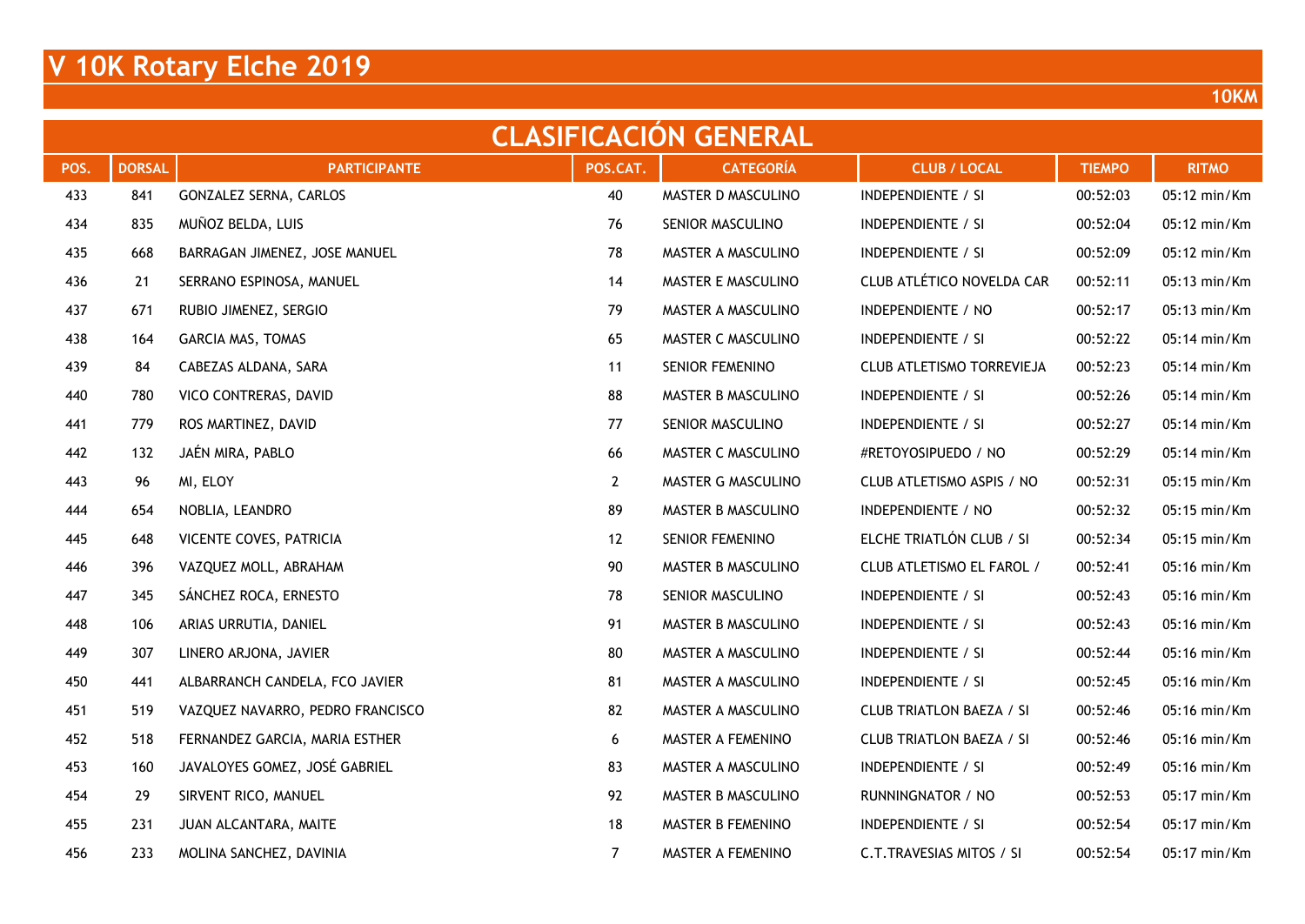| <b>CLASIFICACION GENERAL</b> |               |                              |                         |                        |                           |               |              |  |  |  |  |  |
|------------------------------|---------------|------------------------------|-------------------------|------------------------|---------------------------|---------------|--------------|--|--|--|--|--|
| POS.                         | <b>DORSAL</b> | <b>PARTICIPANTE</b>          | POS.CAT.                | <b>CATEGORÍA</b>       | <b>CLUB / LOCAL</b>       | <b>TIEMPO</b> | <b>RITMO</b> |  |  |  |  |  |
| 457                          | 184           | KUIJK, RUBEN                 | 79                      | SENIOR MASCULINO       | INDEPENDIENTE / NO        | 00:52:55      | 05:17 min/Km |  |  |  |  |  |
| 458                          | 530           | MARTINEZ LLAMAS, ENRIQUE     | 67                      | MASTER C MASCULINO     | <b>INDEPENDIENTE / SI</b> | 00:52:57      | 05:17 min/Km |  |  |  |  |  |
| 459                          | 258           | GARCÍA MARTÍNEZ, SOFÍA       | 8                       | MASTER A FEMENINO      | <b>INDEPENDIENTE / SI</b> | 00:52:58      | 05:17 min/Km |  |  |  |  |  |
| 460                          | 259           | ESCLAPEZ BOIX, MARI          | 13                      | SENIOR FEMENINO        | INDEPENDIENTE / NO        | 00:52:58      | 05:17 min/Km |  |  |  |  |  |
| 461                          | 539           | CARRASCO ALBALADEJO, ROBERTO | 84                      | MASTER A MASCULINO     | CAT HORADADA / NO         | 00:53:03      | 05:18 min/Km |  |  |  |  |  |
| 462                          | 267           | <b>BOIX AGULLO, CARLOS</b>   | 68                      | MASTER C MASCULINO     | <b>INDEPENDIENTE / SI</b> | 00:53:06      | 05:18 min/Km |  |  |  |  |  |
| 463                          | 152           | BELTRAN ITURBE, ERNESTO      | 69                      | MASTER C MASCULINO     | <b>INDEPENDIENTE / SI</b> | 00:53:06      | 05:18 min/Km |  |  |  |  |  |
| 464                          | 664           | POMARES MAS, FRANCISCO       | 93                      | MASTER B MASCULINO     | <b>INDEPENDIENTE / SI</b> | 00:53:08      | 05:18 min/Km |  |  |  |  |  |
| 465                          | 708           | PASTOR GARCIA, RAMON         | 70                      | MASTER C MASCULINO     | INDEPENDIENTE / NO        | 00:53:08      | 05:18 min/Km |  |  |  |  |  |
| 466                          | 72            | AGULLÓ ESPLÁ, COLOMA         | 9                       | MASTER A FEMENINO      | CLUB ATLÉTICO NOVELDA CAR | 00:53:09      | 05:18 min/Km |  |  |  |  |  |
| 467                          | 269           | JACKSON, DEBORAH ANNE        | 8                       | MASTER D FEMENINO      | C.A EL FARO / NO          | 00:53:09      | 05:18 min/Km |  |  |  |  |  |
| 468                          | 262           | GIL CANDELA, CAROLINA        | 10                      | MASTER A FEMENINO      | ATLETISME CREVILLENT / NO | 00:53:11      | 05:19 min/Km |  |  |  |  |  |
| 469                          | 548           | GARCIA VIDAL, EVA            | 14                      | <b>SENIOR FEMENINO</b> | CLUB ATLETISMO TORREVIEJA | 00:53:11      | 05:19 min/Km |  |  |  |  |  |
| 470                          | 165           | TORTOSA, ROSA MARIA TORTOSA  | 19                      | MASTER B FEMENINO      | INDEPENDIENTE / NO        | 00:53:12      | 05:19 min/Km |  |  |  |  |  |
| 471                          | 419           | HERNANDEZ JIMENEZ, ALEJANDRO | 85                      | MASTER A MASCULINO     | INDEPENDIENTE / NO        | 00:53:16      | 05:19 min/Km |  |  |  |  |  |
| 472                          | 342           | MORALES ADSUAR, JOSÉ MIGUEL  | 71                      | MASTER C MASCULINO     | <b>INDEPENDIENTE / SI</b> | 00:53:21      | 05:20 min/Km |  |  |  |  |  |
| 473                          | 326           | FERNANDEZ BODAS, ALICIA      | 20                      | MASTER B FEMENINO      | MASTRAINER / SI           | 00:53:22      | 05:20 min/Km |  |  |  |  |  |
| 474                          | 786           | GOMEZ ÑIGUEZ, ALMUDENA       | 15                      | SENIOR FEMENINO        | ESTESO / NO               | 00:53:25      | 05:20 min/Km |  |  |  |  |  |
| 475                          | 576           | ESCLAPEZ BLASCO, GERMÁN      | 94                      | MASTER B MASCULINO     | PANXUTS RUNNING ASPRELLA  | 00:53:26      | 05:20 min/Km |  |  |  |  |  |
| 476                          | 501           | BENITO ALAS, CECILIO         | $\overline{\mathbf{4}}$ | MASTER H MASCULINO     | A300W ELCHE TCP / SI      | 00:53:26      | 05:20 min/Km |  |  |  |  |  |
| 477                          | 828           | SANCHEZ ORTIZ, JUAN IGNACIO  | 15                      | MASTER E MASCULINO     | RUNNERS MONTEMAR / NO     | 00:53:28      | 05:20 min/Km |  |  |  |  |  |
| 478                          | 71            | TERCERO GONZÁLEZ, QUINES     | 21                      | MASTER B FEMENINO      | INDEPENDIENTE / SI        | 00:53:29      | 05:20 min/Km |  |  |  |  |  |
| 479                          | 119           | POMARES MAS, SUSI            | 9                       | MASTER C FEMENINO      | INDEPENDIENTE / SI        | 00:53:35      | 05:21 min/Km |  |  |  |  |  |
| 480                          | 740           | RUIZ GARCÍA, SILVIA          | 22                      | MASTER B FEMENINO      | <b>INDEPENDIENTE / SI</b> | 00:53:38      | 05:21 min/Km |  |  |  |  |  |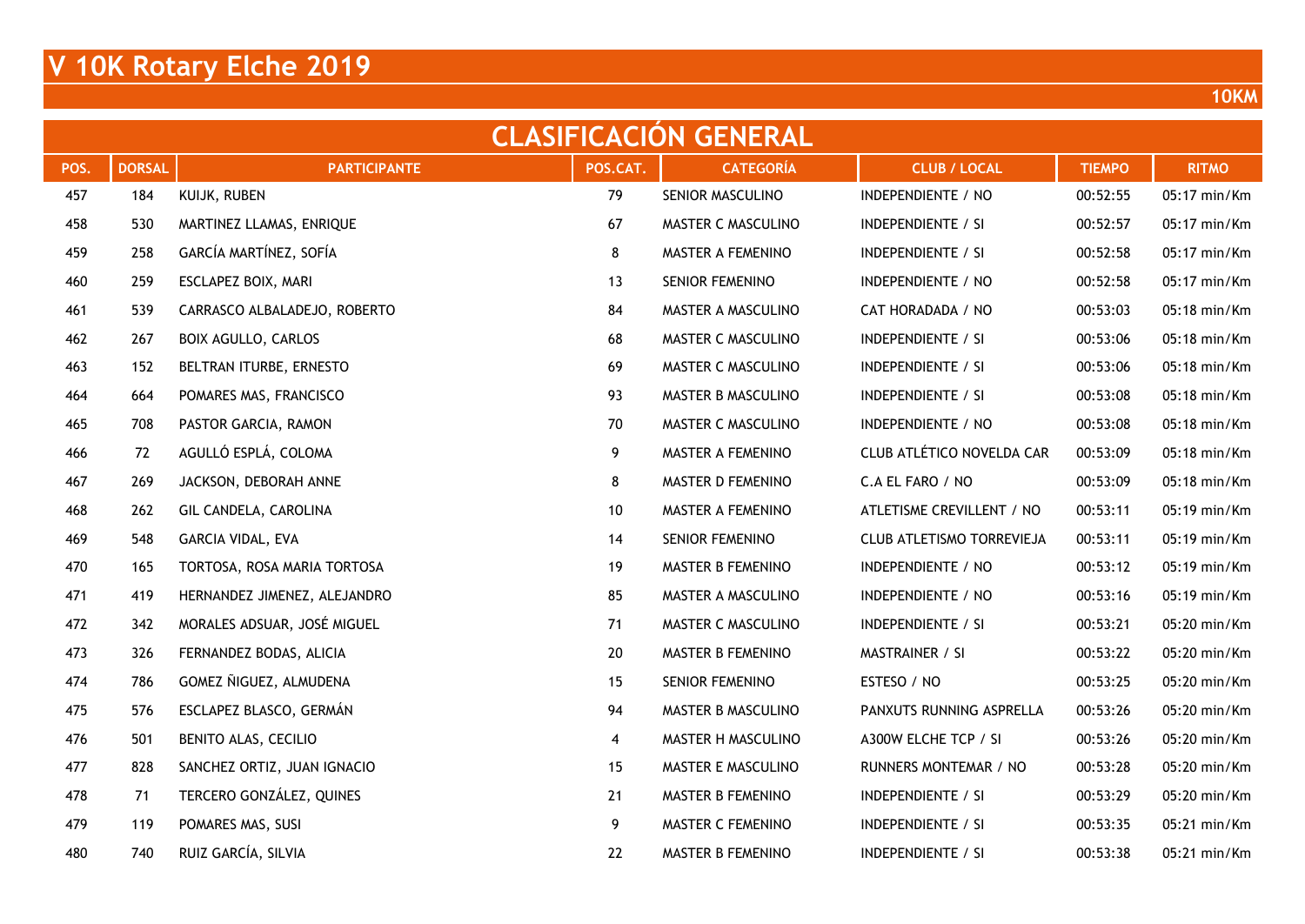| <b>CLASIFICACION GENERAL</b> |               |                               |              |                    |                              |               |              |  |  |  |  |  |
|------------------------------|---------------|-------------------------------|--------------|--------------------|------------------------------|---------------|--------------|--|--|--|--|--|
| POS.                         | <b>DORSAL</b> | <b>PARTICIPANTE</b>           | POS.CAT.     | <b>CATEGORÍA</b>   | <b>CLUB / LOCAL</b>          | <b>TIEMPO</b> | <b>RITMO</b> |  |  |  |  |  |
| 481                          | 497           | SÁEZ ROMERO, VICENTE          | 86           | MASTER A MASCULINO | INDEPENDIENTE / SI           | 00:53:42      | 05:22 min/Km |  |  |  |  |  |
| 482                          | 787           | CARTAGENA MARTINEZ, FERNANDO  | 87           | MASTER A MASCULINO | <b>INDEPENDIENTE / SI</b>    | 00:53:50      | 05:23 min/Km |  |  |  |  |  |
| 483                          | 137           | CANO SANCHEZ, GUSTAVO         | 95           | MASTER B MASCULINO | INDEPENDIENTE / NO           | 00:53:55      | 05:23 min/Km |  |  |  |  |  |
| 484                          | 465           | VIDAL ORTUÑO, JAVIER          | 6            | SUB20 MASCULINO    | INDEPENDIENTE / NO           | 00:53:59      | 05:23 min/Km |  |  |  |  |  |
| 485                          | 784           | MONTALBAN DORADO, CRISTIAN    | 80           | SENIOR MASCULINO   | <b>INDEPENDIENTE / SI</b>    | 00:54:00      | 05:24 min/Km |  |  |  |  |  |
| 486                          | 474           | PACHECO ÁLVAREZ, MARÍA        | $\mathbf{1}$ | SUB23 FEMENINO     | INDEPENDIENTE / NO           | 00:54:17      | 05:25 min/Km |  |  |  |  |  |
| 487                          | 600           | LÓPEZ MOYA, ENRIQUE           | 81           | SENIOR MASCULINO   | INDEPENDIENTE / NO           | 00:54:17      | 05:25 min/Km |  |  |  |  |  |
| 488                          | 124           | MARTINEZ DURAN, DIEGO         | 82           | SENIOR MASCULINO   | INDEPENDIENTE / NO           | 00:54:19      | 05:25 min/Km |  |  |  |  |  |
| 489                          | 801           | TRUJILLO VALERO, JUAN DE DIOS | 41           | MASTER D MASCULINO | <b>INDEPENDIENTE / SI</b>    | 00:54:20      | 05:26 min/Km |  |  |  |  |  |
| 490                          | 503           | GARCÍA NOVA, JESUSJ           | 96           | MASTER B MASCULINO | INDEPENDIENTE / SI           | 00:54:21      | 05:26 min/Km |  |  |  |  |  |
| 491                          | 156           | SOLER LEGUEY, ALEJANDRO       | 72           | MASTER C MASCULINO | <b>INDEPENDIENTE / SI</b>    | 00:54:22      | 05:26 min/Km |  |  |  |  |  |
| 492                          | 77            | TEROL GIMENEZ, JOSE           | 73           | MASTER C MASCULINO | G.A JAVITEAM / SI            | 00:54:23      | 05:26 min/Km |  |  |  |  |  |
| 493                          | 637           | PATERNA PINAR, PACO           | 74           | MASTER C MASCULINO | INDEPENDIENTE / NO           | 00:54:24      | 05:26 min/Km |  |  |  |  |  |
| 494                          | 592           | ORTIZ ARAGO, PEDRO            | 88           | MASTER A MASCULINO | INDEPENDIENTE / SI           | 00:54:26      | 05:26 min/Km |  |  |  |  |  |
| 495                          | 404           | MACIA IRLES, JORGE            | 97           | MASTER B MASCULINO | <b>INDEPENDIENTE / SI</b>    | 00:54:28      | 05:26 min/Km |  |  |  |  |  |
| 496                          | 765           | Sempere Ruiz, Pascual         | 83           | SENIOR MASCULINO   | <b>INDEPENDIENTE / SI</b>    | 00:54:29      | 05:26 min/Km |  |  |  |  |  |
| 497                          | 23            | ORTEGA BALDOR, ÁNGEL RAFAEL   | 42           | MASTER D MASCULINO | CDC LA MARINA / NO           | 00:54:31      | 05:27 min/Km |  |  |  |  |  |
| 498                          | 718           | BOLUDA RODRÍGUEZ, RAFAEL      | 75           | MASTER C MASCULINO | RUNNERS MONTEMAR / NO        | 00:54:33      | 05:27 min/Km |  |  |  |  |  |
| 499                          | 328           | SANCHEZ SANCHEZ, CARMEN       | 16           | SENIOR FEMENINO    | MAS TRAINER / SI             | 00:54:35      | 05:27 min/Km |  |  |  |  |  |
| 500                          | 387           | RUZ LUCENA, ANTONIO           | 3            | MASTER G MASCULINO | <b>CLUB KM@KM ELCHE / SI</b> | 00:54:36      | 05:27 min/Km |  |  |  |  |  |
| 501                          | 679           | SOLER ESCUDERO, EDGAR         | 84           | SENIOR MASCULINO   | INDEPENDIENTE / SI           | 00:54:40      | 05:28 min/Km |  |  |  |  |  |
| 502                          | 374           | MIGUÉLEZ MARTÍNEZ, ARMANDO    | 4            | MASTER G MASCULINO | ATOTRAPO / NO                | 00:54:40      | 05:28 min/Km |  |  |  |  |  |
| 503                          | 455           | LIZON NORDSTROM, ARTURO       | 43           | MASTER D MASCULINO | INDEPENDIENTE / NO           | 00:54:43      | 05:28 min/Km |  |  |  |  |  |
| 504                          | 500           | LOPEZ BRU, JOSE ANTONIO       | 76           | MASTER C MASCULINO | <b>INDEPENDIENTE / SI</b>    | 00:54:43      | 05:28 min/Km |  |  |  |  |  |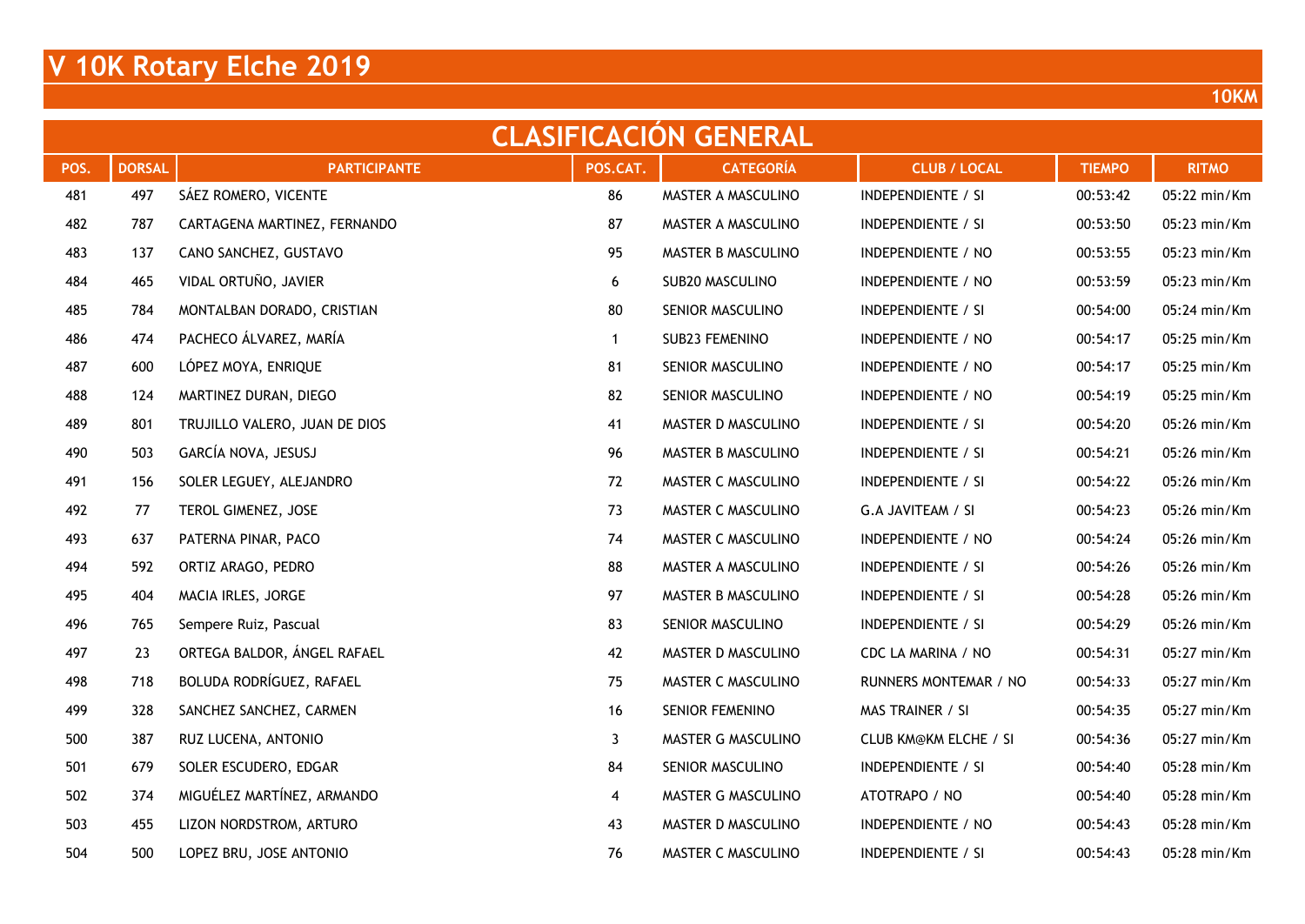|      | <b>CLASIFICACION GENERAL</b> |                                 |          |                    |                                 |               |              |  |  |  |  |  |  |
|------|------------------------------|---------------------------------|----------|--------------------|---------------------------------|---------------|--------------|--|--|--|--|--|--|
| POS. | <b>DORSAL</b>                | <b>PARTICIPANTE</b>             | POS.CAT. | <b>CATEGORÍA</b>   | <b>CLUB / LOCAL</b>             | <b>TIEMPO</b> | <b>RITMO</b> |  |  |  |  |  |  |
| 505  | 173                          | CAMPOS, NOELIA                  | 17       | SENIOR FEMENINO    | <b>INDEPENDIENTE / SI</b>       | 00:54:50      | 05:29 min/Km |  |  |  |  |  |  |
| 506  | 56                           | PAYÀ GUERRERO, LLUÍS            | 44       | MASTER D MASCULINO | INDEPENDIENTE / NO              | 00:55:04      | 05:30 min/Km |  |  |  |  |  |  |
| 507  | 276                          | CAPILLA MARCHANTE, MANUEL       | 89       | MASTER A MASCULINO | <b>INDEPENDIENTE / SI</b>       | 00:55:07      | 05:30 min/Km |  |  |  |  |  |  |
| 508  | 215                          | PEREZ CONESA, ELISABETH         | 11       | MASTER A FEMENINO  | C.A.BENIJOFAR / NO              | 00:55:09      | 05:30 min/Km |  |  |  |  |  |  |
| 509  | 216                          | MARTINEZ MEDRANO, JONATHAN      | 98       | MASTER B MASCULINO | C.A.BENIJOFAR / NO              | 00:55:10      | 05:31 min/Km |  |  |  |  |  |  |
| 510  | 482                          | AGULLÓ ESCLAPEZ, ESMERALDA      | 23       | MASTER B FEMENINO  | TRIELX / SI                     | 00:55:16      | 05:31 min/Km |  |  |  |  |  |  |
| 511  | 650                          | ANDREU, LOLA                    | 12       | MASTER A FEMENINO  | TRIELX / NO                     | 00:55:17      | 05:31 min/Km |  |  |  |  |  |  |
| 512  | 546                          | MARIN ORTEGA, EDUARDO           | 99       | MASTER B MASCULINO | <b>INDEPENDIENTE / SI</b>       | 00:55:19      | 05:31 min/Km |  |  |  |  |  |  |
| 513  | 40                           | CANDELA LIDON, ANTONIO          | 90       | MASTER A MASCULINO | INDEPENDIENTE / SI              | 00:55:22      | 05:32 min/Km |  |  |  |  |  |  |
| 514  | 609                          | RUBIO, ADRIÁN                   | 85       | SENIOR MASCULINO   | INDEPENDIENTE / SI              | 00:55:22      | 05:32 min/Km |  |  |  |  |  |  |
| 515  | 59                           | CARRASCO AGULLÓ, RAMÓN          | 13       | MASTER F MASCULINO | <b>INDEPENDIENTE / SI</b>       | 00:55:23      | 05:32 min/Km |  |  |  |  |  |  |
| 516  | 111                          | LENZ LENZ, CARLOS ANDRES        | 45       | MASTER D MASCULINO | INDEPENDIENTE / SI              | 00:55:23      | 05:32 min/Km |  |  |  |  |  |  |
| 517  | 133                          | GARCÍA RUIZ, ALBERTO            | 86       | SENIOR MASCULINO   | INDEPENDIENTE / NO              | 00:55:25      | 05:32 min/Km |  |  |  |  |  |  |
| 518  | 318                          | GONZALEZ ALBEROLA, JUAN VICENTE | 100      | MASTER B MASCULINO | CLUB ATLETISMO BENIDORM /       | 00:55:25      | 05:32 min/Km |  |  |  |  |  |  |
| 519  | 12                           | DUARTE MEDINA, FRANCISCO JAVIER | 101      | MASTER B MASCULINO | <b>INDEPENDIENTE / SI</b>       | 00:55:26      | 05:32 min/Km |  |  |  |  |  |  |
| 520  | 248                          | QUILES BOTELLA, RAFAEL          | 77       | MASTER C MASCULINO | <b>INDEPENDIENTE / SI</b>       | 00:55:31      | 05:33 min/Km |  |  |  |  |  |  |
| 521  | 66                           | BERNABEU GALVAÑ, MARIA ISABEL   | 9        | MASTER D FEMENINO  | CLUB ATLETISME CASTALLA /       | 00:55:31      | 05:33 min/Km |  |  |  |  |  |  |
| 522  | 783                          | SKOCOVSKA, MARTINA              | 10       | MASTER C FEMENINO  | INDEPENDIENTE / NO              | 00:55:32      | 05:33 min/Km |  |  |  |  |  |  |
| 523  | 838                          | SEMPERE FERRANDEZ, ANA          | 13       | MASTER A FEMENINO  | MITOS / SI                      | 00:55:33      | 05:33 min/Km |  |  |  |  |  |  |
| 524  | 533                          | GALLARDO GARCÍA, ANA MILAGROS   | 11       | MASTER C FEMENINO  | <b>CLUB TRIATLON BAEZA / SI</b> | 00:55:34      | 05:33 min/Km |  |  |  |  |  |  |
| 525  | 746                          | RODRIGUEZ PASCUAL, VICENTE      | 102      | MASTER B MASCULINO | <b>INDEPENDIENTE / SI</b>       | 00:55:37      | 05:33 min/Km |  |  |  |  |  |  |
| 526  | 53                           | TARI MACIA, JUAN JAVIER         | 14       | MASTER F MASCULINO | INDEPENDIENTE / SI              | 00:55:38      | 05:33 min/Km |  |  |  |  |  |  |
| 527  | 271                          | ALMANSA ARACIL, SERGIO          | 91       | MASTER A MASCULINO | MASTRAINER / SI                 | 00:55:40      | 05:34 min/Km |  |  |  |  |  |  |
| 528  | 785                          | BELMONTE ÑIGUEZ, LUTE           | 78       | MASTER C MASCULINO | FAUSTIN TEAM / NO               | 00:55:41      | 05:34 min/Km |  |  |  |  |  |  |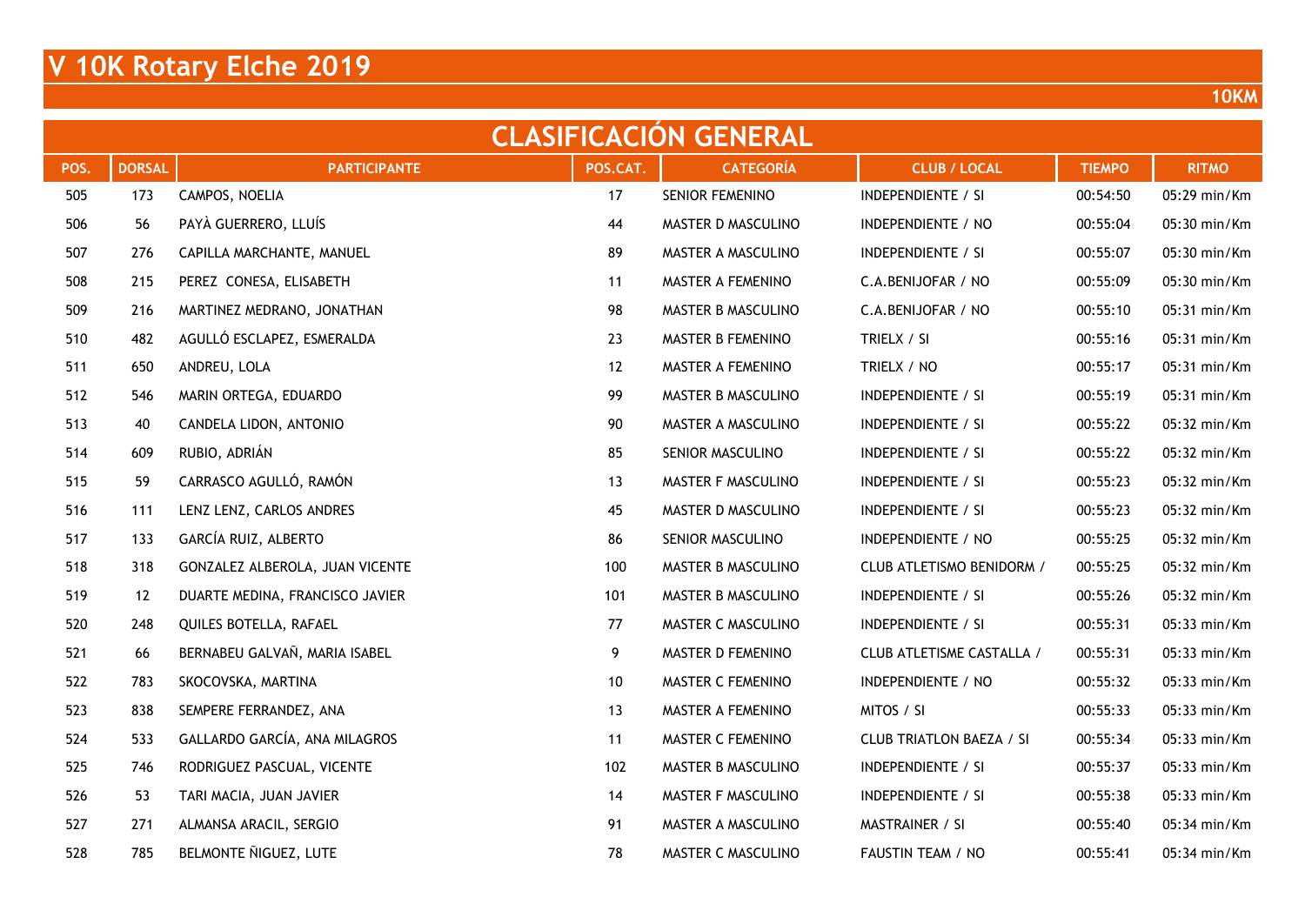| <b>CLASIFICACION GENERAL</b> |               |                                |          |                    |                                 |               |              |  |  |  |  |  |
|------------------------------|---------------|--------------------------------|----------|--------------------|---------------------------------|---------------|--------------|--|--|--|--|--|
| POS.                         | <b>DORSAL</b> | <b>PARTICIPANTE</b>            | POS.CAT. | <b>CATEGORÍA</b>   | <b>CLUB / LOCAL</b>             | <b>TIEMPO</b> | <b>RITMO</b> |  |  |  |  |  |
| 529                          | 117           | PALAZON GARCIA, JOSE MARIA     | 103      | MASTER B MASCULINO | INDEPENDIENTE / NO              | 00:55:45      | 05:34 min/Km |  |  |  |  |  |
| 530                          | 794           | MARTINEZ BOLILLO, JUAN ANTONIO | 87       | SENIOR MASCULINO   | INDEPENDIENTE / SI              | 00:55:45      | 05:34 min/Km |  |  |  |  |  |
| 531                          | 625           | GODOY SERRANO, MANUEL          | 104      | MASTER B MASCULINO | <b>INDEPENDIENTE / SI</b>       | 00:55:52      | 05:35 min/Km |  |  |  |  |  |
| 532                          | 744           | GARCIA TORRES, JESUS BACILIO   | 15       | MASTER F MASCULINO | FORUS RUNNERS / SI              | 00:55:52      | 05:35 min/Km |  |  |  |  |  |
| 533                          | 683           | ARNEDO SANCHEZ, PEDRO          | 5        | MASTER G MASCULINO | C.A. PUERTO TORREVIEJA / NO     | 00:55:54      | 05:35 min/Km |  |  |  |  |  |
| 534                          | 492           | VICENTE GUEVARA, JAVIER        | 92       | MASTER A MASCULINO | <b>INDEPENDIENTE / SI</b>       | 00:55:54      | 05:35 min/Km |  |  |  |  |  |
| 535                          | 493           | RODRÍGUEZ CERDÁN, SERGIO       | 105      | MASTER B MASCULINO | INDEPENDIENTE / NO              | 00:55:55      | 05:35 min/Km |  |  |  |  |  |
| 536                          | 750           | MARIA DEL MAR VELIZ GAVIDIA    | 24       | MASTER B FEMENINO  | <b>COSMORUNNING / SI</b>        | 00:55:55      | 05:35 min/Km |  |  |  |  |  |
| 537                          | 782           | MOLINA SANCHEZ, LIDIA          | 14       | MASTER A FEMENINO  | MITOS / SI                      | 00:55:58      | 05:35 min/Km |  |  |  |  |  |
| 538                          | 448           | LUCAS IBÁÑEZ, LUIS             | 106      | MASTER B MASCULINO | C.T. TRAVESIASMITOS / SI        | 00:55:58      | 05:35 min/Km |  |  |  |  |  |
| 539                          | 362           | MORA ANTOLINO, LOLI            | 25       | MASTER B FEMENINO  | <b>CLUB TRIATLON BAEZA / SI</b> | 00:56:00      | 05:36 min/Km |  |  |  |  |  |
| 540                          | 738           | OLMO RUIZ, MIGUEL ANGEL        | 107      | MASTER B MASCULINO | INDEPENDIENTE / SI              | 00:56:00      | 05:36 min/Km |  |  |  |  |  |
| 541                          | 363           | ORTEGA SEMPERE, VICENTE        | 46       | MASTER D MASCULINO | <b>CLUB TRIATLON BAEZA / SI</b> | 00:56:00      | 05:36 min/Km |  |  |  |  |  |
| 542                          | 305           | CALDERÓN CAMPILLO, MARINA      | 12       | MASTER C FEMENINO  | <b>CLUB TRIATLON BAEZA / SI</b> | 00:56:00      | 05:36 min/Km |  |  |  |  |  |
| 543                          | 676           | MARTIN REDONDO, AGUSTIN        | 16       | MASTER F MASCULINO | C.A. KM 21 ELCHE / SI           | 00:56:07      | 05:36 min/Km |  |  |  |  |  |
| 544                          | 499           | BRAVO FERNANDES, JOSE JUAN     | 79       | MASTER C MASCULINO | INDEPENDIENTE / SI              | 00:56:07      | 05:36 min/Km |  |  |  |  |  |
| 545                          | 403           | SAYAS SALINAS, YOLANDA         | 13       | MASTER C FEMENINO  | INDEPENDIENTE / SI              | 00:56:07      | 05:36 min/Km |  |  |  |  |  |
| 546                          | 629           | VICO BARRAGAN, JUAN            | 47       | MASTER D MASCULINO | INDEPENDIENTE / NO              | 00:56:10      | 05:37 min/Km |  |  |  |  |  |
| 547                          | 753           | ELENA HERREROS MARTINEZ        | 18       | SENIOR FEMENINO    | <b>COSMORUNNING / SI</b>        | 00:56:11      | 05:37 min/Km |  |  |  |  |  |
| 548                          | 357           | PEREZ GARCIA, FRANCISCO JOSE   | 48       | MASTER D MASCULINO | <b>COSMORUNNING / SI</b>        | 00:56:11      | 05:37 min/Km |  |  |  |  |  |
| 549                          | 550           | BUSQUIER POVEDA, JOAQUIN       | 80       | MASTER C MASCULINO | CLUB ESTESO RUNNERS / NO        | 00:56:13      | 05:37 min/Km |  |  |  |  |  |
| 550                          | 513           | JUAN SOTO, VICENTE             | 16       | MASTER E MASCULINO | <b>INDEPENDIENTE / SI</b>       | 00:56:15      | 05:37 min/Km |  |  |  |  |  |
| 551                          | 717           | MORENO CAMPELLO, CRISTINA      | 15       | MASTER A FEMENINO  | <b>INDEPENDIENTE / SI</b>       | 00:56:16      | 05:37 min/Km |  |  |  |  |  |
| 552                          | 726           | OLIVA MAÑOGIL, JESICA          | 16       | MASTER A FEMENINO  | <b>INDEPENDIENTE / SI</b>       | 00:56:17      | 05:37 min/Km |  |  |  |  |  |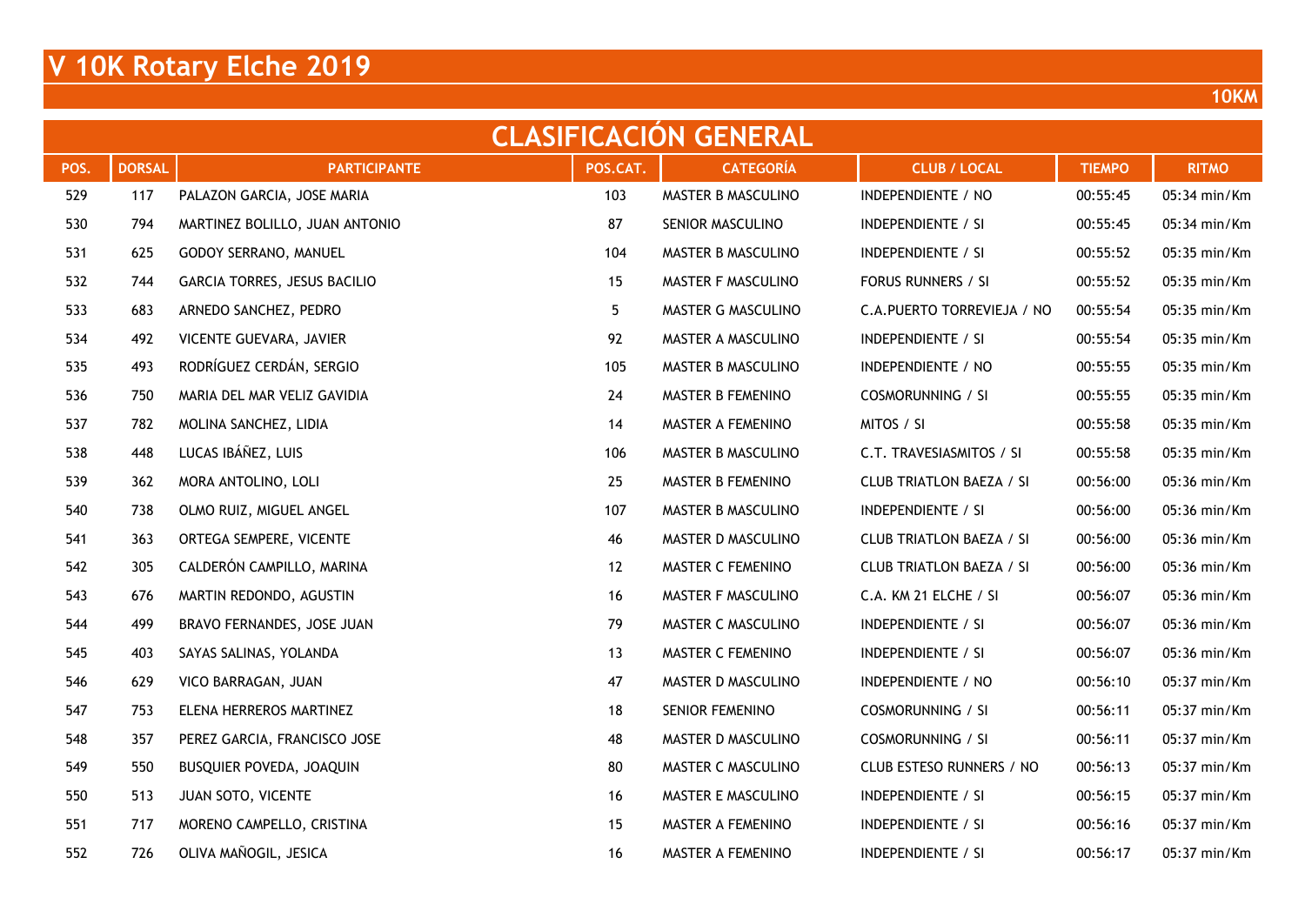|      | <b>CLASIFICACION GENERAL</b> |                              |          |                    |                                  |               |              |  |  |  |  |  |
|------|------------------------------|------------------------------|----------|--------------------|----------------------------------|---------------|--------------|--|--|--|--|--|
| POS. | <b>DORSAL</b>                | <b>PARTICIPANTE</b>          | POS.CAT. | <b>CATEGORÍA</b>   | <b>CLUB / LOCAL</b>              | <b>TIEMPO</b> | <b>RITMO</b> |  |  |  |  |  |
| 553  | 816                          | GUILLEN MARTINEZ, ALEJANDRO  | 88       | SENIOR MASCULINO   | INDEPENDIENTE / SI               | 00:56:17      | 05:37 min/Km |  |  |  |  |  |
| 554  | 619                          | GÁLVEZ REINA, EFRÉN          | 89       | SENIOR MASCULINO   | INDEPENDIENTE / NO               | 00:56:17      | 05:37 min/Km |  |  |  |  |  |
| 555  | 301                          | ANDRIANOPOULOS, DIMITRIOS    | 81       | MASTER C MASCULINO | <b>INDEPENDIENTE / SI</b>        | 00:56:26      | 05:38 min/Km |  |  |  |  |  |
| 556  | 268                          | CARRASCO CORREAS, JOSE       | 49       | MASTER D MASCULINO | <b>INDEPENDIENTE / SI</b>        | 00:56:28      | 05:38 min/Km |  |  |  |  |  |
| 557  | 30                           | CANDELAS CABALLERO, CONCHI   | 17       | MASTER A FEMENINO  | TEAM OP / NO                     | 00:56:29      | 05:38 min/Km |  |  |  |  |  |
| 558  | 224                          | VICENTE MARTINEZ, NATALIA    | 26       | MASTER B FEMENINO  | MIRCASPORT / SI                  | 00:56:31      | 05:39 min/Km |  |  |  |  |  |
| 559  | 459                          | MARCHENA FERRANDEZ, GABRIEL  | 108      | MASTER B MASCULINO | <b>INDEPENDIENTE / SI</b>        | 00:56:32      | 05:39 min/Km |  |  |  |  |  |
| 560  | 254                          | AZNAR SERNA, PAKO            | 50       | MASTER D MASCULINO | <b>INDEPENDIENTE / SI</b>        | 00:56:34      | 05:39 min/Km |  |  |  |  |  |
| 561  | 591                          | SERRANO ALCOCER, JUAN CARLOS | 93       | MASTER A MASCULINO | <b>INDEPENDIENTE / SI</b>        | 00:56:40      | 05:40 min/Km |  |  |  |  |  |
| 562  | 771                          | PENALVA ALBEROLA, SANTIAGO   | 51       | MASTER D MASCULINO | <b>INDEPENDIENTE / SI</b>        | 00:56:41      | 05:40 min/Km |  |  |  |  |  |
| 563  | 168                          | ORTIZ RODRIGUEZ, DIEGO       | 17       | MASTER F MASCULINO | TRIELX / SI                      | 00:56:41      | 05:40 min/Km |  |  |  |  |  |
| 564  | 608                          | BRU GIMENEZ, JOSE LUIS       | 52       | MASTER D MASCULINO | <b>CLUB TRIATLON TRIELX / SI</b> | 00:56:42      | 05:40 min/Km |  |  |  |  |  |
| 565  | 162                          | ESPINOZA MENDIETA, MARCOS    | 82       | MASTER C MASCULINO | TRI ELCHE / SI                   | 00:56:43      | 05:40 min/Km |  |  |  |  |  |
| 566  | 163                          | ESPINOZA ALVARADO, RICARDO   | 10       | SUB23 MASCULINO    | TRI ELCHE / SI                   | 00:56:43      | 05:40 min/Km |  |  |  |  |  |
| 567  | 797                          | CAMPELLO MARTINEZ, JUAN JOSE | 83       | MASTER C MASCULINO | <b>INDEPENDIENTE / SI</b>        | 00:56:51      | 05:41 min/Km |  |  |  |  |  |
| 568  | 781                          | BOIX ALBEROLA, FIDEL         | 109      | MASTER B MASCULINO | MAS TRAINER / SI                 | 00:56:52      | 05:41 min/Km |  |  |  |  |  |
| 569  | 730                          | CABRERA MIRALLES, JESÚS      | 110      | MASTER B MASCULINO | MAS TRAINER / SI                 | 00:56:52      | 05:41 min/Km |  |  |  |  |  |
| 570  | 358                          | NERJA GARCÍA, ANDRÉS         | 94       | MASTER A MASCULINO | <b>INDEPENDIENTE / SI</b>        | 00:56:53      | 05:41 min/Km |  |  |  |  |  |
| 571  | 296                          | PEREZ SABATER, LIDIA         | 1        | SUB20 FEMENINO     | C.T.TRAVESIAS MITOS / SI         | 00:57:01      | 05:42 min/Km |  |  |  |  |  |
| 572  | 689                          | SANZ PÉREZ, JOSÉ LUIS        | 90       | SENIOR MASCULINO   | RACERS LEGION ALICANTE / N       | 00:57:01      | 05:42 min/Km |  |  |  |  |  |
| 573  | 295                          | PEREZ PALOP, JUAN MIGUEL     | 84       | MASTER C MASCULINO | C.T.TRAVESIAS MITOS / SI         | 00:57:01      | 05:42 min/Km |  |  |  |  |  |
| 574  | 11                           | PEDRO, TORRES MARTINEZ       | 111      | MASTER B MASCULINO | INDEPENDIENTE / NO               | 00:57:03      | 05:42 min/Km |  |  |  |  |  |
| 575  | 685                          | PEREZ BERNABE, RAUL          | 112      | MASTER B MASCULINO | INDEPENDIENTE / NO               | 00:57:07      | 05:42 min/Km |  |  |  |  |  |
| 576  | 434                          | OBRADOR, ANTONIO             | 18       | MASTER F MASCULINO | TEDEUM NATURE / NO               | 00:57:16      | 05:43 min/Km |  |  |  |  |  |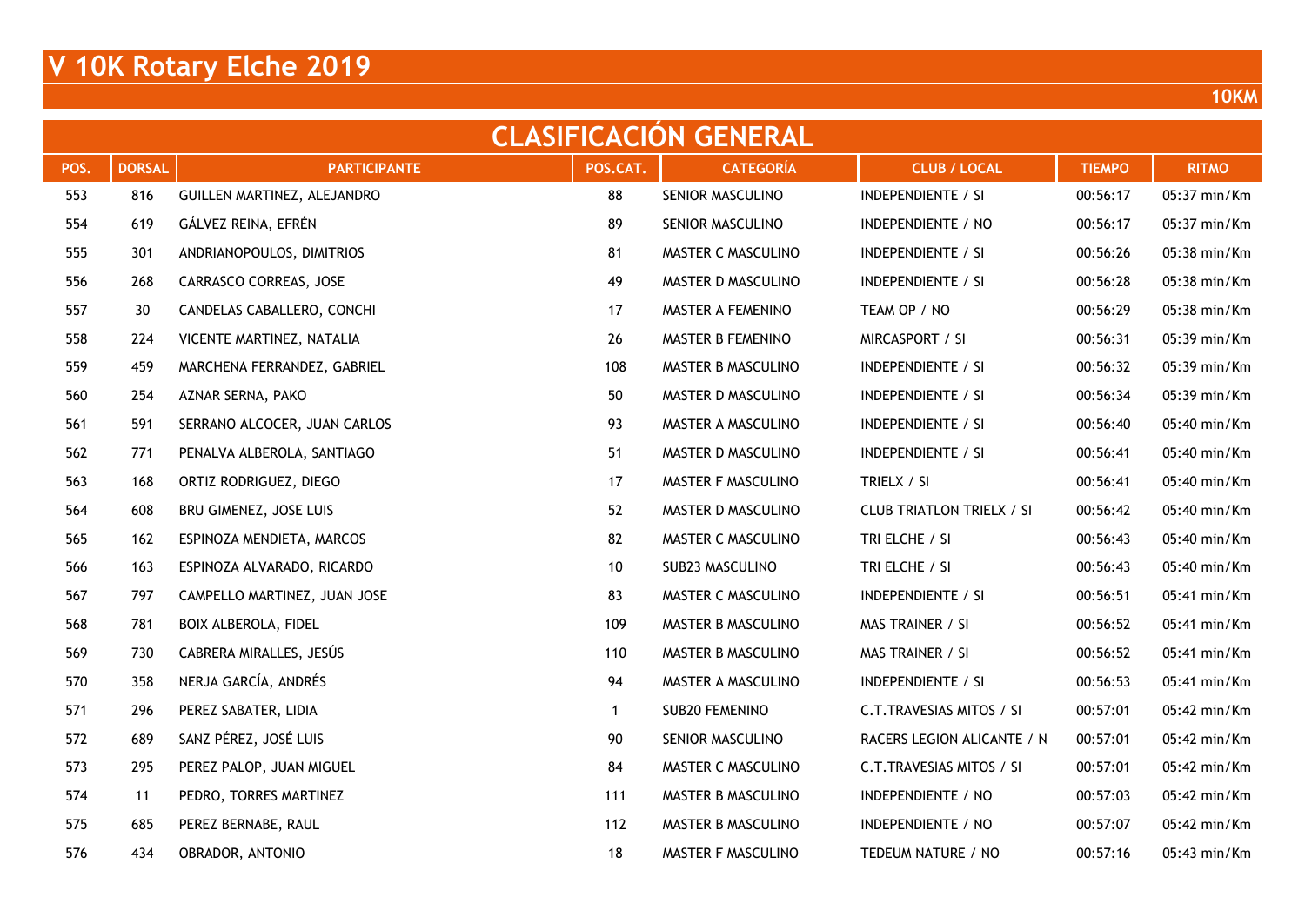| <b>CLASIFICACION GENERAL</b> |               |                                     |              |                    |                                 |               |              |  |  |  |
|------------------------------|---------------|-------------------------------------|--------------|--------------------|---------------------------------|---------------|--------------|--|--|--|
| POS.                         | <b>DORSAL</b> | <b>PARTICIPANTE</b>                 | POS.CAT.     | <b>CATEGORÍA</b>   | <b>CLUB / LOCAL</b>             | <b>TIEMPO</b> | <b>RITMO</b> |  |  |  |
| 577                          | 207           | SORIA MARTINEZ, JUAN JOSE           | 53           | MASTER D MASCULINO | INDEPENDIENTE / NO              | 00:57:24      | 05:44 min/Km |  |  |  |
| 578                          | 639           | MARHUENDA ALCARAZ, HORTEN           | 10           | MASTER D FEMENINO  | HORTEN MARHUENDA ALCARA         | 00:57:26      | 05:44 min/Km |  |  |  |
| 579                          | 565           | PINATEL, PHILIPPE                   | 54           | MASTER D MASCULINO | INDEPENDIENTE / SI              | 00:57:28      | 05:44 min/Km |  |  |  |
| 580                          | 721           | ALEMANY VERDU, JOSÉ EVARISTO        | 55           | MASTER D MASCULINO | RUNNERS MONTEMAR / NO           | 00:57:29      | 05:44 min/Km |  |  |  |
| 581                          | 327           | MARTÍ MIRALLES, MARÍA DEL MAR       | 27           | MASTER B FEMENINO  | FORUS RUNNERS / SI              | 00:57:30      | 05:45 min/Km |  |  |  |
| 582                          | 606           | NAVARRO PEREZ, ALVARO               | 113          | MASTER B MASCULINO | <b>INDEPENDIENTE / SI</b>       | 00:57:31      | 05:45 min/Km |  |  |  |
| 583                          | 526           | MARRON GARCIA, ROSARIO              | 14           | MASTER C FEMENINO  | RUNNERS MONTEMAR / NO           | 00:57:32      | 05:45 min/Km |  |  |  |
| 584                          | 174           | MONTOYA, NATALIA                    | 19           | SENIOR FEMENINO    | <b>INDEPENDIENTE / SI</b>       | 00:57:37      | 05:45 min/Km |  |  |  |
| 585                          | 670           | SEGURA RICO, SERGIO                 | 114          | MASTER B MASCULINO | INDEPENDIENTE / NO              | 00:57:39      | 05:45 min/Km |  |  |  |
| 586                          | 169           | MARTINEZ MARTINEZ, LOLI             | 15           | MASTER C FEMENINO  | CLUB ESTESO RUNNERS / SI        | 00:57:45      | 05:46 min/Km |  |  |  |
| 587                          | 385           | SA FERREIRA MONTEIRO, ANGELO MIGUEL | 95           | MASTER A MASCULINO | CLUB ATLETISMO SANTA POLA       | 00:57:46      | 05:46 min/Km |  |  |  |
| 588                          | 386           | ROVNIK, ALBINA                      | 20           | SENIOR FEMENINO    | CLUB ATLETISMO SANTA POLA       | 00:57:46      | 05:46 min/Km |  |  |  |
| 589                          | 68            | BELTRA, INES ALBERO                 | 18           | MASTER A FEMENINO  | INDEPENDIENTE / NO              | 00:57:46      | 05:46 min/Km |  |  |  |
| 590                          | 330           | LÓPEZ DEL CASTILLO, NOELIA          | 16           | MASTER C FEMENINO  | MAS TRAINER / SI                | 00:57:48      | 05:46 min/Km |  |  |  |
| 591                          | 588           | SERRANO ALBERT, LETICIA             | 19           | MASTER A FEMENINO  | INDEPENDIENTE / NO              | 00:57:51      | 05:47 min/Km |  |  |  |
| 592                          | 311           | BAÑOS AUDIJE, LIDIA MARTA           | 21           | SENIOR FEMENINO    | INDEPENDIENTE / NO              | 00:57:52      | 05:47 min/Km |  |  |  |
| 593                          | 425           | PEREZ CAMPELLO, FERNANDO            | 91           | SENIOR MASCULINO   | INDEPENDIENTE / SI              | 00:57:55      | 05:47 min/Km |  |  |  |
| 594                          | 545           | GARCÍA MARTÍNEZ, ANA MARIA          | 17           | MASTER C FEMENINO  | <b>CLUB TRIATLON BAEZA / SI</b> | 00:57:55      | 05:47 min/Km |  |  |  |
| 595                          | 541           | PALACIN, GUADA                      | 28           | MASTER B FEMENINO  | <b>CLUB TRIATLON BAEZA / SI</b> | 00:57:55      | 05:47 min/Km |  |  |  |
| 596                          | 687           | ASENCIO ANTON, MARIA                | 29           | MASTER B FEMENINO  | <b>CLUB TRIATLON BAEZA / SI</b> | 00:57:56      | 05:47 min/Km |  |  |  |
| 597                          | 626           | BELTRÁN CASTAÑO, AMPARO             | $\mathbf{1}$ | MASTER E FEMENINO  | RUNNERS MONTEMAR / NO           | 00:58:01      | 05:48 min/Km |  |  |  |
| 598                          | 627           | CANTOS ARNEDO, MIGUEL ÁNGEL         | 17           | MASTER E MASCULINO | RUNNERS MONTEMAR / NO           | 00:58:01      | 05:48 min/Km |  |  |  |
| 599                          | 485           | VASCO VALENCIA, FRANCIA MILENA      | 20           | MASTER A FEMENINO  | INDEPENDIENTE / NO              | 00:58:06      | 05:48 min/Km |  |  |  |
| 600                          | 824           | LOPEZ IGLESIAS, BALBINO             | 56           | MASTER D MASCULINO | INDEPENDIENTE / NO              | 00:58:09      | 05:48 min/Km |  |  |  |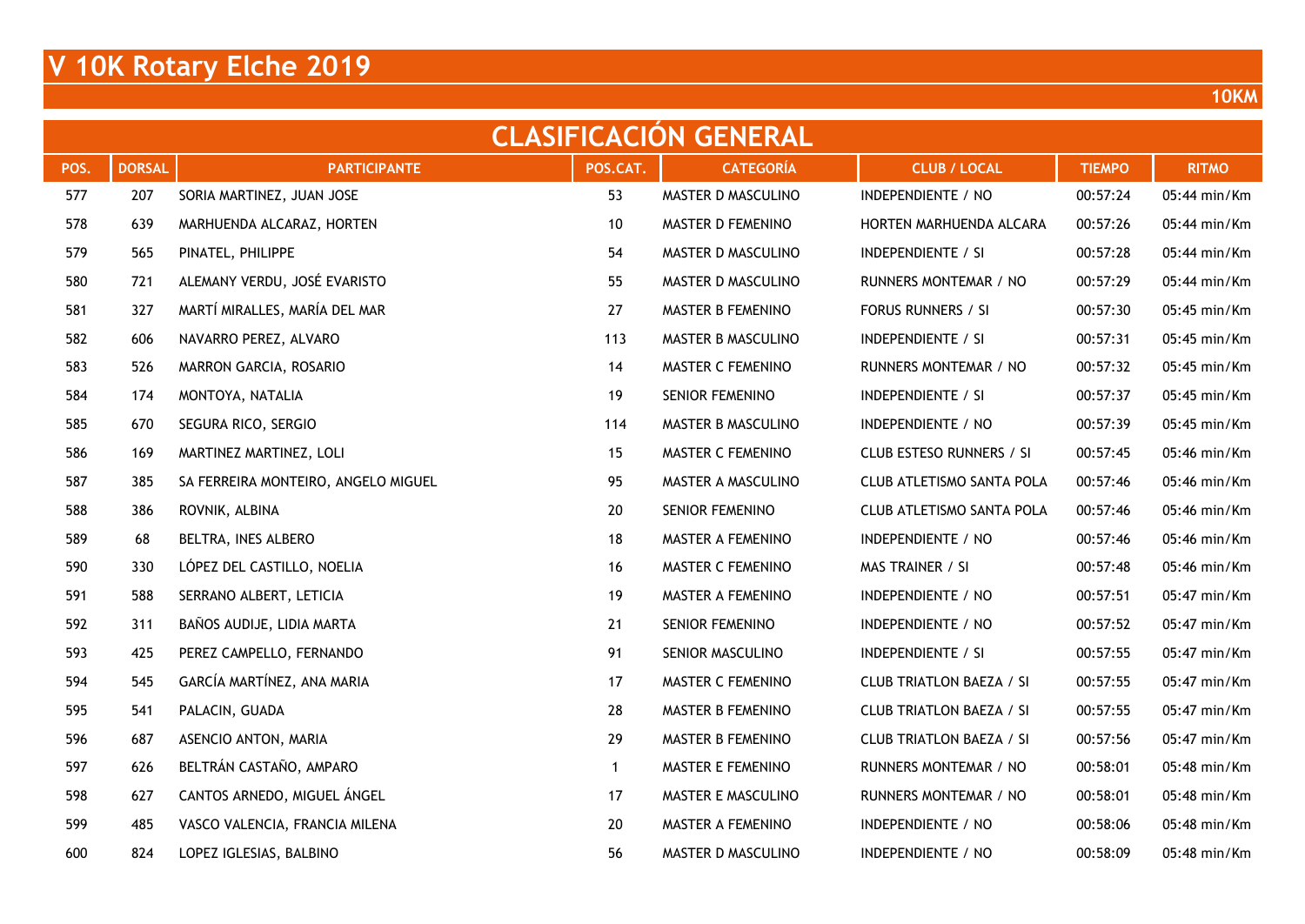| <b>CLASIFICACION GENERAL</b> |               |                                    |                |                    |                           |               |              |  |  |  |
|------------------------------|---------------|------------------------------------|----------------|--------------------|---------------------------|---------------|--------------|--|--|--|
| POS.                         | <b>DORSAL</b> | <b>PARTICIPANTE</b>                | POS.CAT.       | <b>CATEGORÍA</b>   | <b>CLUB / LOCAL</b>       | <b>TIEMPO</b> | <b>RITMO</b> |  |  |  |
| 601                          | 226           | MARTÍNEZ GÓMEZ, ELISA              | 21             | MASTER A FEMENINO  | INDEPENDIENTE / NO        | 00:58:11      | 05:49 min/Km |  |  |  |
| 602                          | 453           | TORRECILLAS LAJARÍN, BENITO        | 85             | MASTER C MASCULINO | INDEPENDIENTE / NO        | 00:58:11      | 05:49 min/Km |  |  |  |
| 603                          | 839           | MIRALLES PASCUAL, PAU              | 92             | SENIOR MASCULINO   | <b>INDEPENDIENTE / SI</b> | 00:58:13      | 05:49 min/Km |  |  |  |
| 604                          | 58            | CARRASCO SEVA, RUBÉN               | 93             | SENIOR MASCULINO   | <b>INDEPENDIENTE / SI</b> | 00:58:13      | 05:49 min/Km |  |  |  |
| 605                          | 369           | RODRÍGUEZ ORTIZ, TAMARA            | 22             | SENIOR FEMENINO    | <b>INDEPENDIENTE / SI</b> | 00:58:17      | 05:49 min/Km |  |  |  |
| 606                          | 110           | GALEANO, NORMA BEATRIZ             | 18             | MASTER C FEMENINO  | MIRCASPORT / SI           | 00:58:21      | 05:50 min/Km |  |  |  |
| 607                          | 196           | JERONIMO, PASCUAL GALIANO          | 19             | MASTER F MASCULINO | <b>INDEPENDIENTE / SI</b> | 00:58:22      | 05:50 min/Km |  |  |  |
| 608                          | 700           | HERRERO GRECH, SERGIO JUAQUIN      | 57             | MASTER D MASCULINO | INDEPENDIENTE / NO        | 00:58:24      | 05:50 min/Km |  |  |  |
| 609                          | 249           | IRLES PARREÑO, FERNANDO            | 58             | MASTER D MASCULINO | INDEPENDIENTE / SI        | 00:58:24      | 05:50 min/Km |  |  |  |
| 610                          | 698           | MARTINEZ SESE, JOSE ANTONIO        | 59             | MASTER D MASCULINO | INDEPENDIENTE / NO        | 00:58:24      | 05:50 min/Km |  |  |  |
| 611                          | 827           | JUAN BERENGUER, TOMAS              | 60             | MASTER D MASCULINO | <b>INDEPENDIENTE / SI</b> | 00:58:27      | 05:50 min/Km |  |  |  |
| 612                          | 100           | FABIAN IBARRA, HAS JOHANA          | $\mathbf{2}$   | SUB23 FEMENINO     | INDEPENDIENTE / SI        | 00:58:34      | 05:51 min/Km |  |  |  |
| 613                          | 424           | GONZÁLEZ DELTELL, MARTIN           | 96             | MASTER A MASCULINO | INDEPENDIENTE / NO        | 00:58:42      | 05:52 min/Km |  |  |  |
| 614                          | 103           | AGULLO AGUERO, ROSA                | $\overline{2}$ | MASTER E FEMENINO  | <b>INDEPENDIENTE / SI</b> | 00:58:42      | 05:52 min/Km |  |  |  |
| 615                          | 255           | FONS FERRANDEZ, CRISTINA           | 11             | MASTER D FEMENINO  | RUNNERS MONTEMAR / NO     | 00:58:44      | 05:52 min/Km |  |  |  |
| 616                          | 92            | COVES ROMÁN, ELÍAS                 | 115            | MASTER B MASCULINO | <b>INDEPENDIENTE / SI</b> | 00:58:46      | 05:52 min/Km |  |  |  |
| 617                          | 93            | IZA ANDRÉS, GONZALO                | 116            | MASTER B MASCULINO | INDEPENDIENTE / SI        | 00:58:47      | 05:52 min/Km |  |  |  |
| 618                          | 660           | GARCIA LOPEZ, FRANCISCO JAVIER     | 86             | MASTER C MASCULINO | INDEPENDIENTE / NO        | 00:58:54      | 05:53 min/Km |  |  |  |
| 619                          | 736           | MARHUENDA RUBIRA, FRANCISCO JAVIER | 117            | MASTER B MASCULINO | <b>INDEPENDIENTE / SI</b> | 00:58:54      | 05:53 min/Km |  |  |  |
| 620                          | 659           | MÉNDEZ CARBONELL, AFRICA           | 30             | MASTER B FEMENINO  | <b>INDEPENDIENTE / SI</b> | 00:58:54      | 05:53 min/Km |  |  |  |
| 621                          | 266           | GARCIA HERNANDEZ, ANTONIO          | 118            | MASTER B MASCULINO | <b>INDEPENDIENTE / SI</b> | 00:58:57      | 05:53 min/Km |  |  |  |
| 622                          | 270           | CABRERA BARRIONUEVO, JOSE          | 6              | MASTER G MASCULINO | INDEPENDIENTE / SI        | 00:59:00      | 05:54 min/Km |  |  |  |
| 623                          | 278           | MARTÍNEZ ZAMORA, FERNANDO          | 18             | MASTER E MASCULINO | <b>INDEPENDIENTE / SI</b> | 00:59:01      | 05:54 min/Km |  |  |  |
| 624                          | 552           | MARTINEZ NAVARRO, FRANCISCO JOSE   | 87             | MASTER C MASCULINO | <b>INDEPENDIENTE / SI</b> | 00:59:01      | 05:54 min/Km |  |  |  |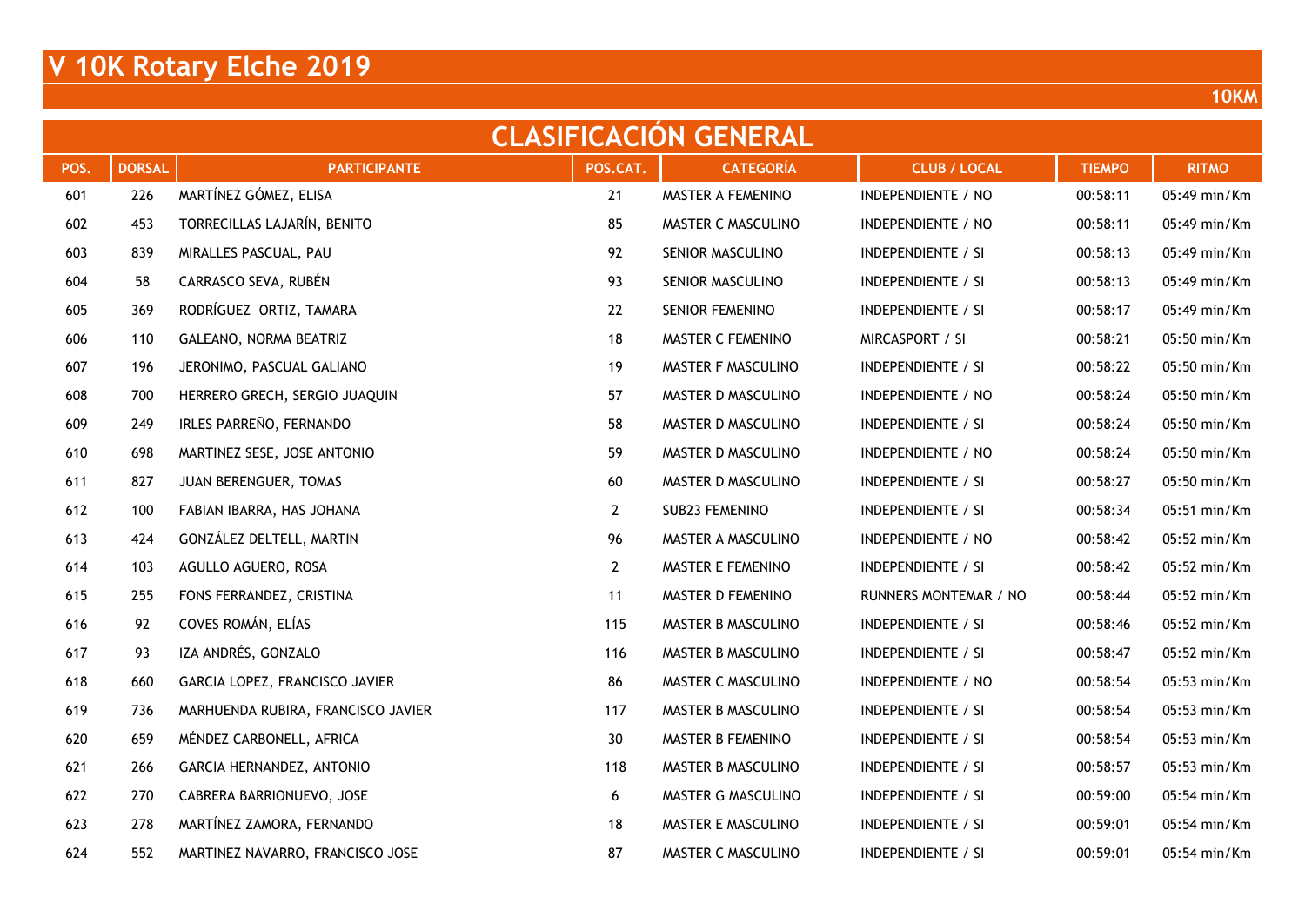| <b>CLASIFICACION GENERAL</b> |               |                                      |          |                        |                           |               |              |  |  |  |  |
|------------------------------|---------------|--------------------------------------|----------|------------------------|---------------------------|---------------|--------------|--|--|--|--|
| POS.                         | <b>DORSAL</b> | <b>PARTICIPANTE</b>                  | POS.CAT. | <b>CATEGORÍA</b>       | <b>CLUB / LOCAL</b>       | <b>TIEMPO</b> | <b>RITMO</b> |  |  |  |  |
| 625                          | 553           | OLIVARES SANCHEZ, CONCEPCION         | 19       | MASTER C FEMENINO      | <b>INDEPENDIENTE / SI</b> | 00:59:02      | 05:54 min/Km |  |  |  |  |
| 626                          | 6             | ALAMEDA GADEA, ADRIÁN                | 94       | SENIOR MASCULINO       | <b>INDEPENDIENTE / NO</b> | 00:59:02      | 05:54 min/Km |  |  |  |  |
| 627                          | 5             | SÁNCHEZ MAHILLO, MIRIAM              | 23       | SENIOR FEMENINO        | INDEPENDIENTE / NO        | 00:59:02      | 05:54 min/Km |  |  |  |  |
| 628                          | 741           | COLOM BOLUDA, BEGOÑA                 | 31       | MASTER B FEMENINO      | G. A. JAVITEAM / SI       | 00:59:05      | 05:54 min/Km |  |  |  |  |
| 629                          | 274           | GOMEZ JAVALOYES, ESTHER              | 20       | MASTER C FEMENINO      | G.A JAVITEAM / SI         | 00:59:06      | 05:54 min/Km |  |  |  |  |
| 630                          | 772           | DOMINGO FERNANDEZ, EVA MARIA         | 32       | MASTER B FEMENINO      | MAS TRAINER / SI          | 00:59:07      | 05:54 min/Km |  |  |  |  |
| 631                          | 669           | MARTÍNEZ CARMONA, RAMÓN              | 20       | MASTER F MASCULINO     | <b>INDEPENDIENTE / SI</b> | 00:59:07      | 05:54 min/Km |  |  |  |  |
| 632                          | 220           | MARTINEZ BAUTISTA, FRANCISCO         | 88       | MASTER C MASCULINO     | RUNNERS MONTEMAR / NO     | 00:59:12      | 05:55 min/Km |  |  |  |  |
| 633                          | 798           | SERNA PEREZ, JOSE LUIS               | 61       | MASTER D MASCULINO     | INDEPENDIENTE / NO        | 00:59:12      | 05:55 min/Km |  |  |  |  |
| 634                          | 560           | ALBERT, JOSÉ LUIS                    | 62       | MASTER D MASCULINO     | RUNNERS MONTEMAR / NO     | 00:59:14      | 05:55 min/Km |  |  |  |  |
| 635                          | 228           | SOPUERTA RODRIGUEZ, MARIA DEL CARMEN | 33       | MASTER B FEMENINO      | <b>INDEPENDIENTE / SI</b> | 00:59:16      | 05:55 min/Km |  |  |  |  |
| 636                          | 229           | MARTINEZ AGULLO, ESTEBAN             | 119      | MASTER B MASCULINO     | <b>INDEPENDIENTE / SI</b> | 00:59:17      | 05:55 min/Km |  |  |  |  |
| 637                          | 800           | CANDELA NAVARRO, JUAN RAMON          | 120      | MASTER B MASCULINO     | <b>INDEPENDIENTE / SI</b> | 00:59:18      | 05:55 min/Km |  |  |  |  |
| 638                          | 522           | ALCOCER SANCHEZ, TRINITARIO          | 21       | MASTER F MASCULINO     | <b>INDEPENDIENTE / SI</b> | 00:59:20      | 05:56 min/Km |  |  |  |  |
| 639                          | 611           | BELTRÁN VALENTÍ, ALICIA              | 12       | MASTER D FEMENINO      | MAS TRAINER / SI          | 00:59:21      | 05:56 min/Km |  |  |  |  |
| 640                          | 494           | SOLA GRIMA, SILVIA                   | 13       | MASTER D FEMENINO      | MAS TRAINER / SI          | 00:59:27      | 05:56 min/Km |  |  |  |  |
| 641                          | 590           | VERCHER RUIZ, EMILIO                 | 97       | MASTER A MASCULINO     | INDEPENDIENTE / NO        | 00:59:30      | 05:57 min/Km |  |  |  |  |
| 642                          | 113           | CARTAGENA HERNANZ, EMILIO            | 22       | MASTER F MASCULINO     | <b>INDEPENDIENTE / SI</b> | 00:59:37      | 05:57 min/Km |  |  |  |  |
| 643                          | 370           | MACIA MATEU, ELENA                   | 22       | MASTER A FEMENINO      | <b>INDEPENDIENTE / SI</b> | 00:59:43      | 05:58 min/Km |  |  |  |  |
| 644                          | 372           | ROMERO OLIVER, FRANCISCO JOSÉ        | 98       | MASTER A MASCULINO     | INDEPENDIENTE / NO        | 00:59:47      | 05:58 min/Km |  |  |  |  |
| 645                          | 373           | GONZÁLEZ GEA, ADRIANA                | 24       | <b>SENIOR FEMENINO</b> | INDEPENDIENTE / NO        | 00:59:47      | 05:58 min/Km |  |  |  |  |
| 646                          | 616           | CASAS VAILLO, PATRICIA               | 34       | MASTER B FEMENINO      | INDEPENDIENTE / SI        | 00:59:58      | 05:59 min/Km |  |  |  |  |
| 647                          | 739           | CONDEMINE, PIERRE                    | 19       | MASTER E MASCULINO     | <b>INDEPENDIENTE / SI</b> | 01:00:00      | 06:00 min/Km |  |  |  |  |
| 648                          | 735           | OJEDA GALDON, CARLOS                 | 121      | MASTER B MASCULINO     | INDEPENDIENTE / NO        | 01:00:00      | 06:00 min/Km |  |  |  |  |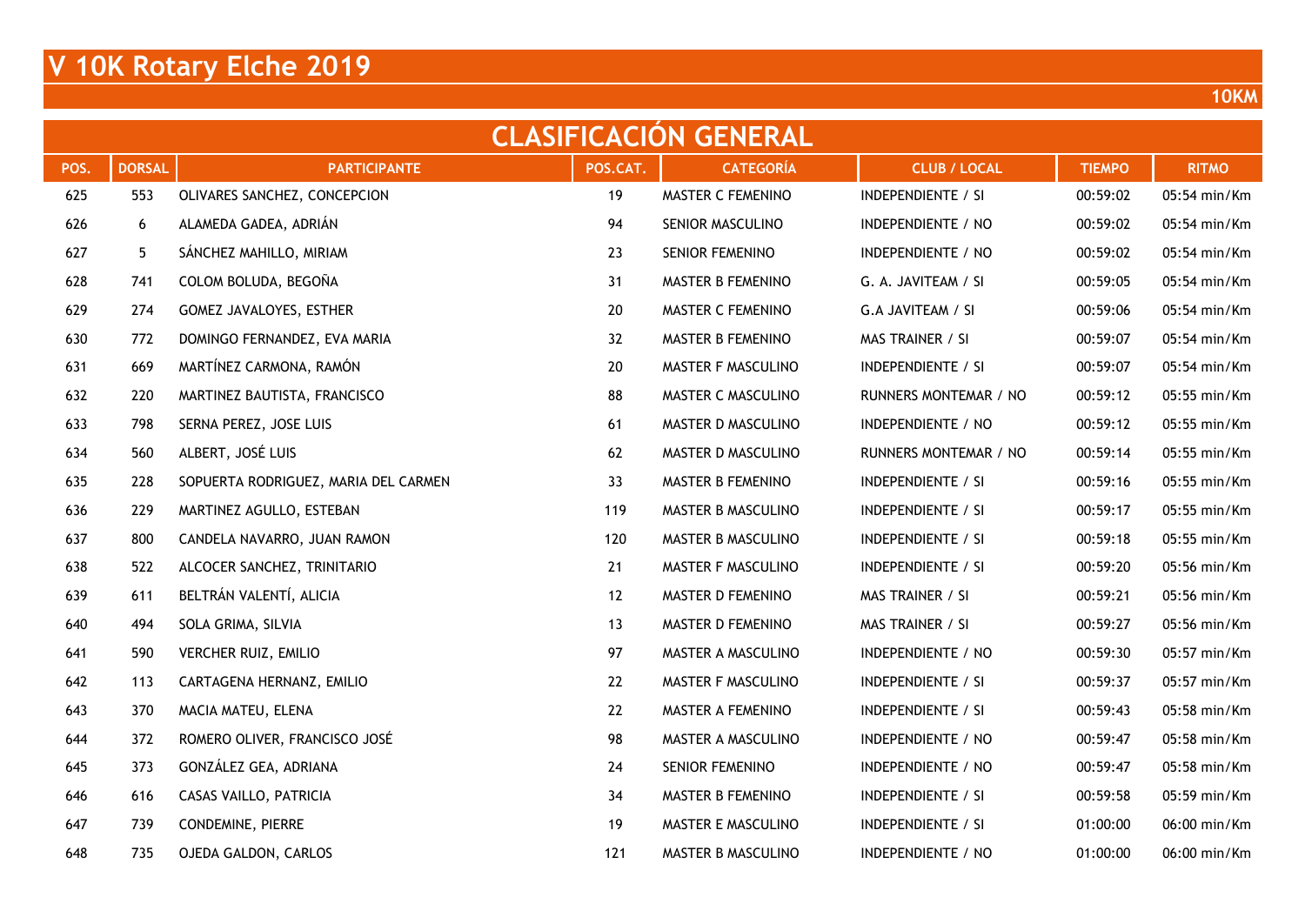| <b>CLASIFICACION GENERAL</b> |               |                            |          |                    |                                 |               |              |  |  |  |
|------------------------------|---------------|----------------------------|----------|--------------------|---------------------------------|---------------|--------------|--|--|--|
| POS.                         | <b>DORSAL</b> | <b>PARTICIPANTE</b>        | POS.CAT. | <b>CATEGORÍA</b>   | <b>CLUB / LOCAL</b>             | <b>TIEMPO</b> | <b>RITMO</b> |  |  |  |
| 649                          | 389           | ROMERO GUERRERO, ENCARNI   | 23       | MASTER A FEMENINO  | INDEPENDIENTE / NO              | 01:00:00      | 06:00 min/Km |  |  |  |
| 650                          | 734           | LOPEZ GIL, CRISTINA        | 35       | MASTER B FEMENINO  | INDEPENDIENTE / NO              | 01:00:01      | 06:00 min/Km |  |  |  |
| 651                          | 812           | GONZALEZ MARTINEZ, MANOLO  | 122      | MASTER B MASCULINO | INDEPENDIENTE / SI              | 01:00:09      | 06:00 min/Km |  |  |  |
| 652                          | 161           | TAYLOR, MICHAEL            | 89       | MASTER C MASCULINO | INDEPENDIENTE / NO              | 01:00:09      | 06:00 min/Km |  |  |  |
| 653                          | 204           | GARCÍA SANZ, PATRICIA      | 24       | MASTER A FEMENINO  | INDEPENDIENTE / SI              | 01:00:11      | 06:01 min/Km |  |  |  |
| 654                          | 201           | PINTOR PIÉLAGO, MONTAÑA    | 25       | SENIOR FEMENINO    | INDEPENDIENTE / NO              | 01:00:16      | 06:01 min/Km |  |  |  |
| 655                          | 189           | ALCARAZ MARHUENDA, JUSTO   | 123      | MASTER B MASCULINO | INDEPENDIENTE / NO              | 01:00:18      | 06:01 min/Km |  |  |  |
| 656                          | 793           | BERENGUER, ANA ISABEL      | 36       | MASTER B FEMENINO  | LES MAQUINETES / SI             | 01:00:32      | 06:03 min/Km |  |  |  |
| 657                          | 799           | GARCIA MORA, PATRICIO      | 124      | MASTER B MASCULINO | LES MAQUINETES / SI             | 01:00:33      | 06:03 min/Km |  |  |  |
| 658                          | 238           | LIZAN TOMAS, RAUL          | 95       | SENIOR MASCULINO   | <b>INDEPENDIENTE / SI</b>       | 01:00:34      | 06:03 min/Km |  |  |  |
| 659                          | 842           | SAMPERE SANCHEZ, TOMAS     | 90       | MASTER C MASCULINO | C.A. BENIJOFAR / NO             | 01:00:36      | 06:03 min/Km |  |  |  |
| 660                          | 516           | GUILLÉN MAROTO, RUBÉN      | 125      | MASTER B MASCULINO | INDEPENDIENTE / NO              | 01:00:49      | 06:04 min/Km |  |  |  |
| 661                          | 242           | MOLINA HUERTAS, MARI PAZ   | 21       | MASTER C FEMENINO  | G.A JAVITEAM / SI               | 01:00:54      | 06:05 min/Km |  |  |  |
| 662                          | 288           | LOZANO BLASCO, JUAN CARLOS | 91       | MASTER C MASCULINO | A 300W ELCHE TCP / SI           | 01:01:04      | 06:06 min/Km |  |  |  |
| 663                          | 595           | MAINEZ, MIREIA             | 37       | MASTER B FEMENINO  | <b>INDEPENDIENTE / SI</b>       | 01:01:05      | 06:06 min/Km |  |  |  |
| 664                          | 789           | AGULLO AGULLO, ABEL        | 63       | MASTER D MASCULINO | <b>INDEPENDIENTE / SI</b>       | 01:01:06      | 06:06 min/Km |  |  |  |
| 665                          | 792           | GAVALDA PARREÑO, CARLOS    | 92       | MASTER C MASCULINO | <b>INDEPENDIENTE / SI</b>       | 01:01:06      | 06:06 min/Km |  |  |  |
| 666                          | 802           | MARTINEZ MORELL, GRACIA    | 38       | MASTER B FEMENINO  | C. TRIATLON BAEZA / SI          | 01:01:07      | 06:06 min/Km |  |  |  |
| 667                          | 538           | LOZANO BLASCO, YOLANDA     | 39       | MASTER B FEMENINO  | <b>CLUB TRIATLON BAEZA / SI</b> | 01:01:07      | 06:06 min/Km |  |  |  |
| 668                          | 347           | CANDELA, MAJO              | 22       | MASTER C FEMENINO  | <b>INDEPENDIENTE / SI</b>       | 01:01:08      | 06:06 min/Km |  |  |  |
| 669                          | 223           | BOS, THOMAS                | 93       | MASTER C MASCULINO | INDEPENDIENTE / NO              | 01:01:09      | 06:06 min/Km |  |  |  |
| 670                          | 540           | MONTERO VERDÚ, RAQUEL      | 40       | MASTER B FEMENINO  | <b>CLUB TRIATLON BAEZA / SI</b> | 01:01:09      | 06:06 min/Km |  |  |  |
| 671                          | 562           | CIUDA REAL, JUAN ANTONIO   | 94       | MASTER C MASCULINO | <b>INDEPENDIENTE / SI</b>       | 01:01:28      | 06:08 min/Km |  |  |  |
| 672                          | 795           | DURANTE MARTINEZ, ALBERTO  | 96       | SENIOR MASCULINO   | <b>INDEPENDIENTE / SI</b>       | 01:01:30      | 06:09 min/Km |  |  |  |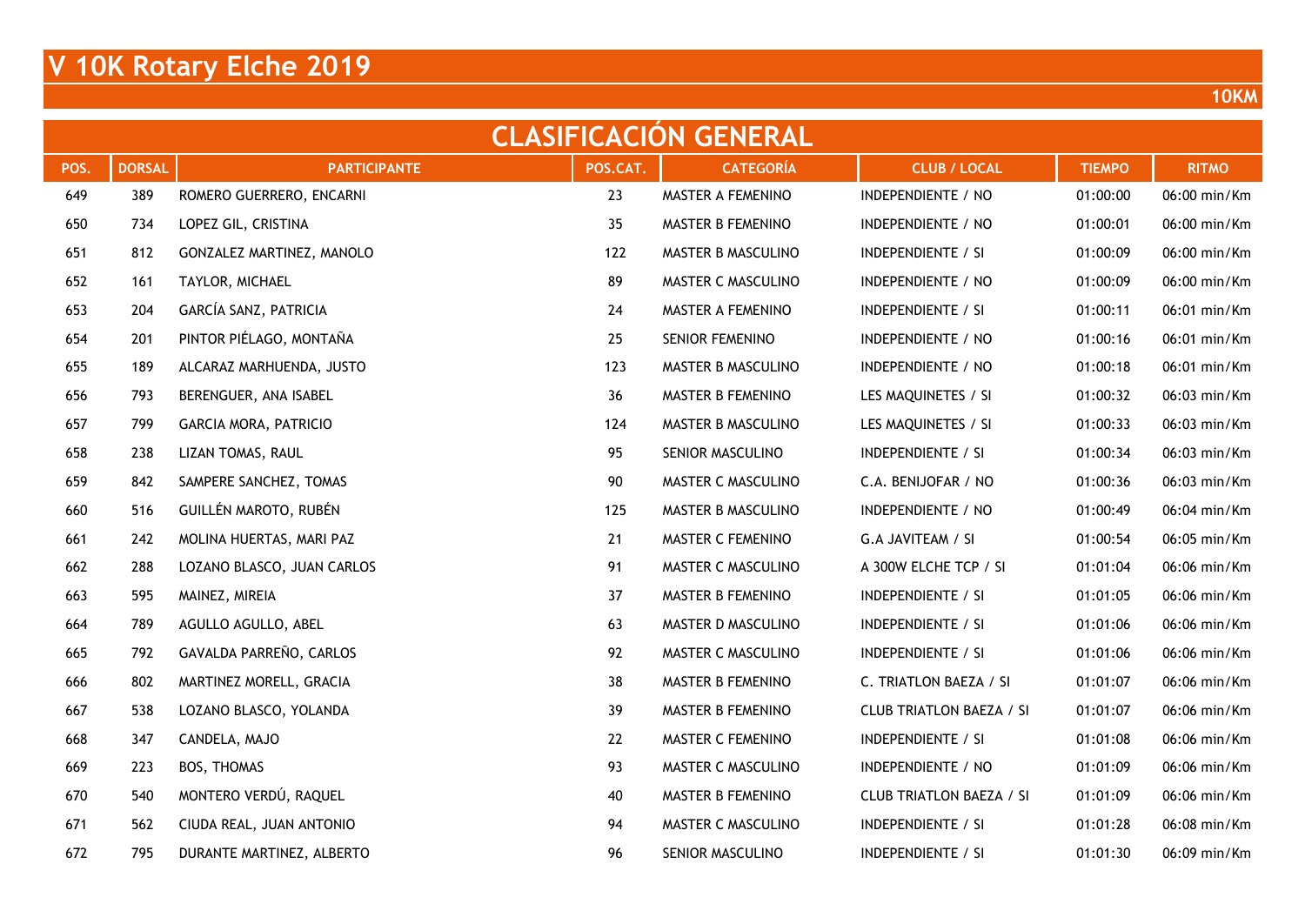| <b>CLASIFICACION GENERAL</b> |               |                                |          |                        |                                   |               |              |  |  |  |
|------------------------------|---------------|--------------------------------|----------|------------------------|-----------------------------------|---------------|--------------|--|--|--|
| POS.                         | <b>DORSAL</b> | <b>PARTICIPANTE</b>            | POS.CAT. | <b>CATEGORÍA</b>       | <b>CLUB / LOCAL</b>               | <b>TIEMPO</b> | <b>RITMO</b> |  |  |  |
| 673                          | 584           | DIAZ LLANO, ANTONIO RAUL       | 126      | MASTER B MASCULINO     | INDEPENDIENTE / NO                | 01:01:31      | 06:09 min/Km |  |  |  |
| 674                          | 613           | SERNA MOLLA, JESUS             | 5        | MASTER H MASCULINO     | CEUTI / NO                        | 01:01:31      | 06:09 min/Km |  |  |  |
| 675                          | 680           | CASTEJON MENDIOLA, ALEJANDRO   | 99       | MASTER A MASCULINO     | INDEPENDIENTE / SI                | 01:01:42      | 06:10 min/Km |  |  |  |
| 676                          | 760           | BELTRAN LLICER, CARLOS         | 127      | MASTER B MASCULINO     | <b>INDEPENDIENTE / SI</b>         | 01:01:48      | 06:10 min/Km |  |  |  |
| 677                          | 377           | COVES GARCÍA, WENDY            | 26       | <b>SENIOR FEMENINO</b> | MAS TRAINER / SI                  | 01:01:50      | 06:11 min/Km |  |  |  |
| 678                          | 674           | PAREJO PEREZ, MANUEL           | 95       | MASTER C MASCULINO     | POLICÍA LOCAL ELCHE / SI          | 01:01:51      | 06:11 min/Km |  |  |  |
| 679                          | 432           | RAMOS MUNTE, SERGI             | 97       | SENIOR MASCULINO       | INDEPENDIENTE / NO                | 01:02:02      | 06:12 min/Km |  |  |  |
| 680                          | 678           | SAMPERE CARRATALA, DAVID       | 100      | MASTER A MASCULINO     | <b>INDEPENDIENTE / SI</b>         | 01:02:03      | 06:12 min/Km |  |  |  |
| 681                          | 431           | SEVA RUIZ, MIRIAM              | 27       | SENIOR FEMENINO        | INDEPENDIENTE / NO                | 01:02:03      | 06:12 min/Km |  |  |  |
| 682                          | 123           | GUILLEN, ISABEL                | 41       | MASTER B FEMENINO      | APOLLANA / SI                     | 01:02:04      | 06:12 min/Km |  |  |  |
| 683                          | 814           | SILVEIRA FERNANDEZ, ISMA       | 3        | SUB23 FEMENINO         | <b>INDEPENDIENTE / SI</b>         | 01:02:16      | 06:13 min/Km |  |  |  |
| 684                          | 620           | SANCHEZ ORTIN, JUAN MANUEL     | 98       | SENIOR MASCULINO       | INDEPENDIENTE / SI                | 01:02:17      | 06:13 min/Km |  |  |  |
| 685                          | 621           | MIRALLES HERNANDEZ, PATRICIA   | 28       | SENIOR FEMENINO        | <b>INDEPENDIENTE / SI</b>         | 01:02:17      | 06:13 min/Km |  |  |  |
| 686                          | 166           | MARTINEZ CANICIO, ANDRES       | 64       | MASTER D MASCULINO     | <b>INDEPENDIENTE / SI</b>         | 01:02:18      | 06:13 min/Km |  |  |  |
| 687                          | 598           | FERNANDEZ GONZALEZ, MARIA JOSE | 23       | MASTER C FEMENINO      | <b>INDEPENDIENTE / SI</b>         | 01:02:27      | 06:14 min/Km |  |  |  |
| 688                          | 125           | RAMOS RODRIGUEZ, YUSIMY        | 24       | MASTER C FEMENINO      | <b>GRUPO INDIS ATLETISMO VINA</b> | 01:02:28      | 06:14 min/Km |  |  |  |
| 689                          | 348           | PARRES SEMPERE, FRANCISCA      | 25       | MASTER C FEMENINO      | MAS TRAINER / SI                  | 01:02:29      | 06:14 min/Km |  |  |  |
| 690                          | 407           | VERA DORADO, JOSÉ RICARDO      | 65       | MASTER D MASCULINO     | <b>INDEPENDIENTE / SI</b>         | 01:02:31      | 06:15 min/Km |  |  |  |
| 691                          | 405           | MORELL GARCÍA, CLAUDIA MARÍA   | 26       | MASTER C FEMENINO      | <b>INDEPENDIENTE / SI</b>         | 01:02:32      | 06:15 min/Km |  |  |  |
| 692                          | 412           | FUSTET, FRANCISCO              | 66       | MASTER D MASCULINO     | A DESTIEMPO TABARCA / SI          | 01:02:37      | 06:15 min/Km |  |  |  |
| 693                          | 806           | CASAS SUAREZ, JAVIER           | 7        | SUB20 MASCULINO        | INDEPENDIENTE / NO                | 01:02:40      | 06:16 min/Km |  |  |  |
| 694                          | 376           | FELIPE GARCÍA, JUA RICARDO     | 20       | MASTER E MASCULINO     | C.D. SATSE ALICANTE / NO          | 01:02:56      | 06:17 min/Km |  |  |  |
| 695                          | 692           | BERNAL VERDU, ANA              | 25       | MASTER A FEMENINO      | C.A. GRUMOCS / NO                 | 01:02:59      | 06:17 min/Km |  |  |  |
| 696                          | 615           | HERNANDEZ, EVA                 | 27       | MASTER C FEMENINO      | <b>INDEPENDIENTE / SI</b>         | 01:02:59      | 06:17 min/Km |  |  |  |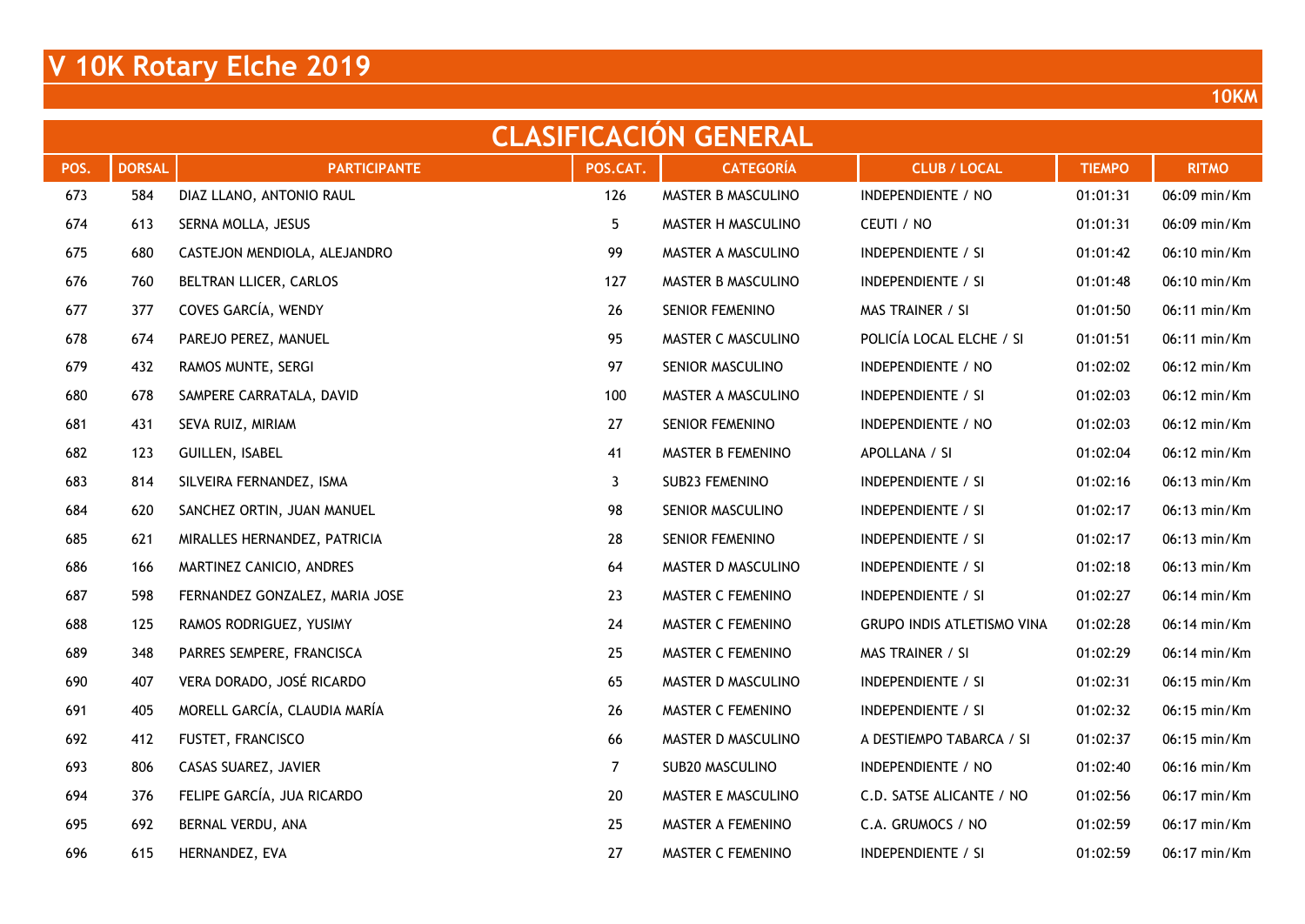| <b>CLASIFICACION GENERAL</b> |               |                                 |              |                    |                                 |               |              |  |  |  |
|------------------------------|---------------|---------------------------------|--------------|--------------------|---------------------------------|---------------|--------------|--|--|--|
| POS.                         | <b>DORSAL</b> | <b>PARTICIPANTE</b>             | POS.CAT.     | <b>CATEGORÍA</b>   | <b>CLUB / LOCAL</b>             | <b>TIEMPO</b> | <b>RITMO</b> |  |  |  |
| 697                          | 614           | BERENGUER INIESTA, INES         | 26           | MASTER A FEMENINO  | CLUB ROTARY ILLICE ELCHE /      | 01:02:59      | 06:17 min/Km |  |  |  |
| 698                          | 477           | GOMIS SANSANO, MANUELA          | 28           | MASTER C FEMENINO  | ROTARY CLUB ILLICE / SI         | 01:02:59      | 06:17 min/Km |  |  |  |
| 699                          | 556           | ANDREU SEVILLA, SAMUEL          | 128          | MASTER B MASCULINO | INDEPENDIENTE / SI              | 01:03:02      | 06:18 min/Km |  |  |  |
| 700                          | 144           | ALEDO VEGA, TOMÁS               | 8            | SUB20 MASCULINO    | INDEPENDIENTE / SI              | 01:03:04      | 06:18 min/Km |  |  |  |
| 701                          | 145           | ALEDO VEGA, SALVADOR            | 9            | SUB20 MASCULINO    | <b>INDEPENDIENTE / SI</b>       | 01:03:05      | 06:18 min/Km |  |  |  |
| 702                          | 751           | RITA LOREN VAICAMPE BERCHET     | 42           | MASTER B FEMENINO  | <b>COSMORUNNING / SI</b>        | 01:03:07      | 06:18 min/Km |  |  |  |
| 703                          | 805           | CASAS TERRON, JAVIER            | 21           | MASTER E MASCULINO | INDEPENDIENTE / NO              | 01:03:13      | 06:19 min/Km |  |  |  |
| 704                          | 817           | MORALES MARTINEZ, NATALIA       | 99           | SENIOR MASCULINO   | MAS TRAINER / SI                | 01:03:13      | 06:19 min/Km |  |  |  |
| 705                          | 502           | BALLESTER GONZALVEZ, MARÍA JOSÉ | 43           | MASTER B FEMENINO  | MAS TRAINER / SI                | 01:03:13      | 06:19 min/Km |  |  |  |
| 706                          | 661           | AGULLO SEGARRA, TOÑI            | 27           | MASTER A FEMENINO  | <b>COSMORUNNING / SI</b>        | 01:03:32      | 06:21 min/Km |  |  |  |
| 707                          | 471           | MARTINEZ MAS, ANTONIO           | 96           | MASTER C MASCULINO | NATURA SPORT ELCHE / SI         | 01:03:58      | 06:23 min/Km |  |  |  |
| 708                          | 470           | ALEDO VIVES, ANA                | 29           | MASTER C FEMENINO  | NATURA SPORT ELCHE / SI         | 01:03:59      | 06:23 min/Km |  |  |  |
| 709                          | 86            | CARPENA, IVAN                   | 129          | MASTER B MASCULINO | INDEPENDIENTE / SI              | 01:03:59      | 06:23 min/Km |  |  |  |
| 710                          | 472           | MARTINEZ ALEDO, ANA             | $\mathbf{3}$ | MASTER E FEMENINO  | NATURA SPORT ELCHE / SI         | 01:04:00      | 06:24 min/Km |  |  |  |
| 711                          | 158           | PUCHE BAÑÓN, RAÚL               | 97           | MASTER C MASCULINO | C.A. CAUDETE 'ANTONIO AMO       | 01:04:22      | 06:26 min/Km |  |  |  |
| 712                          | 810           | TAPIA DURAN, ANA BELEN          | 44           | MASTER B FEMENINO  | <b>INDEPENDIENTE / SI</b>       | 01:04:26      | 06:26 min/Km |  |  |  |
| 713                          | 811           | BROTONS PEREZ, RICARDO JOSE     | 101          | MASTER A MASCULINO | INDEPENDIENTE / SI              | 01:04:27      | 06:26 min/Km |  |  |  |
| 714                          | 578           | GONZALEZ ALBURQUERQUE, MARILO   | 30           | MASTER C FEMENINO  | <b>CLUB TRIATLON BAEZA / SI</b> | 01:04:45      | 06:28 min/Km |  |  |  |
| 715                          | 821           | MIGUEL SERRANO, LOLY            | 98           | MASTER C MASCULINO | LES MAQUINETES / SI             | 01:04:45      | 06:28 min/Km |  |  |  |
| 716                          | 813           | MARUENDA SANCHIS, FERNANDO      | 102          | MASTER A MASCULINO | <b>INDEPENDIENTE / SI</b>       | 01:04:47      | 06:28 min/Km |  |  |  |
| 717                          | 691           | FABRA MACIA, ARACELI            | 29           | SENIOR FEMENINO    | <b>INDEPENDIENTE / SI</b>       | 01:04:52      | 06:29 min/Km |  |  |  |
| 718                          | 690           | BUEDO GARCIA, LORENA            | 28           | MASTER A FEMENINO  | INDEPENDIENTE / SI              | 01:04:52      | 06:29 min/Km |  |  |  |
| 719                          | 819           | MURCIA COVES, ANTONIO           | 130          | MASTER B MASCULINO | <b>INDEPENDIENTE / SI</b>       | 01:05:15      | 06:31 min/Km |  |  |  |
| 720                          | 429           | TORNOS COLIS, PEDRO JAVIER      | 131          | MASTER B MASCULINO | <b>INDEPENDIENTE / SI</b>       | 01:05:21      | 06:32 min/Km |  |  |  |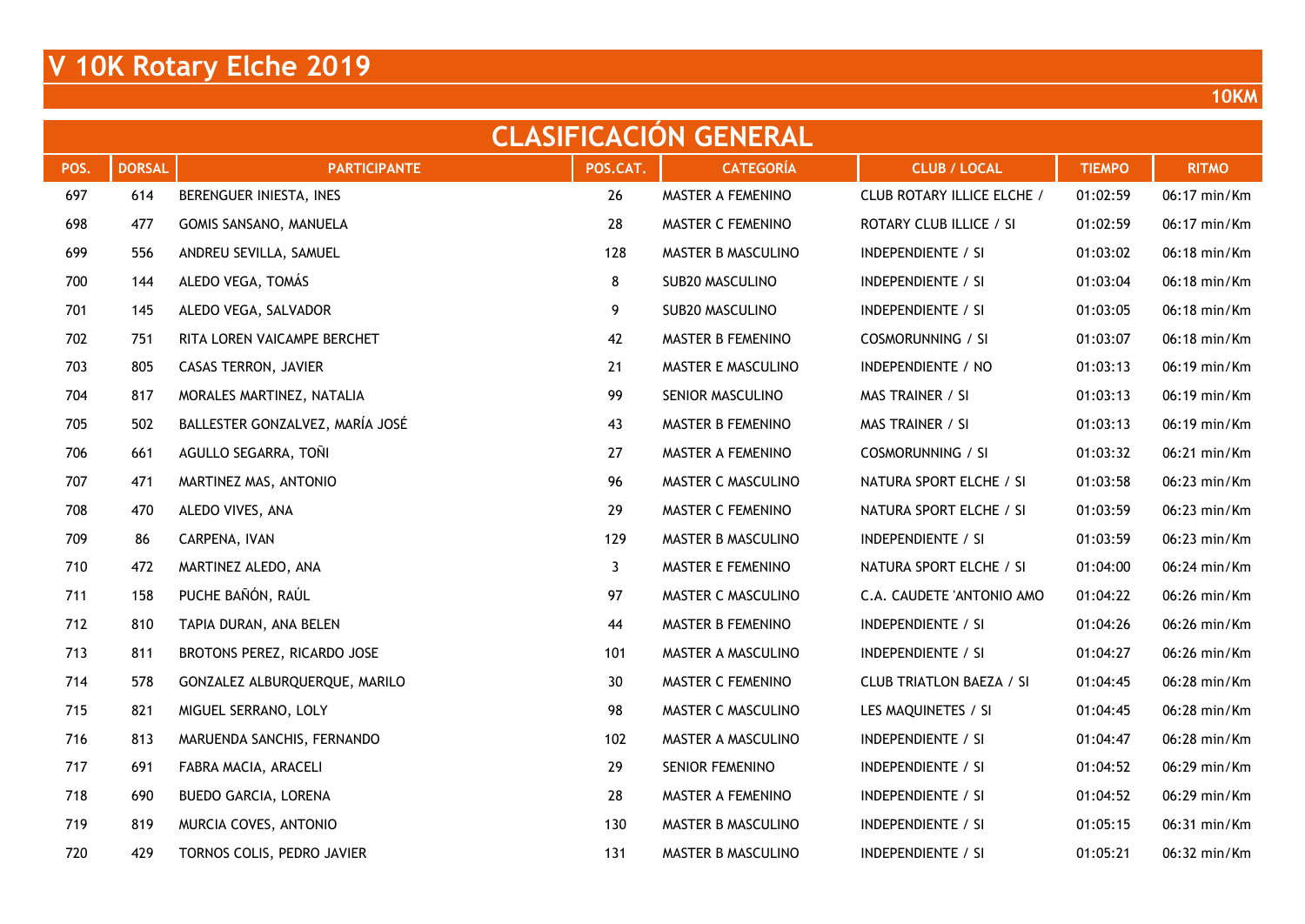| <b>CLASIFICACION GENERAL</b> |               |                                |                |                        |                           |               |              |  |  |  |
|------------------------------|---------------|--------------------------------|----------------|------------------------|---------------------------|---------------|--------------|--|--|--|
| POS.                         | <b>DORSAL</b> | <b>PARTICIPANTE</b>            | POS.CAT.       | <b>CATEGORÍA</b>       | <b>CLUB / LOCAL</b>       | <b>TIEMPO</b> | <b>RITMO</b> |  |  |  |
| 721                          | 433           | SÁNCHEZ ANIORTE, LAURA         | 45             | MASTER B FEMENINO      | INDEPENDIENTE / NO        | 01:05:23      | 06:32 min/Km |  |  |  |
| 722                          | 754           | PATRICIA MACIA MENARGUES       | 30             | <b>SENIOR FEMENINO</b> | <b>COSMORUNNING / SI</b>  | 01:05:24      | 06:32 min/Km |  |  |  |
| 723                          | 755           | SONIA NAVARRO GARCÍA           | 29             | MASTER A FEMENINO      | <b>COSMORUNNING / SI</b>  | 01:05:24      | 06:32 min/Km |  |  |  |
| 724                          | 285           | COLLADA FARIZO, ANDREA         | 31             | SENIOR FEMENINO        | G. A. JAVITEAM / NO       | 01:05:44      | 06:34 min/Km |  |  |  |
| 725                          | 24            | CARRERAS LOPEZ, FRANVISCO      | 67             | MASTER D MASCULINO     | <b>INDEPENDIENTE / SI</b> | 01:05:45      | 06:34 min/Km |  |  |  |
| 726                          | 504           | LOPEZ IÑESTA, ALBERTO          | 99             | MASTER C MASCULINO     | SECCIONTRAIL Y SENDERISMO | 01:06:10      | 06:37 min/Km |  |  |  |
| 727                          | 60            | DOMENECH LLORET, MARIA         | 46             | MASTER B FEMENINO      | POC A POC / NO            | 01:06:14      | 06:37 min/Km |  |  |  |
| 728                          | 90            | BROTONS LLACH, ANDRÉS          | 100            | SENIOR MASCULINO       | INDEPENDIENTE / NO        | 01:06:23      | 06:38 min/Km |  |  |  |
| 729                          | 89            | ESCLAPEZ SEGARRA, ANA          | 32             | SENIOR FEMENINO        | <b>INDEPENDIENTE / SI</b> | 01:06:23      | 06:38 min/Km |  |  |  |
| 730                          | 410           | SIMON CEREZO, PRUDEN           | 4              | MASTER E FEMENINO      | MAS TRAINER / SI          | 01:06:36      | 06:39 min/Km |  |  |  |
| 731                          | 47            | RIERA OLIVARES, MARIA          | 30             | MASTER A FEMENINO      | MAS TRAINER / SI          | 01:06:37      | 06:39 min/Km |  |  |  |
| 732                          | 338           | SANCHEZ, EZEQUIEL              | 100            | MASTER C MASCULINO     | ROTARY CLUB ILLICE / SI   | 01:06:44      | 06:40 min/Km |  |  |  |
| 733                          | 143           | VEGA MACIÁ, MARÍA DEL MAR      | 47             | MASTER B FEMENINO      | INDEPENDIENTE / SI        | 01:06:44      | 06:40 min/Km |  |  |  |
| 734                          | 339           | CALIZ CAMARA, ARACELI          | 31             | MASTER C FEMENINO      | INDEPENDIENTE / SI        | 01:06:45      | 06:40 min/Km |  |  |  |
| 735                          | 82            | MARTINEZ, JOSE VICENTE         | 101            | MASTER C MASCULINO     | CLUB ATLETISMO TORREVIEJA | 01:07:31      | 06:45 min/Km |  |  |  |
| 736                          | 836           | SEMPERE BONETE, SUSANA         | 31             | MASTER A FEMENINO      | <b>INDEPENDIENTE / SI</b> | 01:09:01      | 06:54 min/Km |  |  |  |
| 737                          | 837           | MORIAN MARIN, JAVIER           | 103            | MASTER A MASCULINO     | <b>INDEPENDIENTE / SI</b> | 01:09:02      | 06:54 min/Km |  |  |  |
| 738                          | 213           | GARRO VIROLA, FERNANDO         | 132            | MASTER B MASCULINO     | INDEPENDIENTE / NO        | 01:09:09      | 06:54 min/Km |  |  |  |
| 739                          | 551           | MORILLAS SERRANO, MAPI         | 32             | MASTER C FEMENINO      | CLUB ESTESO RUNNERS / SI  | 01:09:44      | 06:58 min/Km |  |  |  |
| 740                          | 549           | CANALS, YOLANDA                | 48             | MASTER B FEMENINO      | CLUB ESTESO RUNNERS / SI  | 01:09:45      | 06:58 min/Km |  |  |  |
| 741                          | 796           | SANCHEZ AGULLO, MARIA ASUNCION | 33             | MASTER C FEMENINO      | TRIELX / SI               | 01:10:09      | 07:00 min/Km |  |  |  |
| 742                          | 761           | Martínez Vañó, Natalia         | $\overline{2}$ | SUB20 FEMENINO         | <b>INDEPENDIENTE / SI</b> | 01:10:37      | 07:03 min/Km |  |  |  |
| 743                          | 769           | Botella Aránega, Andrea        | 3              | <b>SUB20 FEMENINO</b>  | <b>INDEPENDIENTE / SI</b> | 01:10:50      | 07:05 min/Km |  |  |  |
| 744                          | 74            | VIDAL GÓMEZ, MARI CARMEN       | 34             | MASTER C FEMENINO      | <b>INDEPENDIENTE / SI</b> | 01:11:05      | 07:06 min/Km |  |  |  |